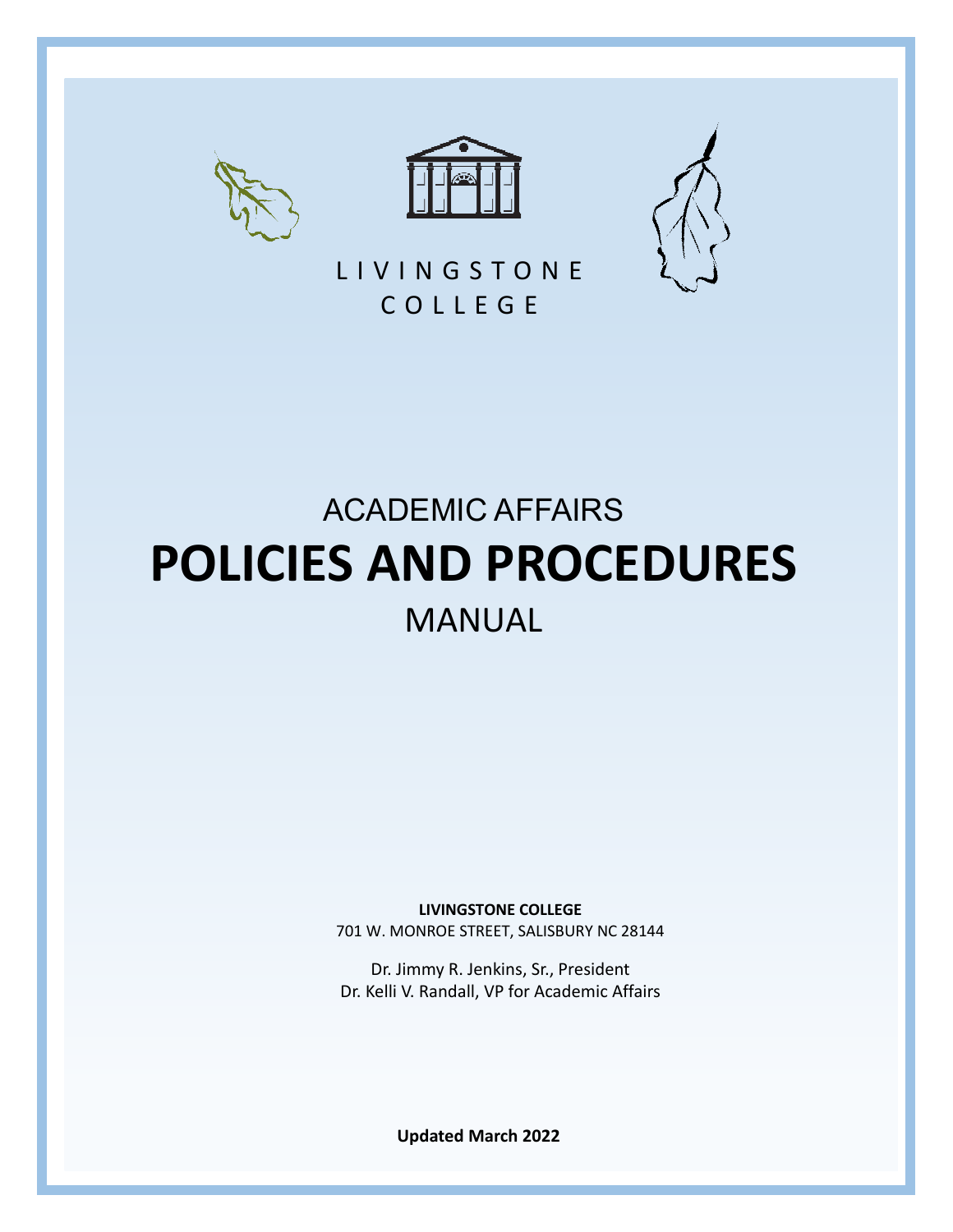#### **FORWARD**

The purpose of this manual is to provide an easy reference to policies and procedures that affect the day-to-day operations of the Office of Academic Affairs at Livingstone College. Moreover, this manual is intended primarily for use by the Division Deans, Department Chairs, Program Coordinators, faculty, staff, and administrators of Livingstone College. Information printed in this manual is subject to be revised and updated according to change of accreditation agencies and organizations related to the programs and physical operations of Livingstone College.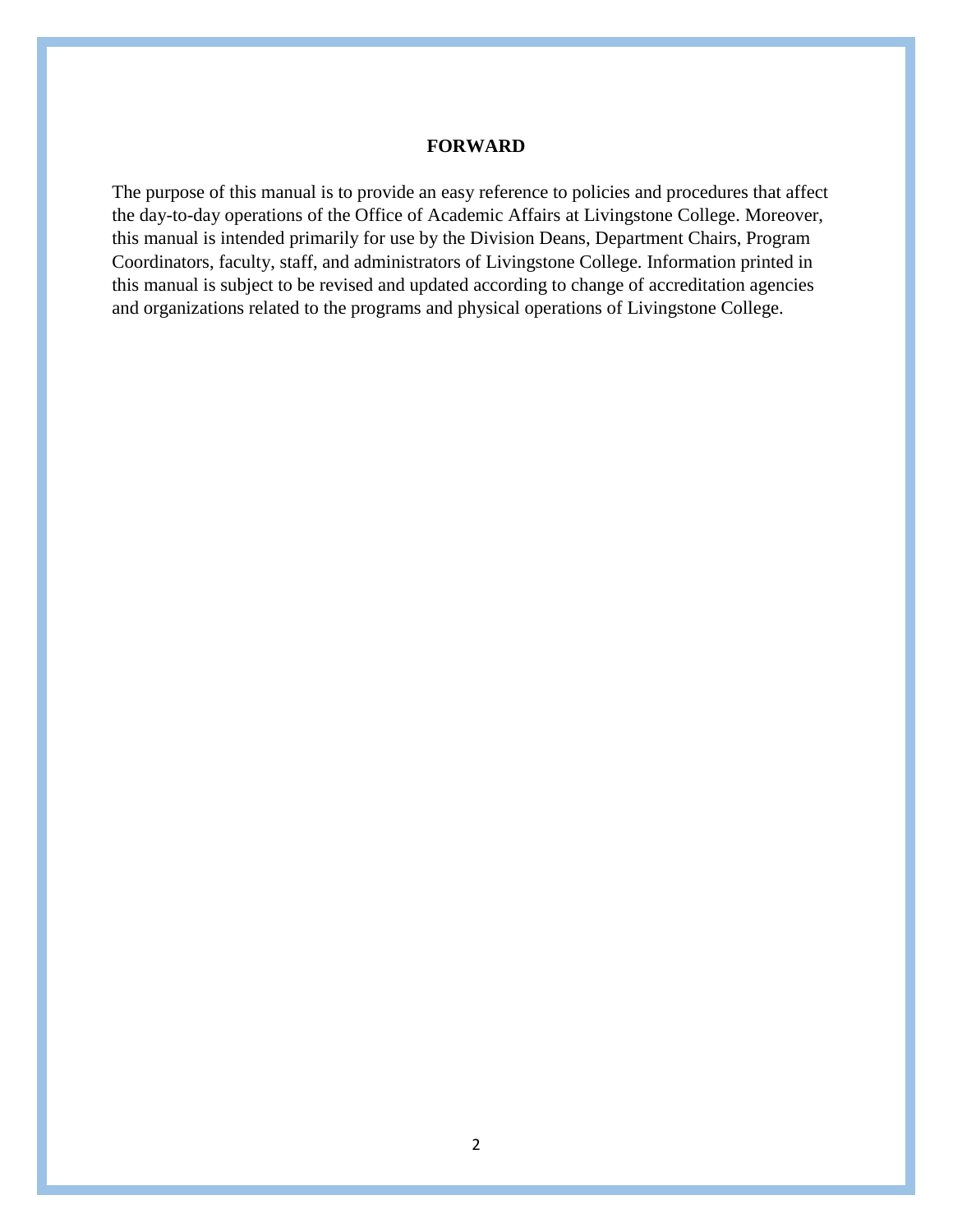# **TABLE OF CONTENTS**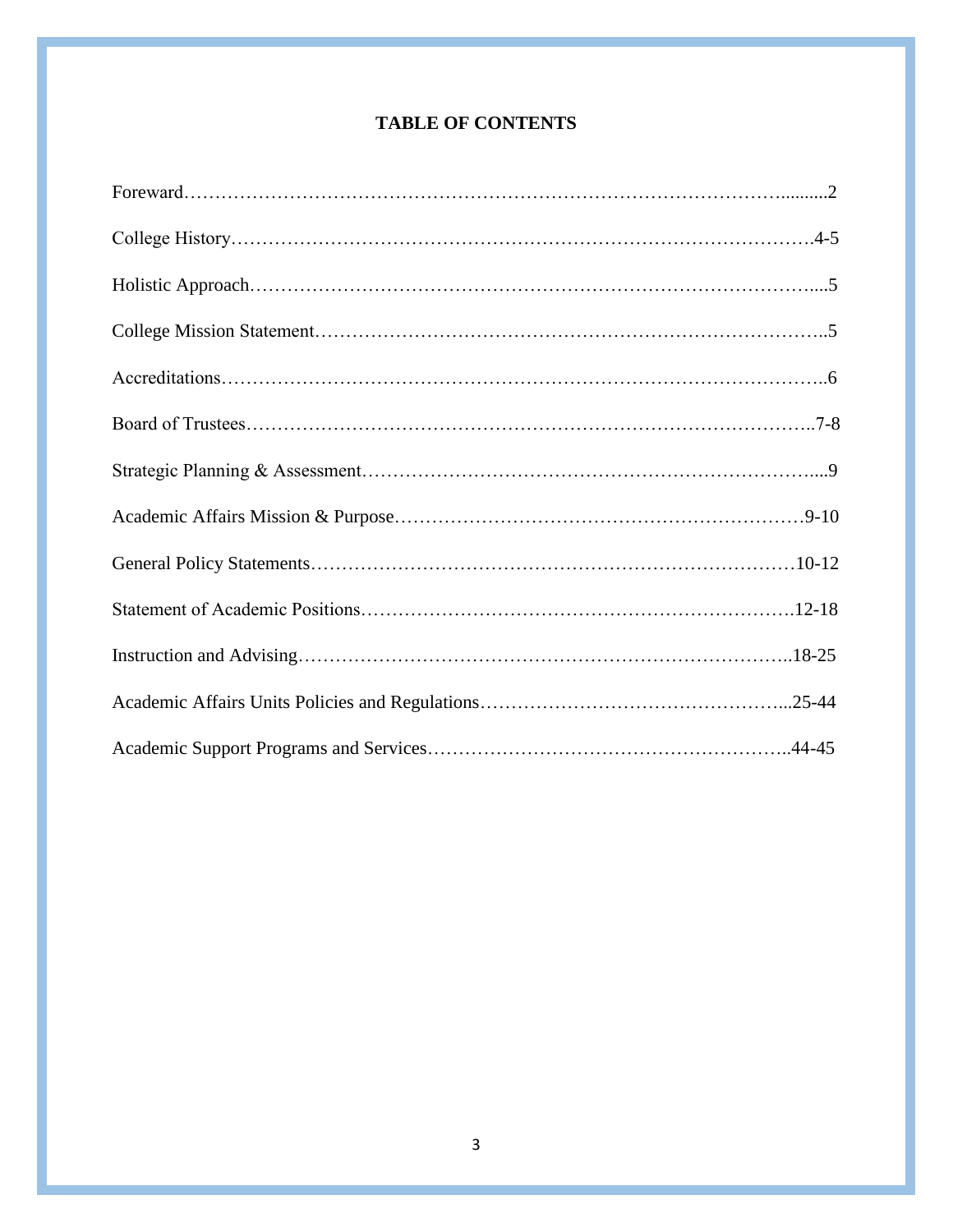# **LIVINGSTONE COLLEGE OFFICE OF ACADEMIC AFFAIRS POLICIES AND PROCEDURES**

#### **THE COLLEGE**

Livingstone College is a private, coeducational, residential, church-related, and historically black college, located in the city of Salisbury, the county seat of Rowan, North Carolina. The campus is within an hour's drive of two major metropolitan areas: Charlotte and the Piedmont Triad of Greensboro, Winston-Salem, and High Point.

Livingstone College represents the tradition of excellence in its educational programs secured by a strong commitment to quality instruction. The College's most distinctive feature is its history of self-reliance and perseverance. Connected with the African Methodist Episcopal Zion Church, Livingstone College was founded in 1979 to meet the needs of African-Americans who were denied access to educational opportunities. Today, the College provides and environment in which students from all ethnic backgrounds can develop their potential for leadership and services to society.

Comprising four academic Divisions, namely the Division of Business; Division of Education, Psychology, and Social Work; Division of Liberal Arts & Humanities; and Division of Mathematics and Science, the College offers the Associate of Science degree in Culinary Arts, Bachelor of Arts, Bachelor of Science, and Bachelor of Social Work degrees in 23 major fields. Largely supported by the African Methodist Episcopal Zion (A.M.E.Z.) Church, it provides an education to more than 1,000 students from over 20 states and several foreign countries. For over 140 years, Livingstone College has provided academic operations that are entirely nonsectarian and open to men and women of potential, regardless of their race, religion, or national origin.

#### **HISTORY**

Livingstone College and Hood Theological Seminary were originally founded as Zion Wesley Institute by a group of A.M.E. Zion ministers for the purpose of training ministers in the Cabarrus County town of Concord, North Carolina in 1879. After three brief sessions, directed by principals Bishop C. R. Harris and Professor A. S. Richardson, the Institute ultimately closed in Concord. In 1881, Dr. Joseph Charles Price and Bishop J. W. Hood changed their roles as delegates to the Ecumenical Conference and became fund-raisers with the mission to re-establish Zion Wesley Institute. The Rowan County town of Salisbury, just 20 miles northeast of Concord, gave the Trustees a generous donation of \$1,000 and an invitation to relocate the school in Salisbury. They accepted both gifts, and the College re-opened in Salisbury in 1882 with Dr. Price as President. The new site was J. M. Gray's farm called Delta Grove, which consisted of one building and 40 acres of land. In 1887, by an act of the legislature, the name Zion Wesley Institute was changed to Livingstone College in honor of David Livingstone, the great Christian missionary, philanthropist, and explorer. Since its inception, the College has had two principals and eighteen presidents, including two acting and six interim presidents. Among its possessions,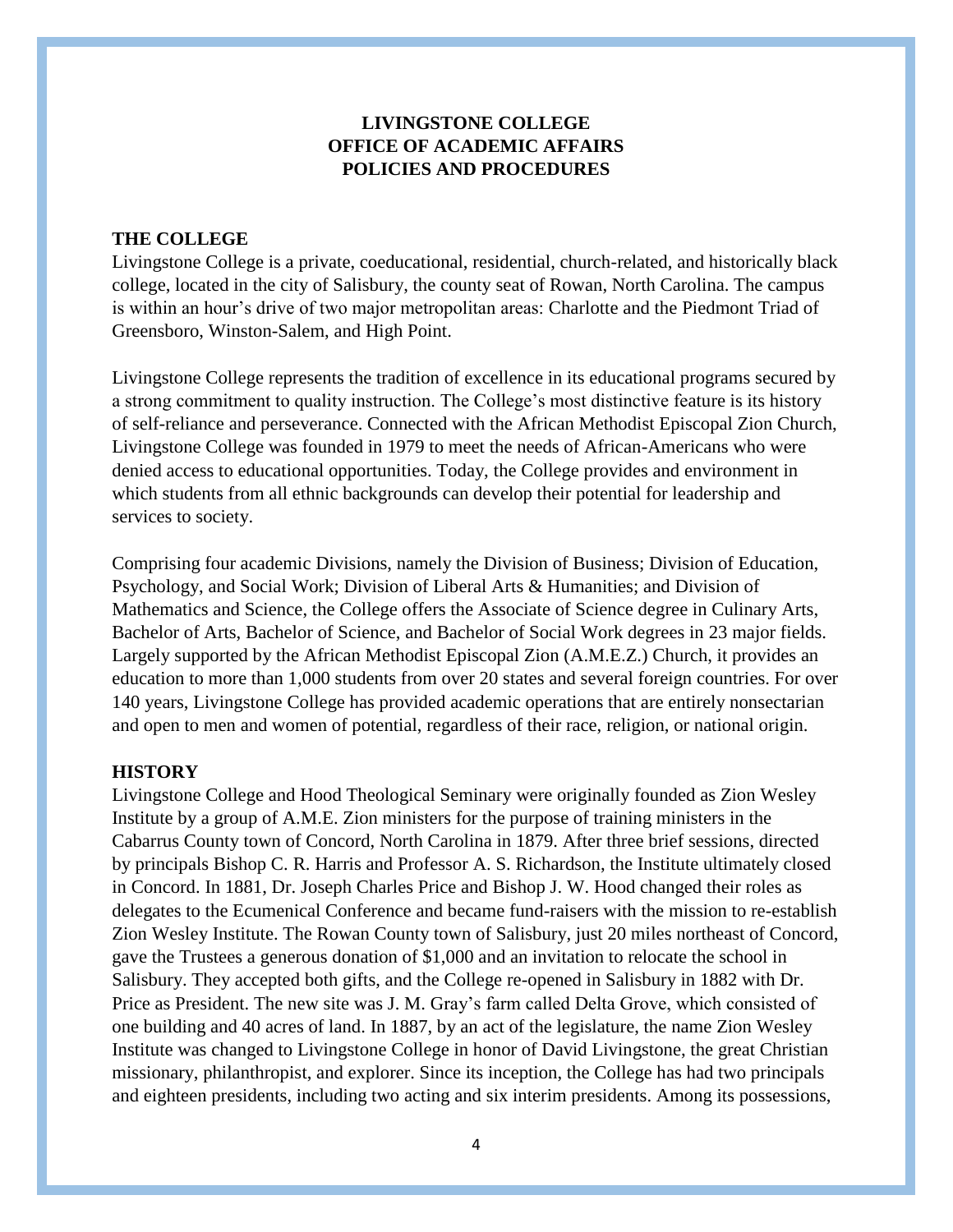the College own 272 acres of land and the physical plant that currently consists of twenty-seven buildings, seven of which are listed in the National Register of Historic Places.

#### **A HOLISTIC APPROACH: THE TOTAL LEARNING ENVIRONMENT**

The "Total Learning Environment" is a holistic approach to academic preparation, whereby we will create a learning environment designed to change attitudes and modify student behavior. Students who matriculate on the campus of Livingstone College, in addition to their academic preparation, will participate in a number of activities and programs designed to enhance the cultural relativity of their past, enabling them to leave our institution with the academic preparation to compete in our global economy, and where they will have immediate positive impact on our society. Additionally, our students are encouraged to positively address the challenges which plague the African-American community—particularly those challenges that exacerbate their dilemma.

The Center for Holistic Learning will promote both the awareness and mastery of the following modules and concepts: (1) Health, Wellness, and Fitness; (2) Emergency Response and First Aid; (3) Political Action and Social Responsibility; (3) Volunteerism and Public Service; (4) Cultural and Social Awareness; (5) Debt Management, Personal Responsibility and Philanthropy; (6) Individual and Organizational Leadership; (7) Spanish as a Second Language; (8) Technology in the Twenty-First Century; (8) Faith-Based Strategies for the Enhancement of the Quality of Life.

#### **MISSION STATEMENT**

Livingstone College is a private historically black college that is secured by a strong commitment to quality instruction, academic excellence, and student success. Through a Christian-based environment suitable for holistic learning, Livingstone provides excellent business, liberal arts, STEAM, teacher education, and workforce development programs for students from all ethnic backgrounds designed to promote lifelong learning and to develop student potential for leadership and service to a global community.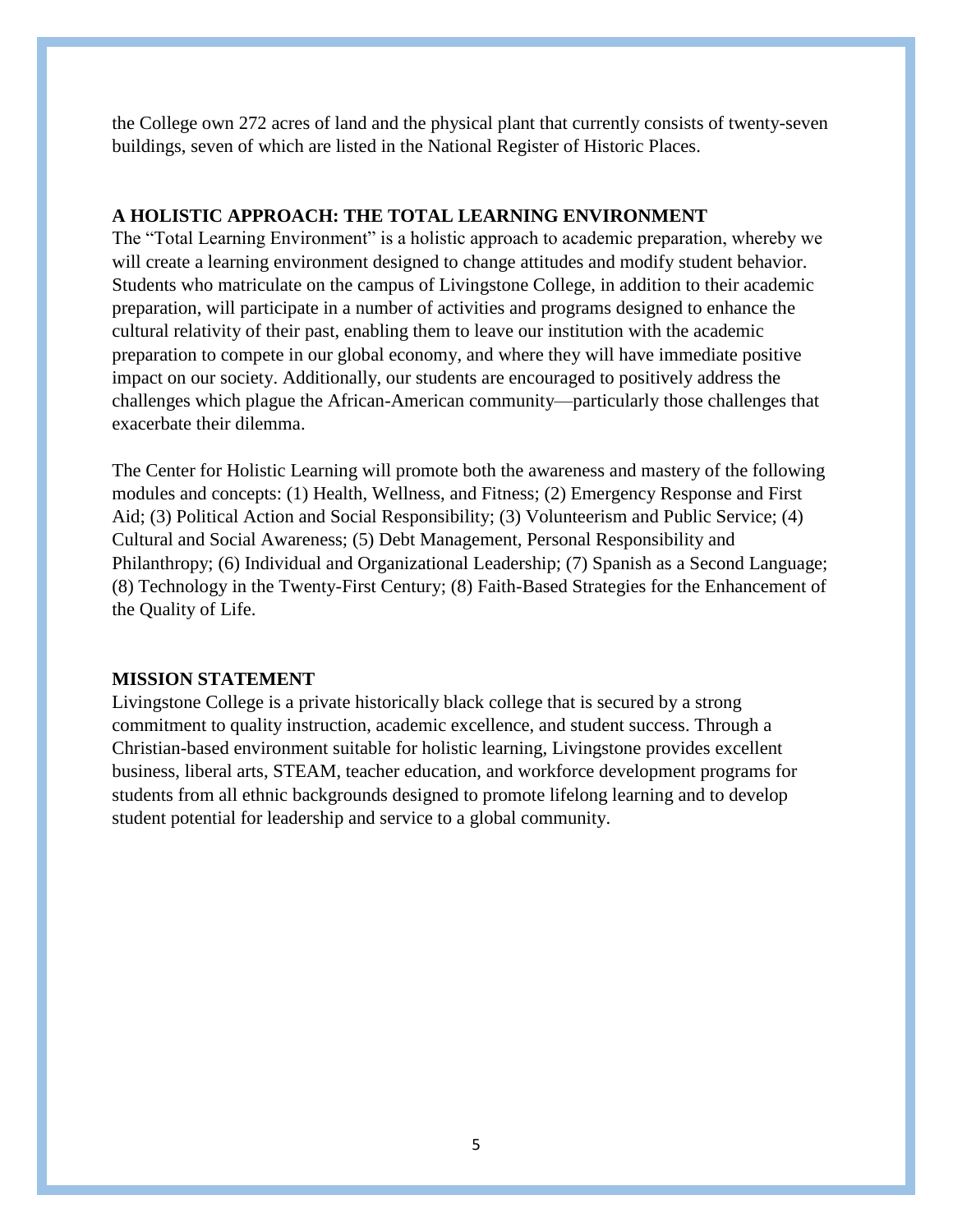# **ACCREDITATIONS**

## **SACSCOC**

Livingstone College is accredited by the Southern Association of Colleges and Schools Commission on Colleges to award certificates, associate and baccalaureate degrees. Contact the Commission on Colleges at 1866 Southern Lane, Decatur, Georgia 30033-4097 or call (404) 679-4500 for questions about the accreditation of Livingstone College.

# **IACBE**

The Division of Business at Livingstone College has received specialized accreditation for its business programs through the International Accreditation Council for Business Education (IACBE) located at 11374 Strang Line Road in Lenexa, Kansas, USA. The business programs in the following degrees at the listed locations are accredited by the IACBE: Bachelor of Science in Business Administration; Bachelor of Science in Business Administration with concentrations in Accounting and Entrepreneurship. Accreditation is valid through December 31, 2025.

### **CAEP**

The Council for the Accreditation of Educator Preparation (CAEP) granted the Division of Education, Psychology and Social Work accreditation at the initial-licensure level. This Accreditation status is effective between Spring 2020 and Spring 2027. The next site visit will take place in Fall 2026.

### **CSWE**

The Council on Social Work Education (CSWE) has accredited Livingstone College's Social Work program through the year 2029.

### **GOVERNANCE**

The Board of Trustees governs Livingstone College. The member holds office until their successors are elected. Twelve (12) of the members shall be Bishops of the African Methodist Episcopal Zion (A.M.E.Z) Church. Two shall be elected from the National Alumni Association of the College, and the remainder shall be at-large. The President of the College is eligible for membership as an at-large member.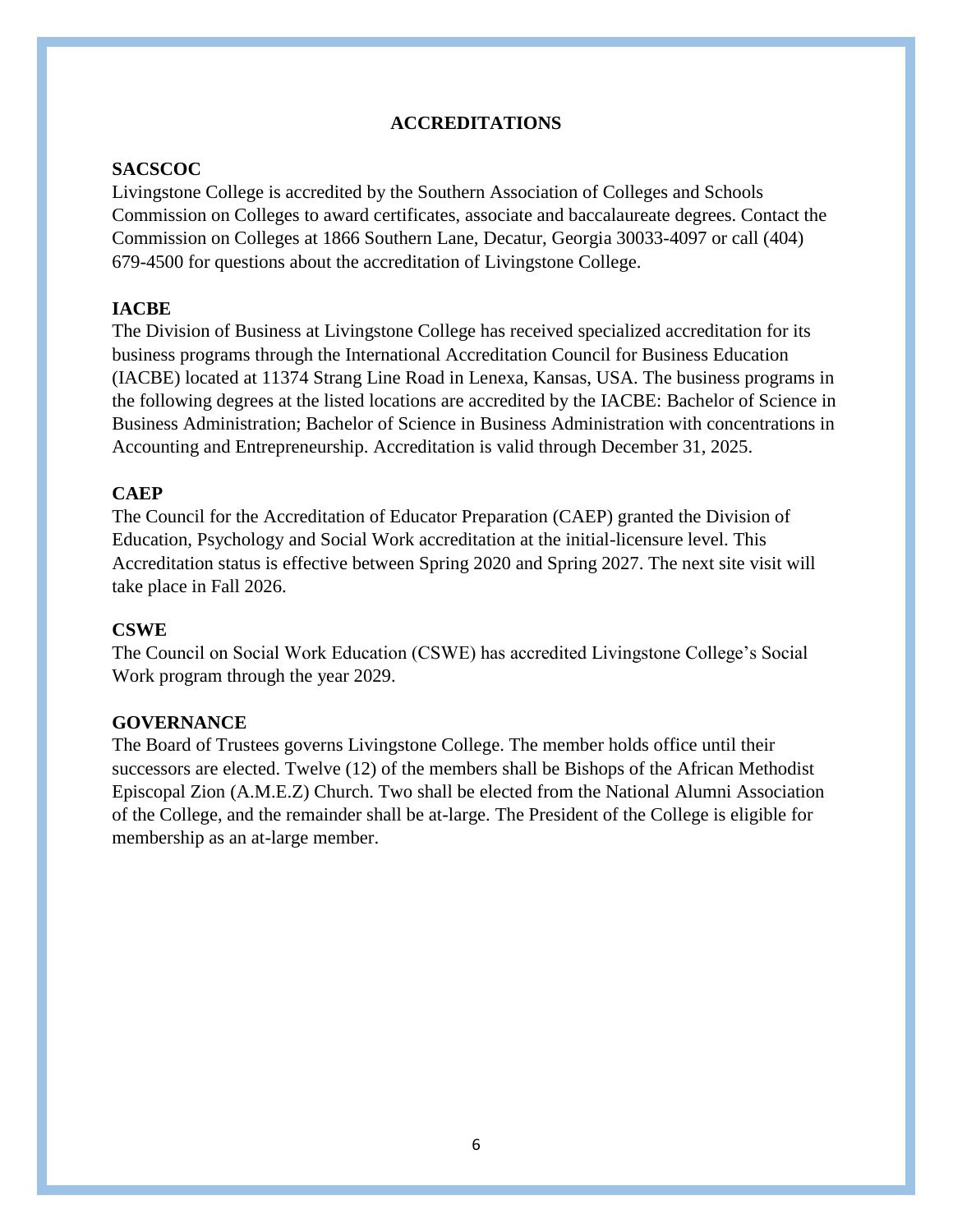Board of Trustees

**2021-2023 OFFICERS**

Bishop Kenneth Monroe, Chair Eastern North Carolina Episcopal District Bishop Darryl B. Starnes, Sr., Piedmont Episcopal District Vice Chair Bishop Michael A. Frencher, Sr., Mid-West Episcopal District **Secretary** Bishop Seth O. Lartey Central-Southern Africa Episcopal District Assistant Secretary Bishop W. Darin Moore, Mid-Atlantic Episcopal **District** Treasurer Bishop Darryl B. Starnes, Sr., Chaplain

#### **Members**

Mr. David A. Aiken, Sr. Mr. Nigel Alston Ms. Wendee Marie Bailey Rev. Patrick A. Barrett II Education Atty. Joel G. Bowden Greensboro, NC Ms. Leslie A. Carter Services Highmark Inc. Bishop George D. Crenshaw Attorney C. Douglas Dixon Bishop Hilliard Dogbe District Bishop U. U. Effiong District Dr. James R. Gavin, III Medical Officer, Rev. Al C. Hamilton Rev. Johnnie P. Henderson Bishop Mildred B. Hines Episcopal District Dr. T. Antonio Landers, DDS Bishop Eric L. Leake South Western Delta Episcopal District

| <b>Insurance Company Executive</b>  |  |                                    |
|-------------------------------------|--|------------------------------------|
| <b>Motivational Speaker</b>         |  |                                    |
| Wendy Bailey Investment Corp        |  |                                    |
| Secretary-Treasurer                 |  | Christian                          |
| Joel G. Bowden Law Offices,         |  |                                    |
| Vice President, HPO Shared          |  |                                    |
|                                     |  | Alabama-Florida Episcopal District |
| <b>Global Healthcare Solutions;</b> |  |                                    |
|                                     |  | Western West Africa Episcopal      |
|                                     |  | Eastern West Africa Episcopal      |
| <b>Healing Our Village</b>          |  | Rev. Al C. Hamilton CEO/Chief      |
| <b>Chief Financial Officer</b>      |  |                                    |
| President, Faculty Assembly         |  |                                    |
| Presiding Prelate, South Atlantic   |  |                                    |
| Oasis Dentistry Concord, NC         |  |                                    |
| South Western Delta Enisconal       |  |                                    |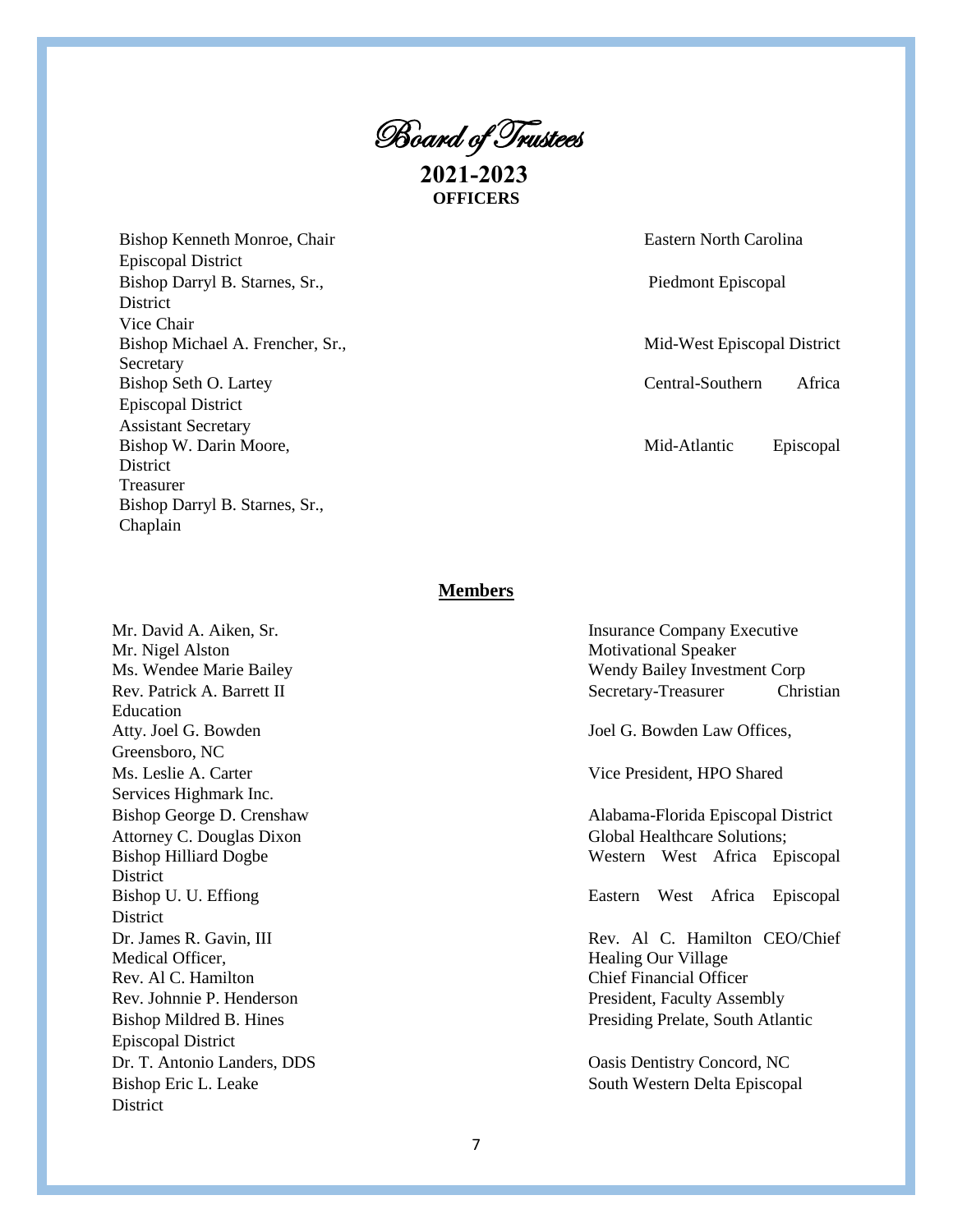Mr. Justin Wade President, Student Government Association (SGA) Mr. Thomas Penny III President, Donohoe Hospitality Services LLC (DHS)

Episcopal District Dr. Richard Rolle, Jr. Oral & Maxillofacial Surgeon National Alumni Association (LCNAA) Bishop Brian R. Thompson Western Episcopal District Association (SGA) Reverend Dr. Dwayne Walker Pastor, Little Rock A.M.E. Zion Church, Charlotte, NC

Mr. Robert Marshall Small Business Development Leader Community **Banking Wells Fargo, Mclean, VA** 

Bethesda, MD Bishop Dennis V. Proctor Presiding Prelate, North Eastern

Mr. Bruce Stanback President, Livingstone College Mr. Justin Wade President, Student Government

#### **TRUSTEES EMERITI**

Bishop Warren M. Brown Bishop George W. C. Walker, Sr.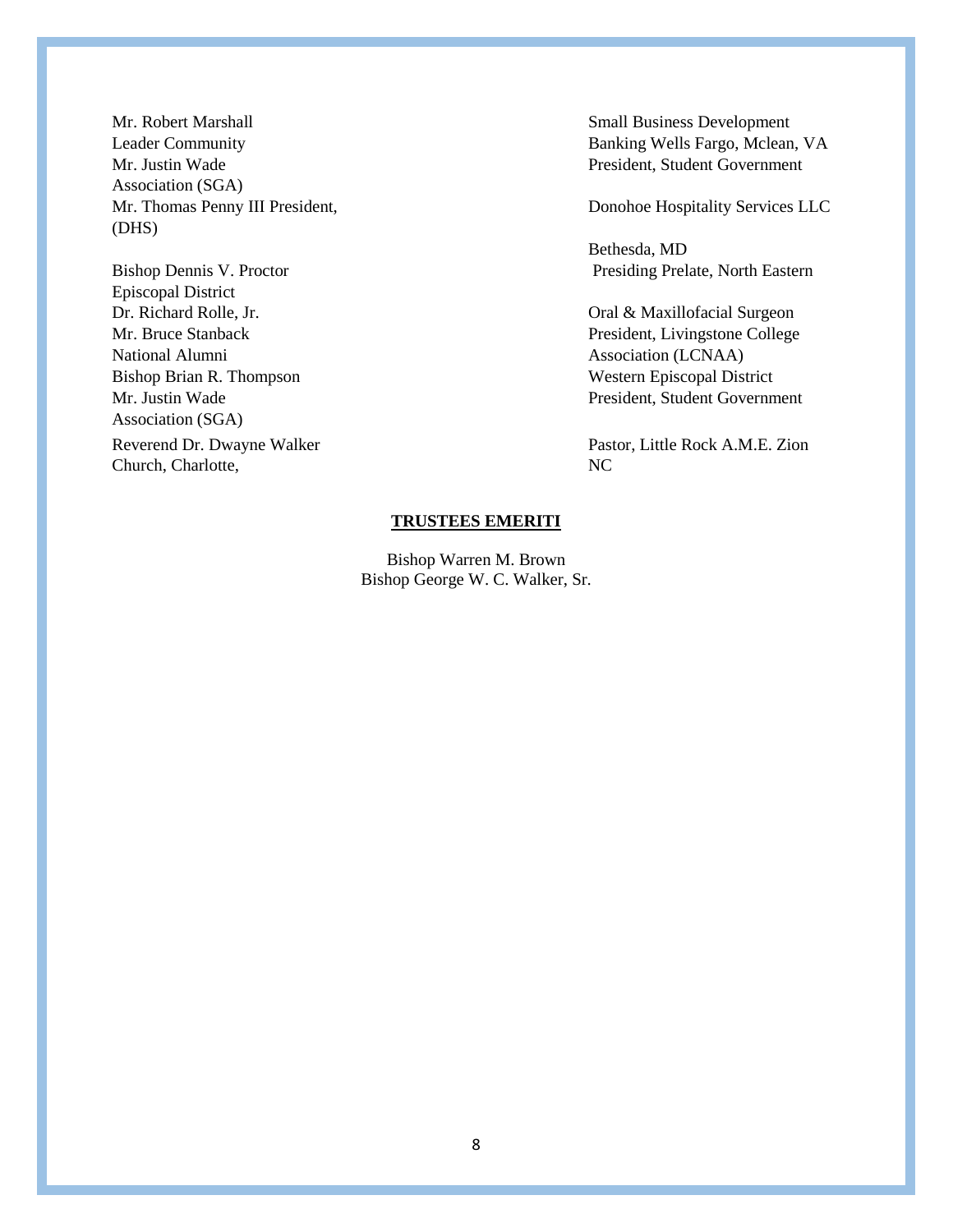### **STRATEGIC PLANNING & ASESSMENT**

Strategic planning is an organizational management activity that is used to set priorities, focus energy and resources, strengthen operations, ensure that employees and other stakeholders are working toward common goals, establish agreement around intended outcomes/results, and assess and adjust the organization's direction in response to a changing environment. It is a disciplined effort that produces fundamental decisions and actions that shape and guide what an organization is, who it serves, what it does, and why it does it, with a focus on the future. Effective strategic planning articulates not only where an organization is going and the actions needed to make progress, but also how it will know if it is successful.

The *2021-2026 Strategic Plan* reflects a process through which Livingstone College will ensure its future by establishing procedures and operations to achieve its mission and goals. The Strategic Plan will guide the institution by clearly articulating the vision, mission and goals, and the strategies by which the mission will be achieved. The Plan describes in a broad and definitive manner the goals and strategies established by the Strategic Planning Committee with input from various units within the College.

The 2021-2026 Strategic Plan includes goals, objectives and strategies established by the Strategic Planning Council and other units of the College, who will guide the implementation of the plan. Assessments of the extent to which goals are accomplished, completed and recorded at specific intervals during the academic year. Weekly, monthly, quarterly and end-year reports provide a comprehensive explanation of the accomplishments of each unit within the College to the Senior Staff and Board of Trustees.

# **OFFICE OF ACADEMIC AFFAIRS UNIT MISSION & PURPOSE**

The Office of Academic Affairs is responsible for all academic activities and programs of Livingstone College that lead to academic credit. The Vice President for Academic Affairs provides the leadership for maintaining and improving the quality of all academic programs and is responsible for working with diverse constituencies for the establishment, coordination and implementation of academic goals, the adoption of academic policy, and for curriculum planning and development. In accordance with the College Mission and Strategic Plan, the Vice President for Academic Affairs directs, supervises, and evaluates all phases of instruction and coordinates curriculum growth and changes in response to the needs of an ever changing multicultural and diverse global society.

Livingstone College has a proud history of nurturing students and fostering academic growth and development in keeping with its mission. Major goals of the unit are:

I. To identify, recruit, and retain qualified faculty who understand the mission and purpose of the College and are committed to having our students become the best and brightest they can become.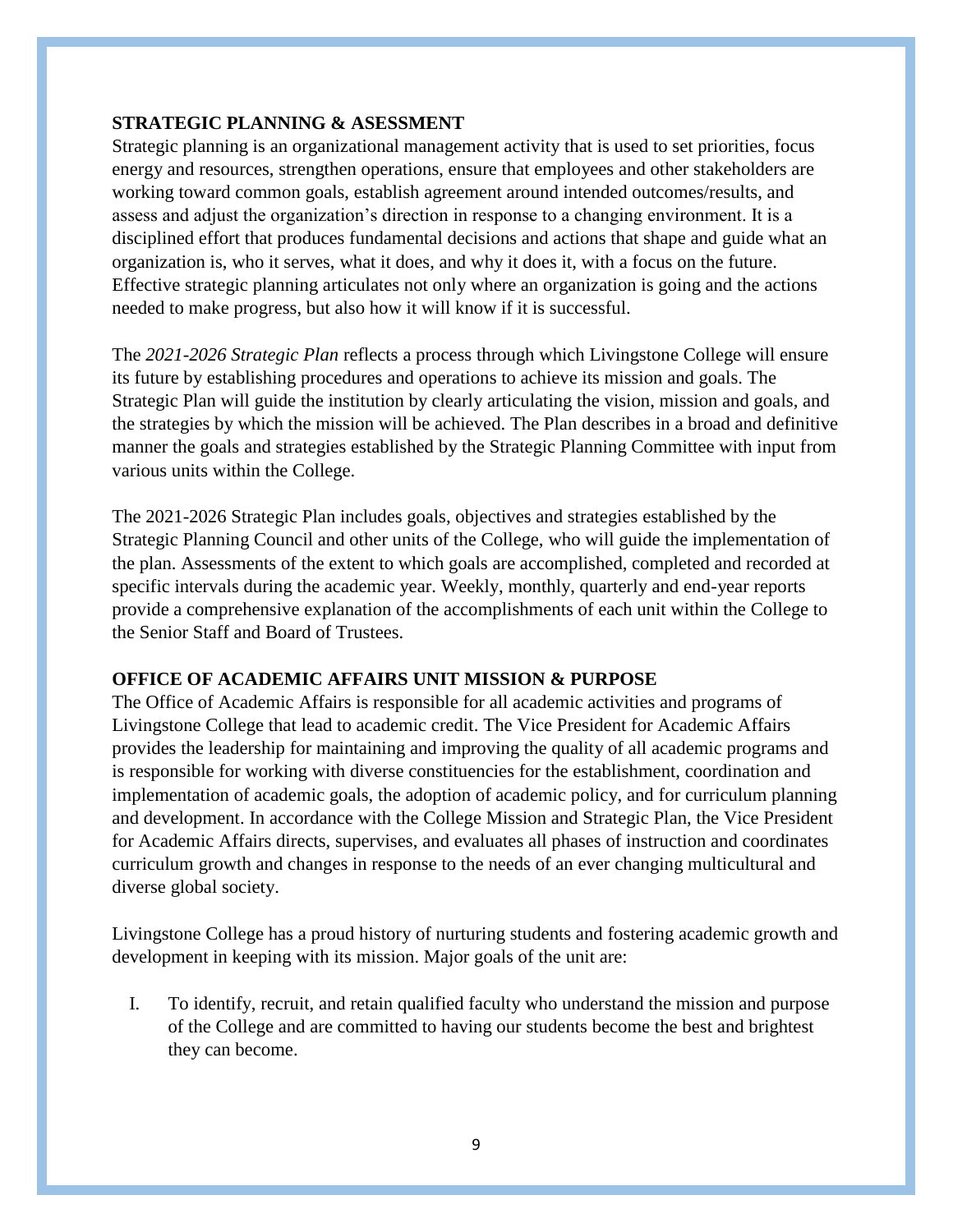- II. To foster a climate so students, faculty, and staff who choose to come to Livingstone will a find warm and supportive environment conductive to their academic professional growth; one that provides both challenging and rewarding experiences.
- III. To strengthen and maintain quality academic courses and programs through periodic review and evaluation
- IV. To coordinate efforts to determine feasibility of offering news courses and programs.
- V. To support faculty development by facilitating faculty leadership initiatives and promoting faculty development activities for teaching, research, service, and creative purposes.
- VI. To promote and insure systematic evaluation of faculty performance and methods for providing continuous feedback and support improvement.
- VII. To coordinate efforts that encourages the integration of technology throughout the curriculum to enhance instruction and the learning process.
- VIII. To assure that academic support programs are available and useful for our students in improving their overall academic performance.
	- IX. To coordinate and manage efforts to insure continuous review of all academic policies and procedures. The ultimate is to develop policies that are current and in keeping with Best Practices of academic institutions.
	- X. To meet the students where they are academically, and provide resources that accommodate their individual learning styles.

# **SECTION 1: GENERAL POLICY STATEMENTS**

### **Statements of Professional Ethics**

Faculty members of Livingstone College are expected to follow a code of ethics in keeping with professional standards for teachers and the aims, objectives, and mission of the College. They are expected to observe the stated rules and regulations of the College.

As teachers, faculty members are to encourage free pursuit of learning in their students and to exemplify the best scholarly standards of their discipline. They should adhere to their roles as intellectual guides and advisors. They should also make every reasonable effort to foster honest academic conduct in students and advisors. They should also make every reasonable effort to foster honest academic conduct in students and to assure that evaluations of students reflect true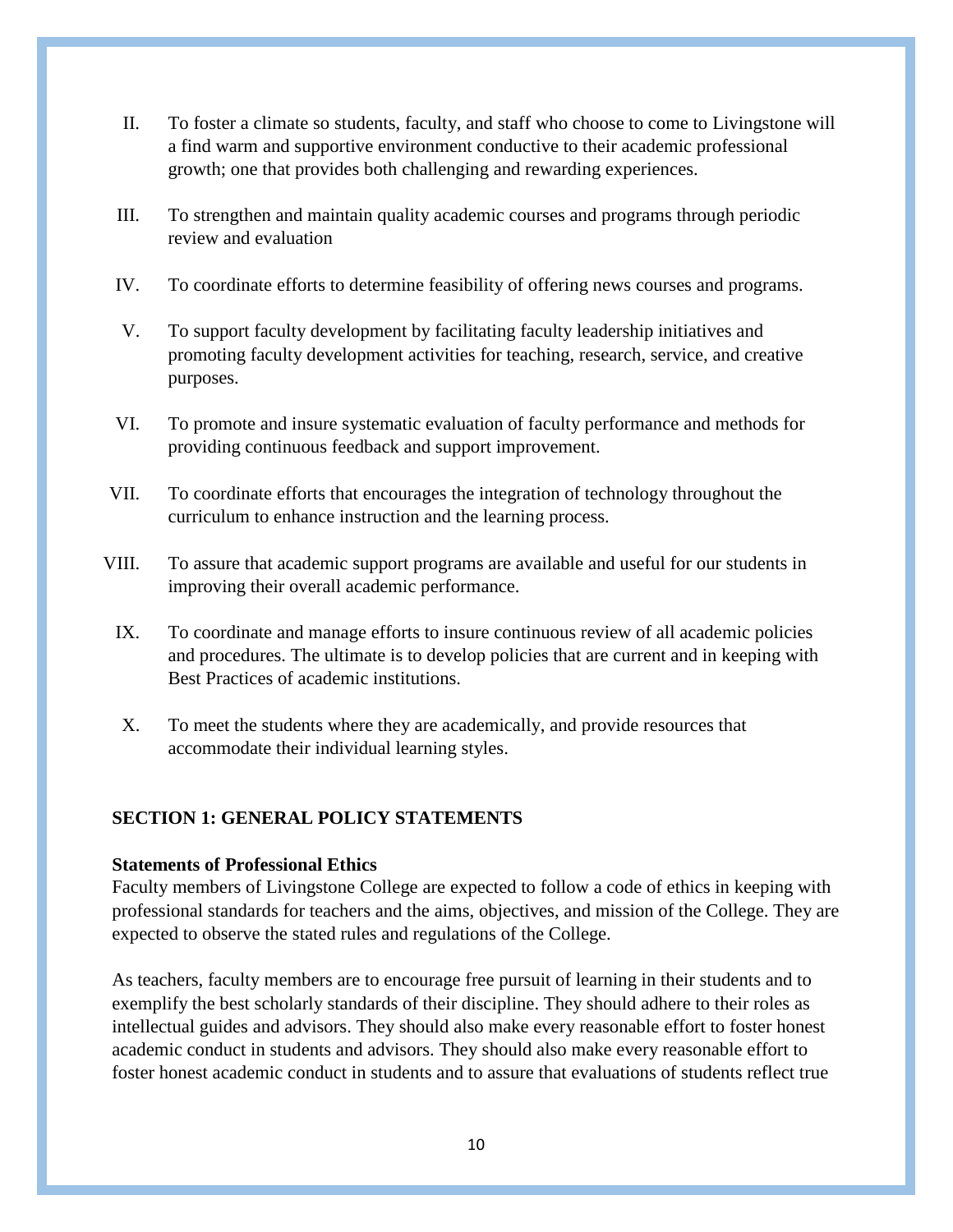merit. Further, they should respect the confidential nature of the relationship between the professor and the student.

# **Statement on Academic Freedom**

The College subscribes generally to the American Association of University Professors (AAUP)1940 Statement of Principles on Academic Freedom specifically, however, it supports the following principles from that statement.

- 1. Teachers are entitled to full research and in the publication of the results, subject to adequate performance of their other academic duties, but research for pecuniary return should be based upon an understanding with the authorities of that institution.
- 2. Teachers are entitled to freedom in the classroom in discussing their subject, but they should be careful not to introduce into their teaching controversial matter, which has no relation to their subject. Limitations of academic freedom because of religious or other aims of the institution should be clearly stated in writing at the time of the appointment.
- 3. College and University teachers are scholars and educational officers and should remember that the public may judge their professions and their institution by their utterances. Hence they should at all times be accurate, exercise appropriate restraint, show respect for the opinions of others, and make every effort to indicate that they are not speaking for the institution.

### **Statement of Sexual Harassment/ Discrimination/ Regulations and Procedures**

Livingstone College is committed to providing an environment I which employees and students may work and live without sexual harassment. For that reason, sexual harassment and sexual liaisons re strictly prohibited. Sexual harassment is defined as deliberate, unsolicited, or unwelcome verbal and/or physical conduct of a sexual nature or with sexual implications. Sexual liaisons are defined as sexual relations of a physical nature between students and faculty.

Ḭ. No employee shall sexually harass another employee in any manner, including but not limited to:

- a. Making or accepting sexual advances or request for sexual favors or making other verbal or physical gestures of a sexual nature.
- b. Making submission to or rejection of such conduct the basis for employment decisions.
- c. Creating or contributing to, an intimidating, hostile, or offensive working environment by such conduct.

II. No employee shall sexually harass a student in any manner including, but not limited to: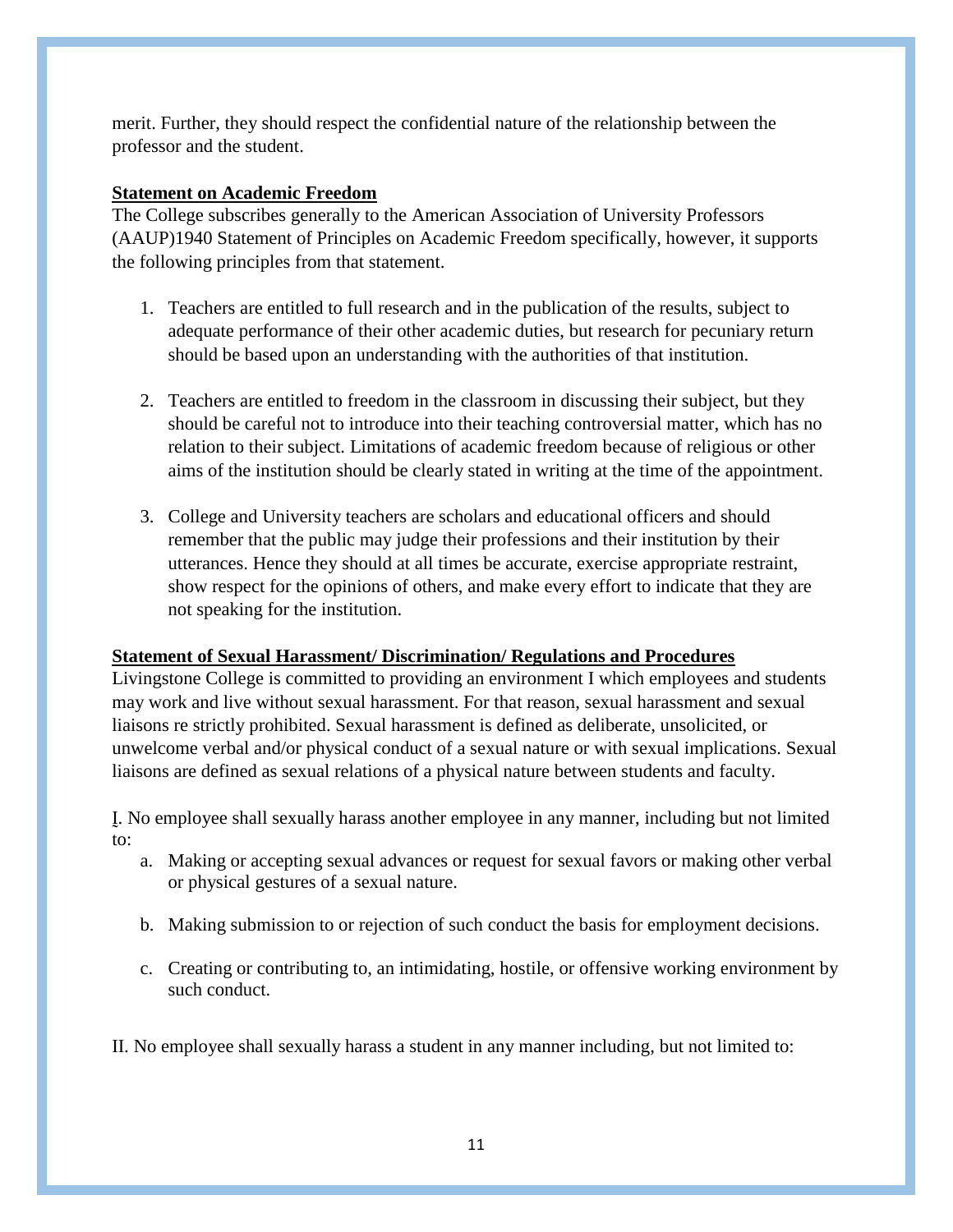- a. Making or accepting sexual advances or request for sexual favors or making other verbal or physical gestures of a sexual nature.
- b. Making submission to or rejection of such conduct the basis for employment decisions.
- c. Creating or contributing to, an intimidating, hostile, or offensive working environment by such conduct.

# **SECTION 2: STATEMENT OF ACADEMIC POSITIONS**

Each academic division is allocated a number of teaching slots on the basis of enrolment and special needs of the area. All positions are authorized by the administration. The division Deans and the Vice president for Academic Affairs shall seek to fill open positions from within or outside the institution. For additional information concerning Academic Positions see: *Faculty Handbook* 

# **Responsibilities of Division Deans**

The Division Dean is responsible for the administration of the academic programs of the division. These responsibilities include faculty staffing, curriculum development, budget development, and management. These responsibilities are discharged in consultation with the Vice President for Academic Affairs. The Division Dean teaches a reduced load of six-eight (6- 8) credit hours per academic semester.

### **The Division Dean:**

- 1. Promotes excellence in teaching within the division by an ongoing two-way communication with individual faculty members (communication will concern issues related to teaching), by creating an environment conducive to learning and teaching and supporting faculty morale.
- 2. Oversees and manages all academic aspects of the division. Prepares and submits all division reports.
- 3. Acts as a liaison between administration and divisional faculty.
- 4. Deals effectively and impartially with the various attitudes and personalities of division faculty, grievances, evaluations, and assignments.
- 5. Convenes and chairs regular division meetings and submits copies of minutes of the Vice president for Academic Affairs.
- 6. Assesses and revises curricula development and revisions in order to maintain the integrity of degree programs.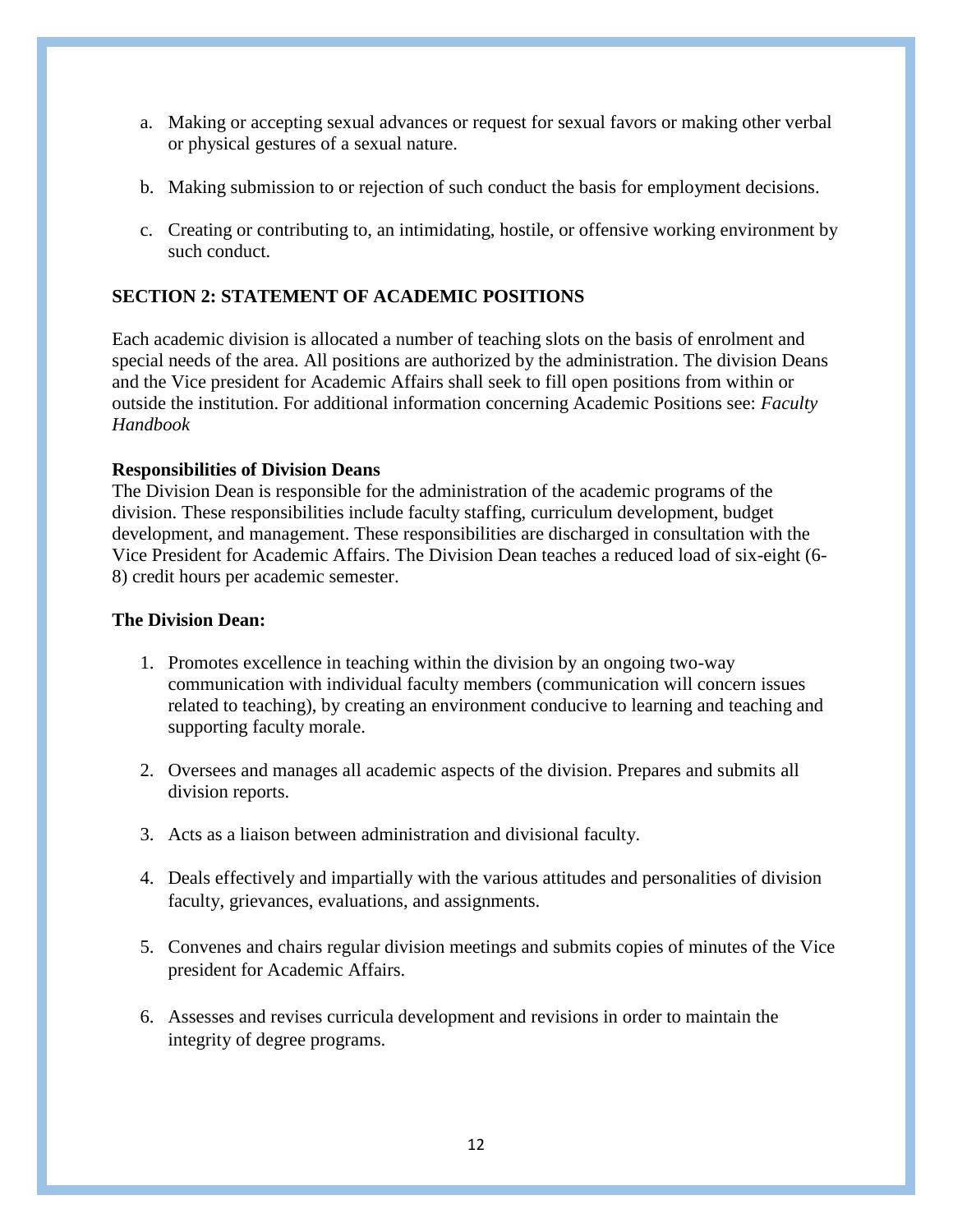- 7. Initiates and forwards recommendations for tenure, promotion, merit increases, reappointment and non-reappointment, requests for leave, retirement and financial assistance to pursue further study to the Vice President for academic Affairs.
- 8. Informs the division faculty of all policies and procedures changes of the College.
- 9. Demonstrates leadership in acquiring external funding and encourages the faculty to do so.
- 10. Shares with the division important and relevant information received from Vice President for Academic Affairs, other College personnel, or from outside sources.
- 11. Supervises and evaluates performances of divisional support personnel.
- 12. Conducts exit interviews with graduating seniors and certifies upon evaluation of their transcripts and they have met all requirements for graduation.
- 13. Coordinates with full faculty participation, the scheduling of courses and assigns courses to the faculty.
- 14. Approves requisitions request against division budgets.
- 15. Reviews all courses syllabi and makes recommendations for revision if applicable, before submitting them to the Vice President for Academic Affairs.
- 16. Involves faculty in decision-making and in student recruitment and retention endeavors.
- 17. Promotes and holds faculty for effective and good academic advising.
- 18. Affects positive change in divisional policies and procedures and sets high expectation of faculty and students.
- 19. Creates a productive division with a positive sense of direction.
- 20. Provides leadership in the recruitment of students.
- 21. Develops and submits division budget recommendations and manages division budgetary request and expenditures.
- 22. Represents the faculty at the division-and-college-level as necessary.
- 23. Implements a fair and honest process that demonstrates the ability to make difficult decisions.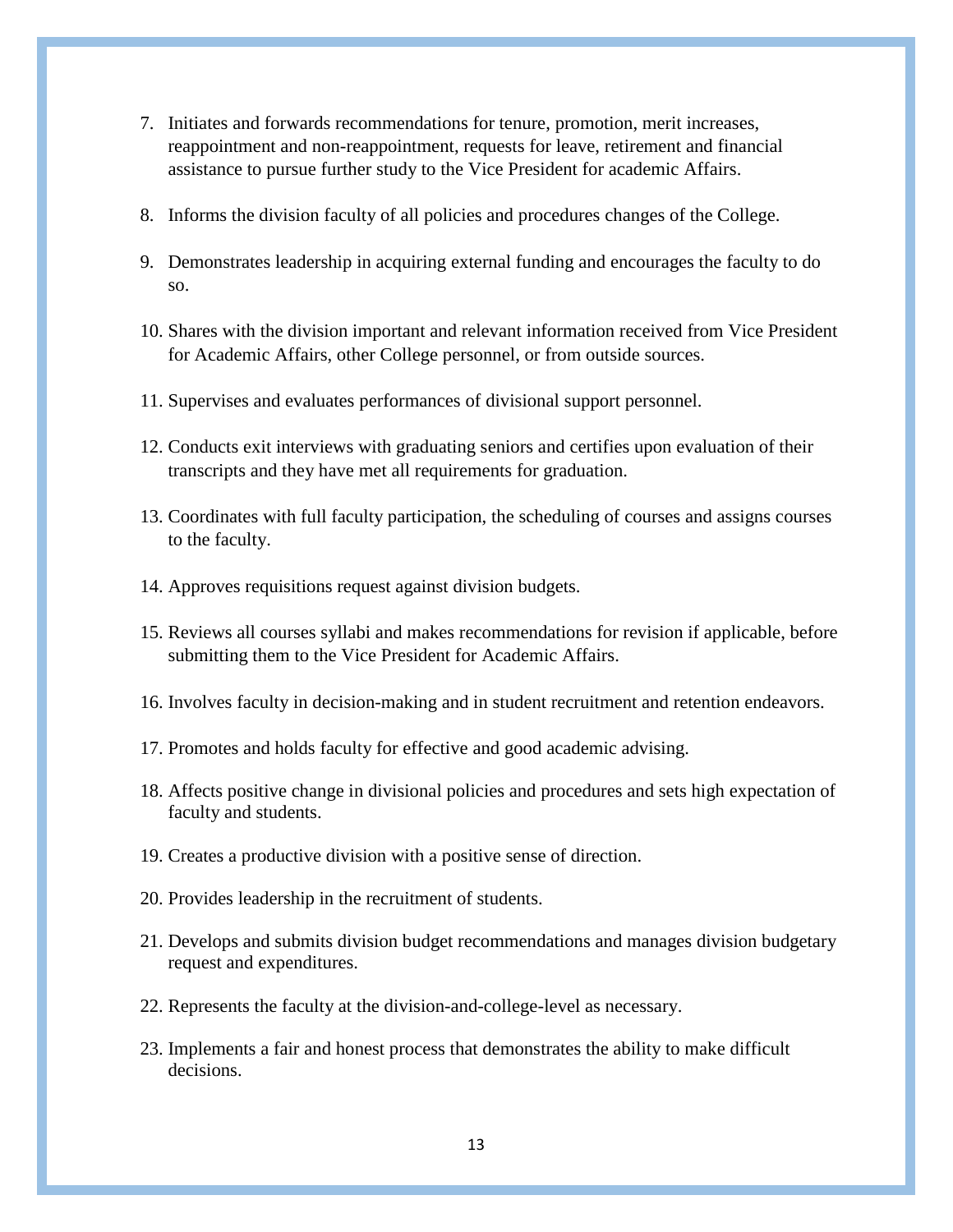- 24. Participates in the training and mentoring of new faculty members.
- 25. Fosters positive student-faculty relations and resolves conflict.
- 26. Collects and forwards book orders and library acquisition requests.
- 27. Submits the responses of the division to issues and assignments requested by the Vice President of Academic Affairs
- 28. Submits an annual division to the Vice President for Academic Affairs.

#### **Responsibilities of Department Chairs and Coordinators**

A department is an academic unit that offers a major and employs at least four (4) full-time instructors. In some departments there is both a Department Chair and Coordinator. In such departments, the coordinator reports to the chair. The Department Chair and Coordinator serve dual roles as administrators and faculty members. They are expected to articulate administrative goals and directives to the faculty in a manner that enhances the smooth operation of Livingstone College and carry out specific responsibilities assigned to them. Department Chairs report to the Dean of the Division of which the department is a part. A Department Chair reports to a Division Dean and is responsible for administration of the academic programs of the department. These responsibilities include reviewing and improving curriculum, budget development, and management of the department including supervision of the department faculty. A Department Coordinator performs these responsibilities as well.

The Department Chair teaches a reduced load of nine (9) credit hours per semester so that he/she may be able to perform the following duties:

1. Promote excellent teaching within the department. The Department Chair will do everything possible within existing financial limits to support department faculty in the teaching endeavor.

2. Assess department faculty according to procedures outlined in the *Faculty Handbook*.

3.Prepare teaching schedules as required each semester.

4.Assess staffing needs and submits requests for additional or new faculty to the Division Dean and to the Vice President for Academic Affairs.

5.Lead the department in establishing clearly defined goals and in achieving them.

6. Assume responsibility that proper budgetary procedures are followed.

7. Submit an annual department report to the Division Dean by May 10.

8. Promote growth and development of departmental programs.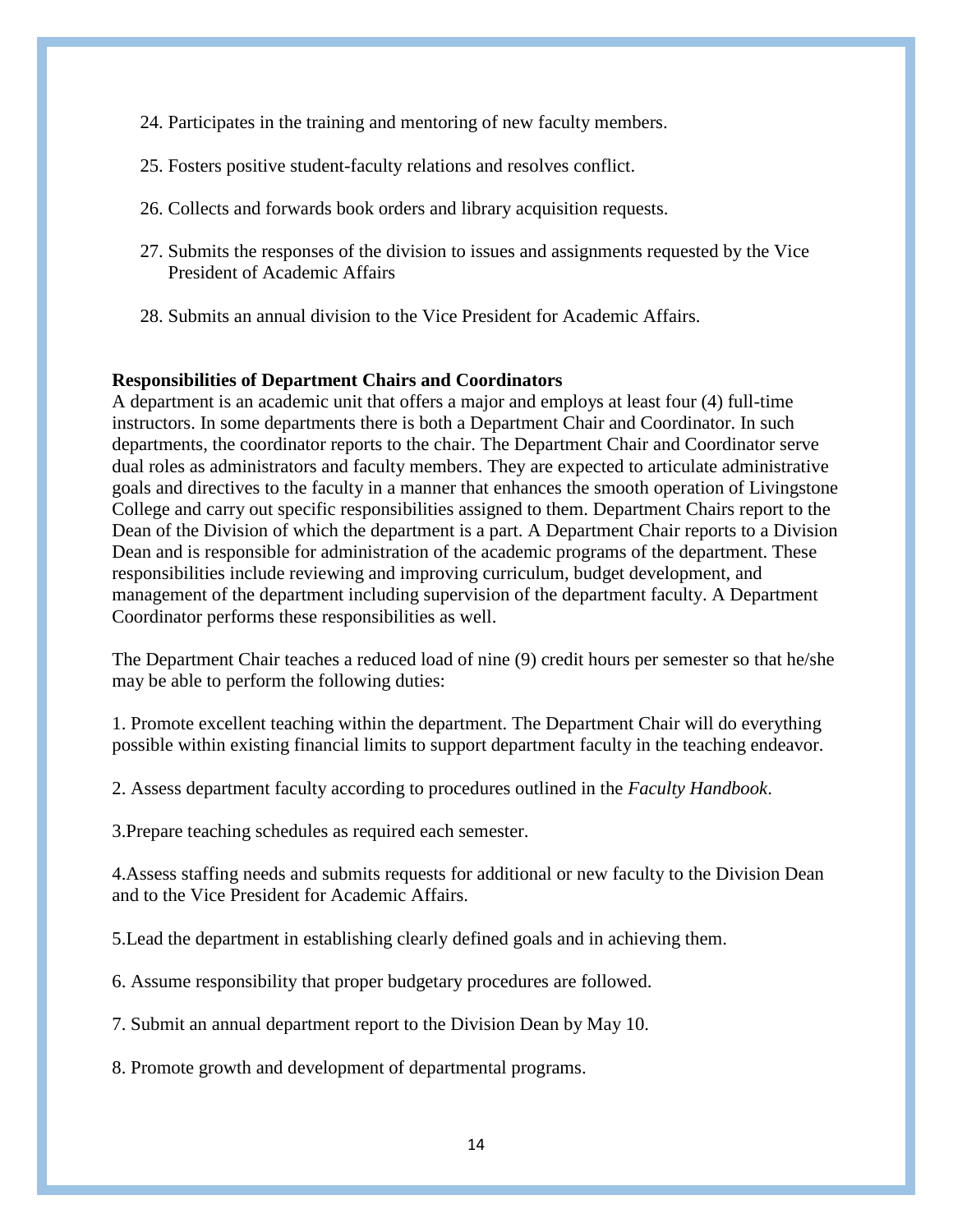9. Ensure that all department members know the policies and procedures in the *Faculty Handbook*, the *College Catalog*, and the *Student Handbook*.

10. Submit two copies of the teacher schedule card, which includes office hours and two copies of course syllabi to the Division Dean during the first week of the semester.

11. Submit book orders for the department to the Division Dean.

12. Submit catalog changes and corrections to the Division Dean by December 1.

13. Assigns and monitors the advisement of students in the department and maintains an accurate listing of all majors.

14. Certify that seniors have met all academic requirements for graduation.

15. Conduct regular departmental faculty meetings.

16. Review course syllabi in consultation with faculty members and suggests changes as necessary.

### **Faculty Responsibilities**

Every full-time faculty member must perform a range of duties connected with his/her appointment. The major duties are listed below:

- 1. Meet all classes regularly and promptly.
- 2. Hold regular office hours, a minimum of eight hours per week, and to be available for consultation with students outside those hours as needed. Faculty members should schedule office hours daily to maximize their availability to students. These hours should be scheduled during morning and afternoons.
- 3. Develop an objective and fair grading system and explain the system to students.
- 4. Provide and maintain a regular, timely, evaluation of student performance and maintain records of grades.
- 5. Maintain appropriate records and meet deadline dates for submitting reports and records.
- 6. Strive for personal growth and development through membership in professional organizations, continued formal and informal education, by reading of current material in respective fields, and attending conferences and workshops.
- 7. Secure prior approval for planned absences from the appropriate administrative officers.
- 8. Attend the following College ceremonies wearing appropriate regalia earned degree: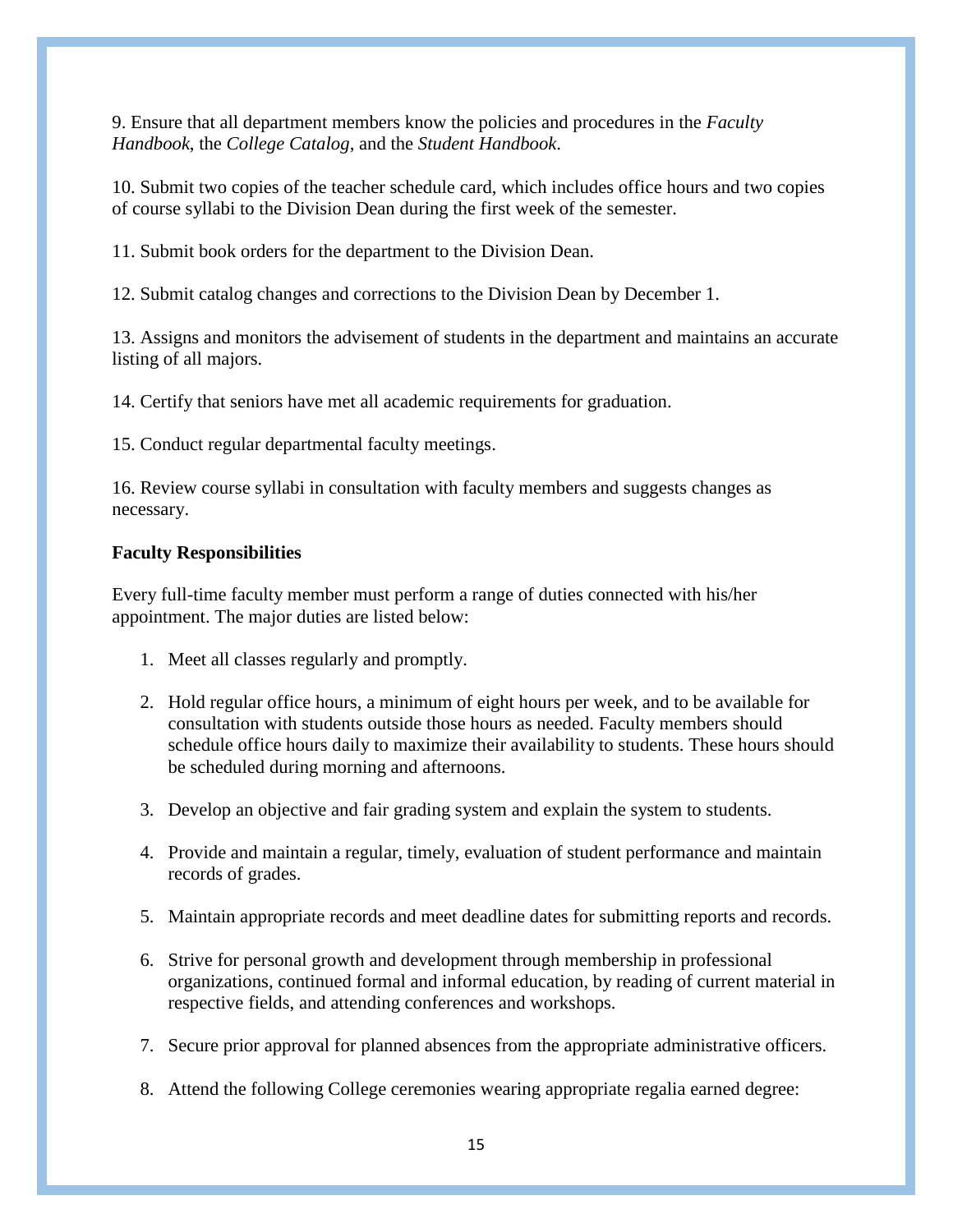- The Opening Fall Convocation
- The Founder's Day Convocation
- The Baccalaureate Service
- $\bullet$  Commencement(s)

**Note: Academic Attire:** *On the occasion of the four College ceremonies, all members of the faculty are expected to wear the proper academic attire indicating their highest degree and discipline. Those members who do not own academic attire may arrange to rent or purchase it.*

- 9. Advise students when assigned.
- 10. Serve on committees of the College
- 11. Attend college-sponsored events, e.g., music programs theater activities, sports, and college assemblies.
- 12. Engage in research and creative activity in their respective disciplines.
- 13. Engage in service to the community, profession, and the College according to its Mission.
- 14. Be on campus and in place during registration.
- 15. Attend the annual faculty and staff opening sessions. Approval by the Vice President of Academic Affairs is required by anyone who is absent during this period.
- 16. Keep records of student performance and attendance in a paper and /or software gradebook.
- 17. Demonstrate a strong commitment to the general welfare, Mission, policies, goals and image of the College.
- 18. Present to students on the first day of class, an approved course syllabus detailing objectives, content, requirements and grading procedures for the course.
- 19. Promptly submit mid-semester and final grades of all students to the Office of the Registrar.
- 20. Faculty members are expected to follow the final exam schedule and to administer examinations in all courses yielding credit. Any deviation from established times must be approved by the faculty members' Division Dean.
- 21. Carry out other assigned duties as necessary to meet the needs of the College.

**Note:** *These duties/responsibilities are important and will be part of faculty evaluations for promotion and tenure.*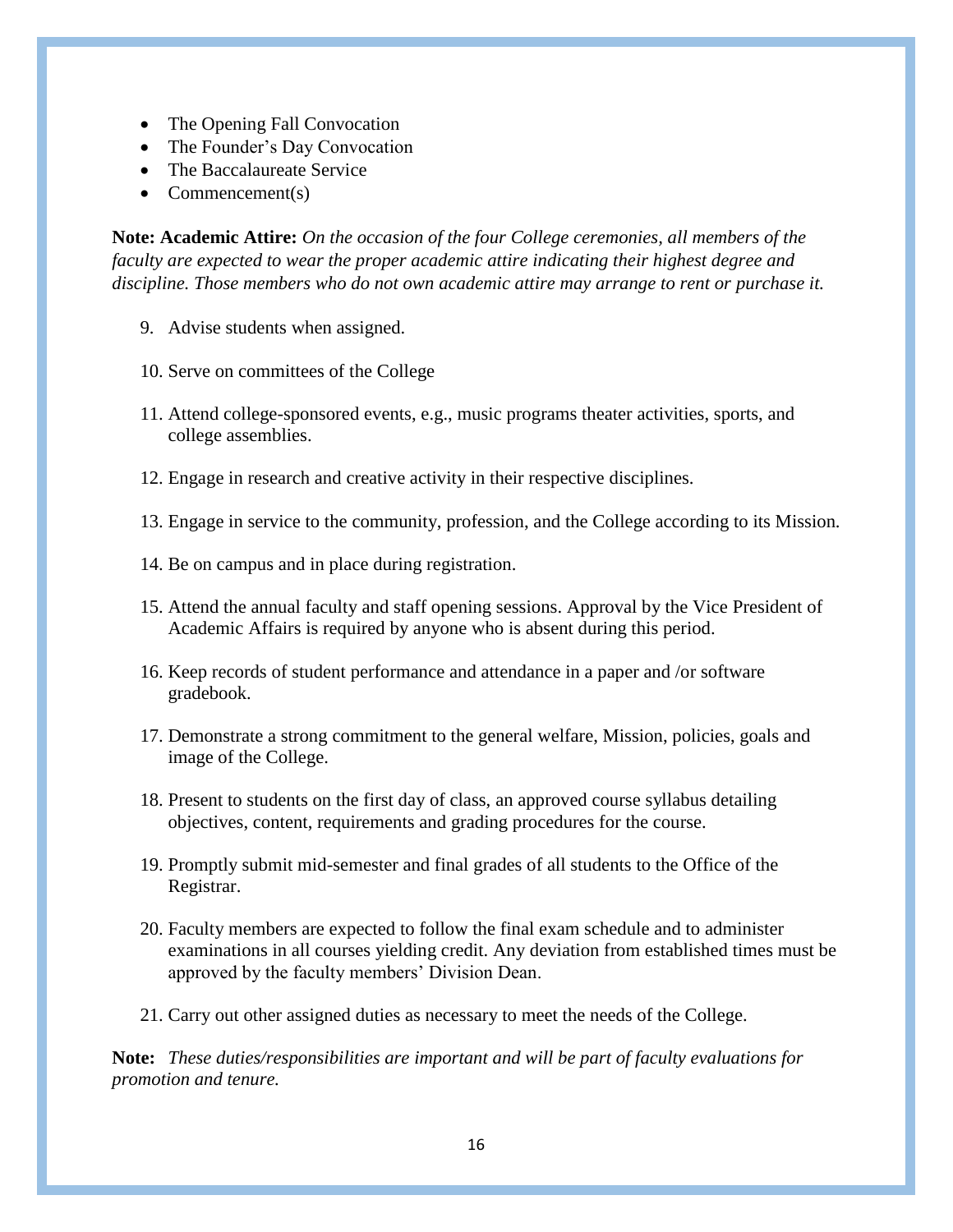#### **Orientation of New Faculty**

All new faculty members are required to participate in orientation activities arranged and/or conducted by the Office of the vice president of Academic Affairs. Such activities are intended to acquaint new faculty with the history, mission, policies, rules, regulations, and procedures of the College.

#### **Part-time Faculty**

Part-time status is assigned to a faculty member who is employed on a short-term basis ( for one semester or two semesters). The teaching load shall be specified in the contract of the part-time faculty member. Part-time faculty are employed to complement the full-time faculty when less than full-time services are required. Identification of the need for part-time services is initiated the Division Dean and routed through appropriate channels to the President who authorizes the position. Hiring procedures for part-time faculty are the same as full-time faculty.

All part-time faculty members are required to post and maintain office hours in order to be accessible to students. These hours shall include a minimum of one hour per week for each course taught. They are encouraged to attend meetings of the faculty and division whenever feasible. Minutes of meetings are provided to part-time faculty. Part-time faculty are not ordinarily required to serve on committees.

Faculty rank is the same s for full-time faculty. Part-time faculty shall meet the same qualifications for academic rank as full-time faculty. Part-time members of the faculty are usually appointed by semester. Their employment may be continued until retirement age. They are not eligible for benefits. Part-time members of the faculty may be invited to become full-time members of the faculty when vacancies occur in their respective teaching disciplines.

### **Consultation and External Faculty Employment**

Faculty members who wish to seek outside employment **may do so provided such activities do not negatively affect the faculty member's performance of his/her duties at the College.** Written request for official approval shall be made to the president of the college. Official approval shall be obtained prior to the acceptance of outside employment.

#### **Faculty Loads**

Faculty loads are determined by the nature of the discipline, number of preparations, contract hours, and/or contracted release time for research, directorship of special programs, special assignments, and/or responsibilities such as dean of division or chair od department.

Full-time teaching load is (15) credit hours for the fall semester and twelve (12) credit hours the spring semester. These hours can be reserved based on need. Additionally, the **load** is subject to adjustment. The load may be met teaching traditional plus Evening and Week-end classes, or by teaching all of one or the other.

#### **Faculty Overloads**

Faculty overloads occur when faculty teach more than 27 hours for both semesters and are calculated in the spring, after the class rosters have stabilized. At that time, recommendations for overloads pay will be generated in the Division and sent to the Office of Academic Affairs,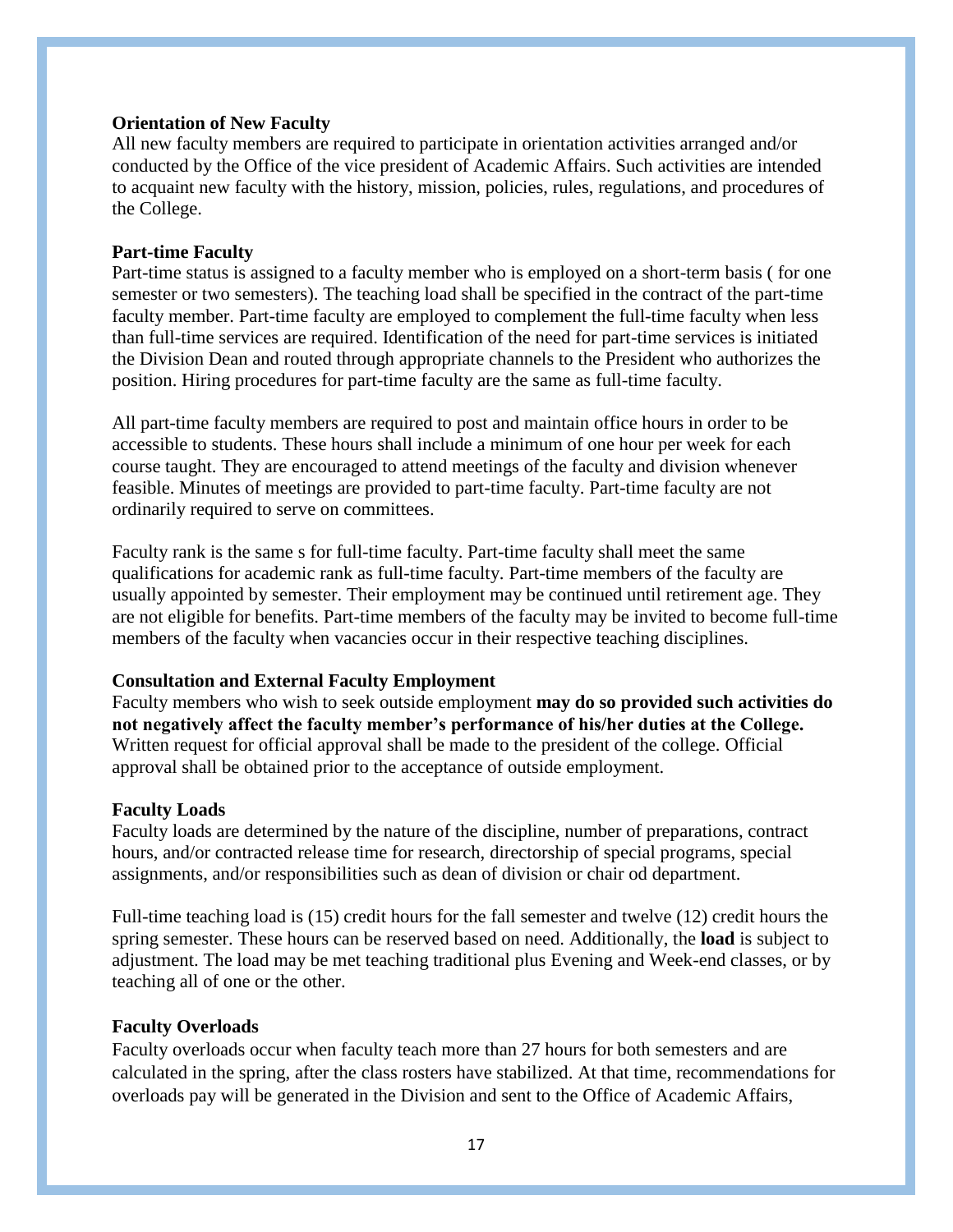where they will be processed and verified with the Registrars rosters, then sent to human resources with a recommendation for pay from the VPAA. Faculty with a Master's degree are paid \$2,000. Per class with five or more students; classes with less than five are prorated per student. Faulty with a doctoral degree are paid \$2500 per class with five or more students; classes with less than five are prorated per student.

## **SECTION III: INSTRUCTION AND ADVISING**

#### **Student Advising**

Upon admission to the college, each student is assigned an advisor by the division dean of his/her major. The duties of the advisor are:

- 1. To assist students in the selection of courses leading to the completion of a plan of study.
- 2. To aid the student in interpreting requirements and meeting requirements in a proper sequence.
- 3. To schedule regular conferences with their advisors, and:
- 4. To keep an accurate and up-to-date folder/handbook on each advisee.

**Note:** Further information can be found in the *Advising Handbook.*

# **TEACHING HYBRID & ONLINE COURSES**

Due to the COVID-19 pandemic, SACSCOC approved Livingstone College for the temporary relocation of instruction to offer classes remotely. Subsequently, Livingstone presented a Substantive Change prospectus for the approval to offer its entire 47-credit hour General Education curriculum and B.S. in Business Administration degree program online. SACSCOC approved. As a result, the Vice President for Academic Affairs & Blackboard Coordinator seek applications for the development of hybrid and fully-online courses. All faculty interested in developing hybrid and online courses are to follow the steps as outlined below. Each faculty member can be approved for one fully online course upon successful completion of the Blackboard Training & Online Teaching professional development sessions. Approval of additional courses beyond the one class, may be considered for those faculty members who are more experienced in offering remote instruction. Faculty interested in hybrid and online modalities of instruction should formally apply by completing an Online Course Development Application Form.

The submission and approval process is as follows:

- 1. The faculty member completes an **Online Course Request Form**.
- 2. The faculty member submits the completed form to his or her Department Chair for approval.
- 3. The Department Chair approves the form and sends to the Division Dean for approval.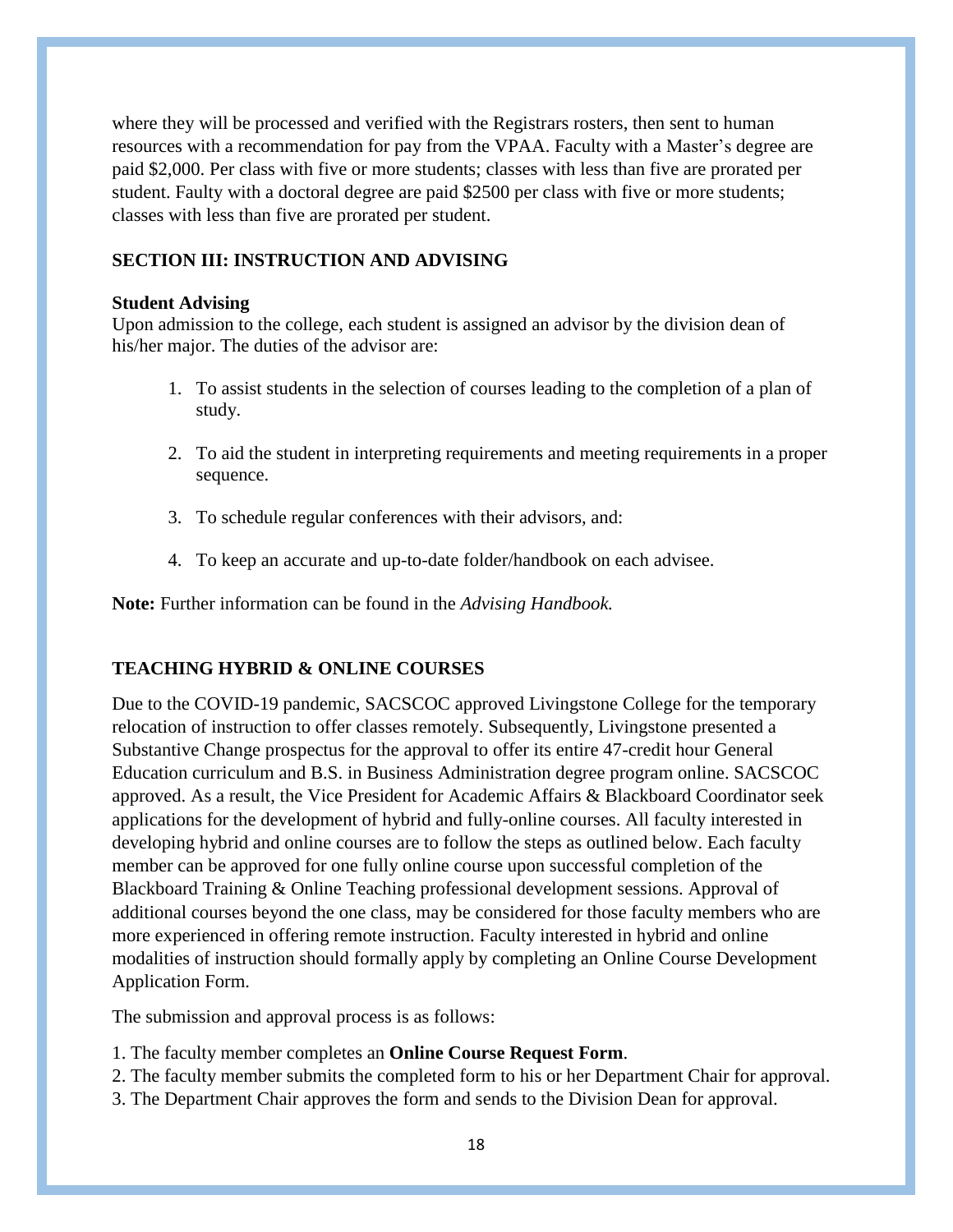4. The Division Dean sends the signed form to the Blackboard Coordinator for review.

- 5. The Blackboard Coordinator will contact the faculty member for a preliminary meeting.
- 6. The faculty member presents the completed course to the Blackboard Coordinator for review.
- 7. Blackboard Coordinator recommends revisions or approval to the VPAA for final approval.
- 8. The VPAA approves the course.
- 9. The faculty member teaches the course.

10. After the course is taught, assessment and evaluation results are reviewed by the Blackboard Coordinator, Department Chair, Division Dean & VPAA.

# **Technology Platforms for Online Teaching & Learning**

The following technologies are available for faculty teaching hybrid and online courses:

- **1. Blackboard** Campus learning management platform.
- **2. ECHO 360: Lecture Capture** A retention tool that allows faculty to pre-record lectures, record lectures in real-time, and allows students to replay lectures for notetaking and studying purposes.
- **3. E-mail** Microsoft Outlook
- **4. RedShelf** E-books providing company.
- **5. Zoom** Campus platform for meetings, online, and hybrid instructional delivery of classes.

# **Synchronous & Asynchronous Learning**

While synchronous learning allows students to access materials, ask questions, and practice their skills at any time that works for them, synchronous learning requires simultaneous attendance at scheduled meetings or lectures.

Faculty, as much as possible, please deliver your online instruction in synchronous format. That means both the professor and the students in the class must sign-on at the appointed class time.

Some students prefer synchronous learning for its structured learning and the ability to ask questions in real-time. Others prefer the flexibility asynchronous learning offers. However, the population of students we serve at Livingstone College is most academically successful when engaged in synchronous learning.

# **SACSCOC Compliance for Distance Education**

An institution that offers distance or correspondence education: (a) ensures that the student who registers in a distance correspondence education course or program is the same student who participates in and completes the course or program and received the credit; (b) has a written procedure for protecting the privacy or students enrolled in distance and correspondence education courses or programs; (c) ensures that students are notified, in writing at the time of registration or enrollment of any projected additional student charges associated with verification of student identity.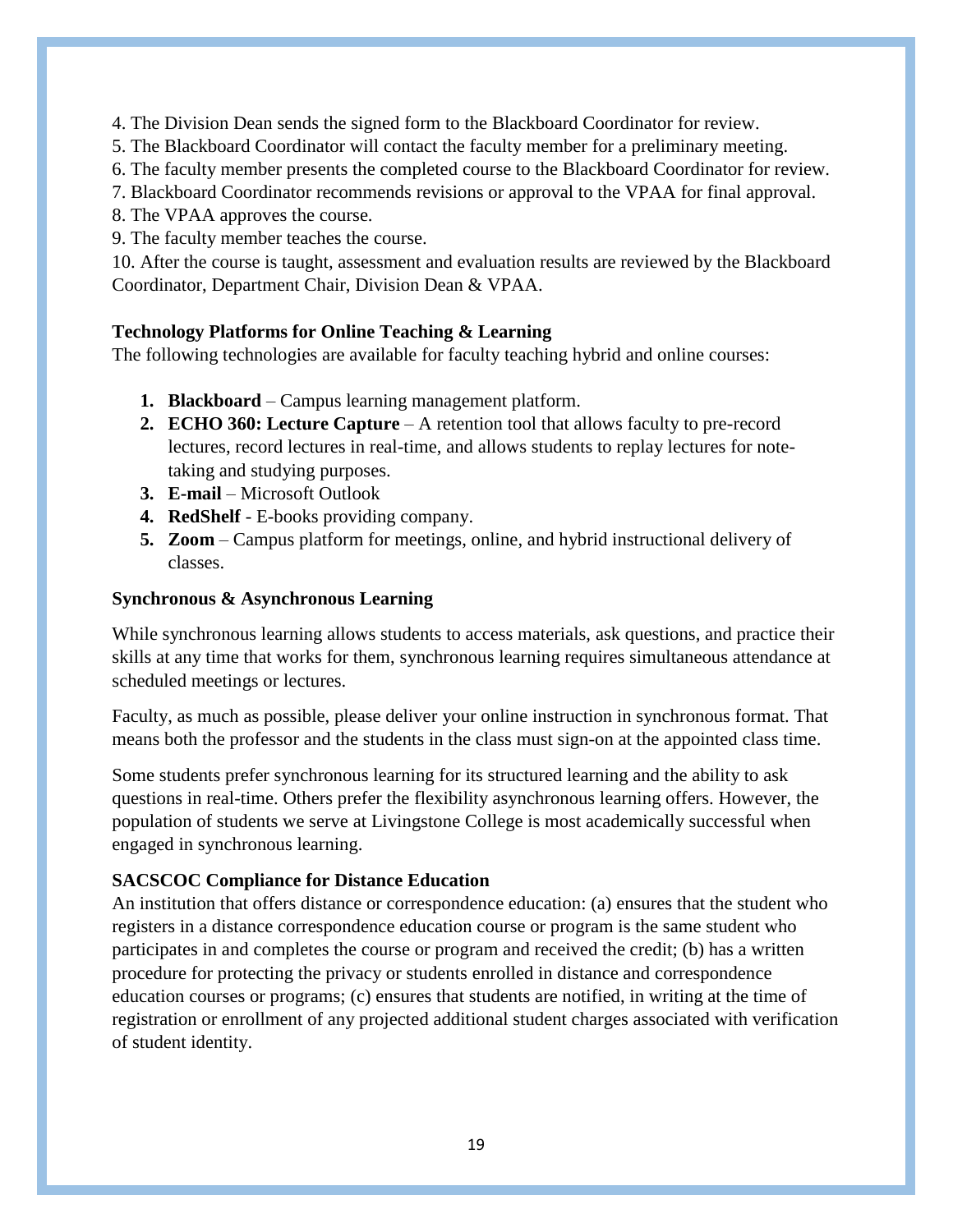# **FACULTY OVERLOAD POLICY**

# **I. POLICY RATIONALE**

Faculty overloads should be avoided at all cost because teaching overloads can compromise a faculty member's ability to provide quality teaching and complete other faculty responsibilities including service and professional development activities. The Department Chair in conjunction with the Division Dean should only assign an overload after having exhausted the following four options (Recruiting a part-time of adjunct faculty member; (2) Reassigning courses; (3) Canceling low enrollment courses; (4) Eliminating or rescheduling unneeded courses. In the event of unanticipated extenuating circumstances such as an untimely resignation, illness, or death of a faculty member, a course overload may present itself as a last report option for class coverage.

### **II. POLICY SCOPE & AUDIENCE**

Department Chairs and Division Deans in conjunction with the Vice President for Academic Affairs are responsible for monitoring faculty workload and faculty-student ratio to ensure the college's compliance with SACSCOC policy that the institution employ a sufficient number of full-time faculty members to ensure curriculum and program quality, integrity and review.

# **III. POLICY STATEMENT**

a.

In case of institutional needs, a faculty member may be asked to teach an overload course(s) for additional compensation at the part-time faculty rate. Instructional faculty members are assigned to course overloads based on their academic credentials, teaching expertise, and ability to provide a quality educational experience for students. Compensation for overloads is consistent with compensation provided for similar courses taught by part-time or adjunct faculty. The pay scale is listed below for faculty with master's and doctoral degrees teaching three (3) and four (4) hour courses.

| 3 Hour Courses | 5 or more students | \$2000.00         |
|----------------|--------------------|-------------------|
| 3 Hour Course  | 4 or more students | \$400 per student |
| 4 Hour Course  | 5 or more students | \$2500            |
| 4 Hour Course  | 4 or less students | \$625 per student |

### **PAY SCALE – PART-TIME FACULTY & OVERLOADS (Master's Degree)**

#### **PAY-SCALE- PART-TIME FACULTY & OVERLOADS (Doctorate Degree)**

| 3 Hour Courses | 5 or more students | \$2500.00          |
|----------------|--------------------|--------------------|
| 3 Hour Courses | 4 or more students | \$500 per student  |
| 4 Hour Courses | 5 or more students | \$3332 per course  |
| 4 Hour Course  | 4 students or less | \$833 per students |

Extra compensation for teaching overloads must be kept to an absolute minimum and must be justified by circumstances that clearly warrant such action. Overloads are limited to no more than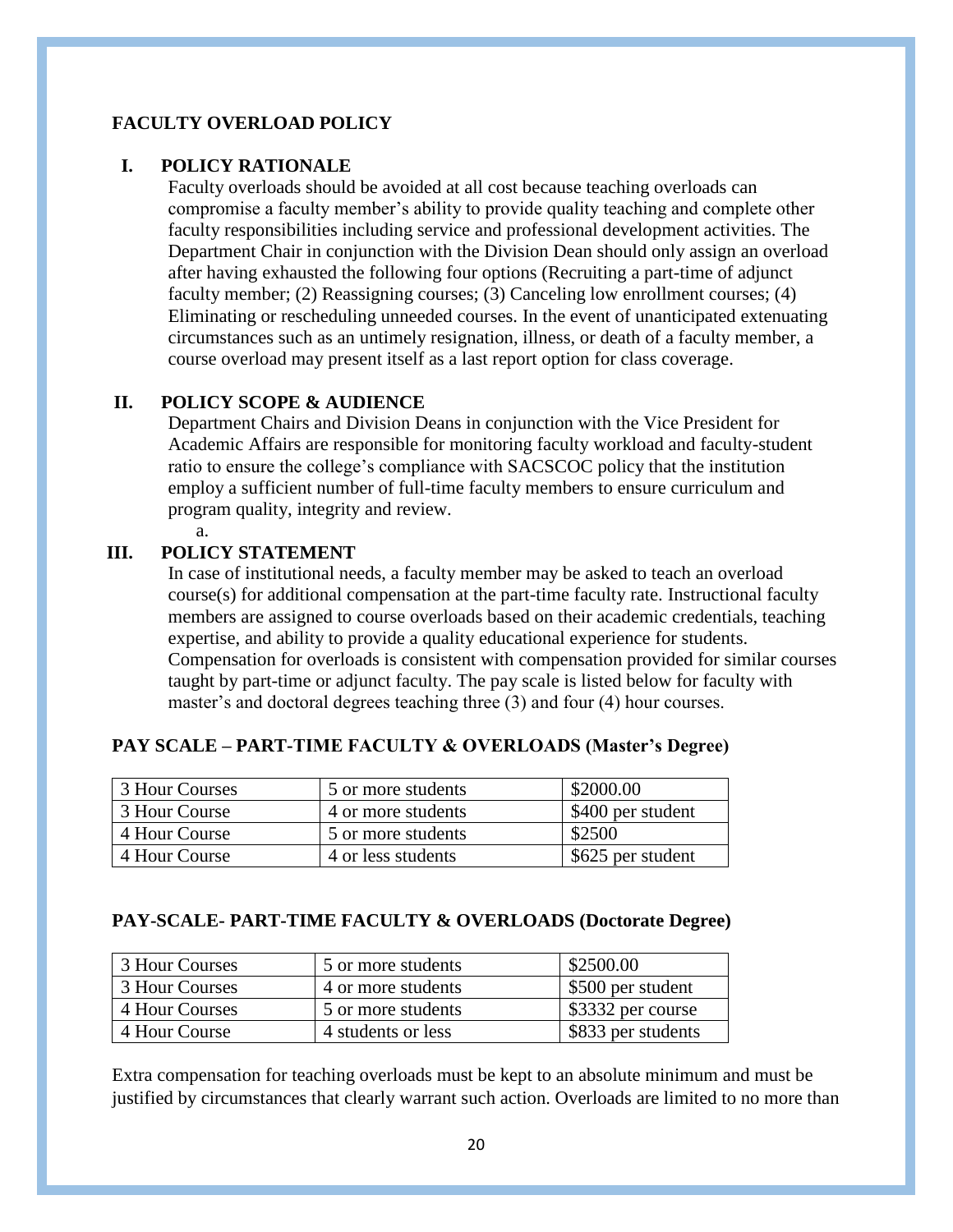two courses in a given semester, and require the express written consent and approval of the faculty member's Department Chair, Division Dean, and finally the Vice President for Academic Affairs. A faculty teaching recommendation form must be completed by the Department Chair in conjunction with the Division Dean. This form must be signed by both parties and submitted to the VPAA for review and approval or denial.

# **IV. RESPONSIBILITY FOR POLICY IMPLEMENTATION & COMPLIANCE**

The President of Livingstone College has assigned responsibility for implementing this policy to the Vice President for Academic Affairs. The Division Deans will assist the Vice President for Academic Affairs in implementing and ensuring that the policy for faculty overloads is followed. The VPAA is the policy owner for ongoing evaluation, review, and approval of the *Faculty Overload Policy*.

# **V. POLICY HISTORY AND REVIEW CYLCLE**

The *Faculty Overload Policy* was reviewed by the President, VPAA, and Dean's Council on July 1, 2020. The policy will be formally presented at the first Faculty Assembly on September 11, 2020. The policy will be reviewed every three (3) years or more frequently, if needed.

# **VI. POLICY URL**

The Faculty Overload Policy statement appears in the Academic Affairs Policies and Procedures Manual, Faculty Handbook, and on the Academic Affairs page of the Livingstone College website at [www.livingstone.edu.](http://www.livingstone.edu/)

# **COURSE & GRADING PARTICULARS**

## **Syllabus**

Livingstone College faculty members are required to provide a copy of the course syllabus to all students in each class by the end of the first week of class every semester. A copy of each syllabus should be provided to the Division Dean by the end of the first week of class. The syllabus must state the course learning outcomes, how the class grade is calculated, attendance policy, the number of assessments, and the criteria for successfully passing the class.

### **Grading**

Livingstone College uses a letter system of grading. Each letter grade represents the quality of work completed and carries specified quality points per credit. Semester credits and the number of credit hours of work attempted by the student, and quality points are calculated on the grades earned. Detail explanation of the grading system is founded in the *Faculty Handbook* and the *Livingstone College Catalog.*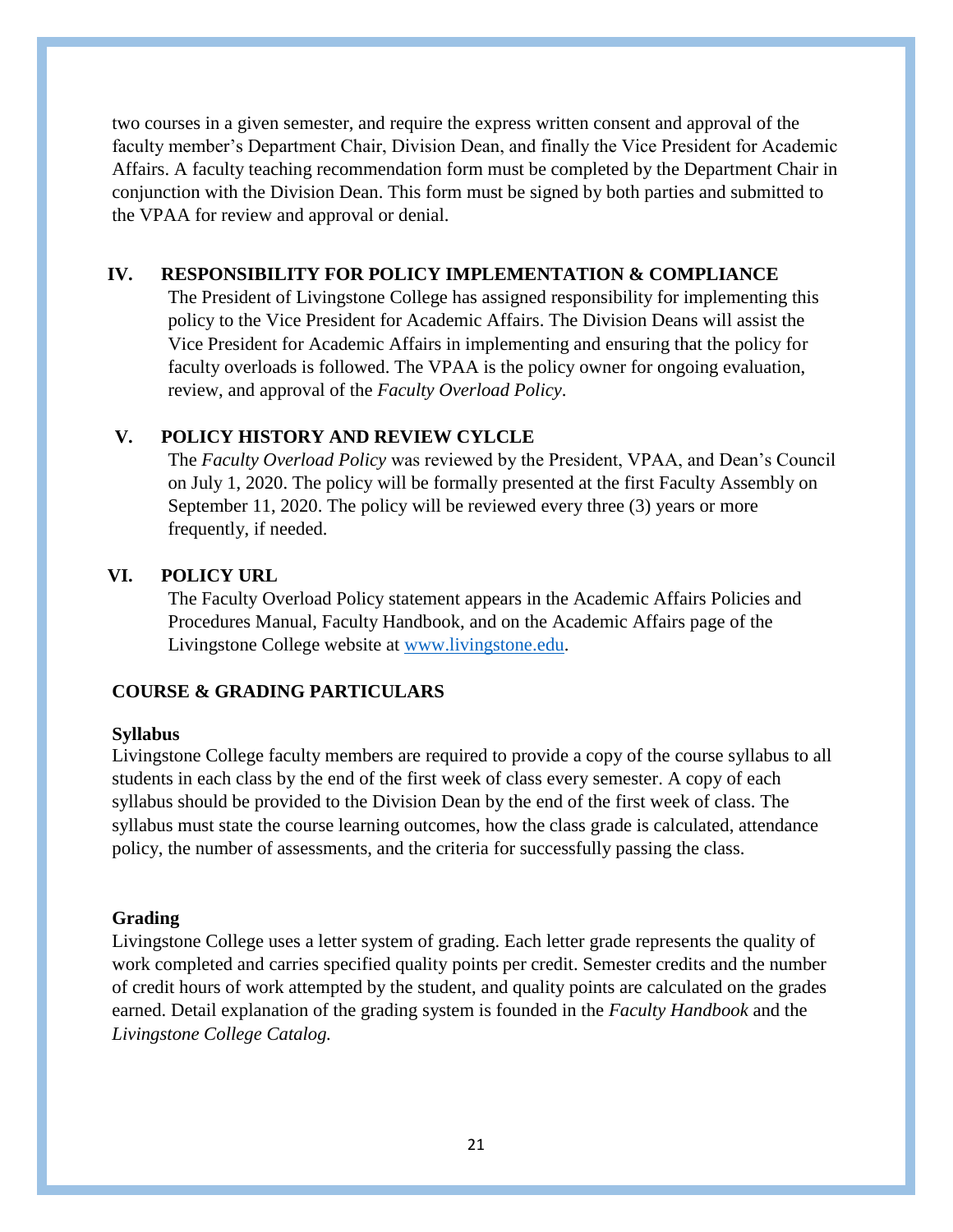#### **Change of Grade**

An instructor's request to change a grade must be clearly explained in writing and submitted to the Vice President for Academic Affairs for approval. All such request must be filled no later than a semester after the incorrect grade was issued, not including the summer.

Change of grade forms may be obtained from the Office of Vice President for Academic Affairs. Once a final grade is issued for a course, no grade change for that course will be made unless there is conclusive evidence that the instructor made an error in computing the grade, transferring the grade, and/or removing an incomplete grade.

### **Credit by Examination**

A student may earn credit by examination for any undergraduate course for which an approved examination has been prepared and administered by the department and/or discipline granting credit. A student attending Livingstone College for the first time may be allowed to take a proficiency exam for the college credit in those courses offered at the College that he/she may have taken in high school or in other academic setting and may possess knowledge required in those courses. The examination may be taken any time during the academic year at the instructor's discretion. To take the exam a student must request in writing approval of the course instructor, the Chair of Division supervising the department/discipline, and the Vice President of Academic Affairs.

The exam will be graded on a Pass/Fail basis and results will be reported to the Vice President for Academic Affairs and the Registrar. A grade of "EX" and credit for the number of hours for the course will be counted toward graduation, but credit hours may later enroll in that course with no penalty; however, a failed exam may not be repeated within the same semester, and the student may not enroll in the class the same semester as the failed exam, as it constitutes enrolling in the same class twice in one semester.

The Credit by Examination hours will be considered part of both tuition and course load for the semester. Credit by Examination is limited to a maximum of (10) courses or thirty (30) credit hours. Students who earn credit by Examination will be charged a fee according to the fee schedule approved by the College.

#### **Add/Drop**

Changes in student enrollment or schedule must be made with the approval of the advisor and the end of the designated Add/Drop period specified in the College Calendar. Such changes include adding or dropping courses, changing sections, electing to audit courses, and changing the number of credits to be earned in a course (where applicable). All changes in enrollment must be submitted to the Registrar's Office on a schedule change Form prior to the end of the Add/Drop period.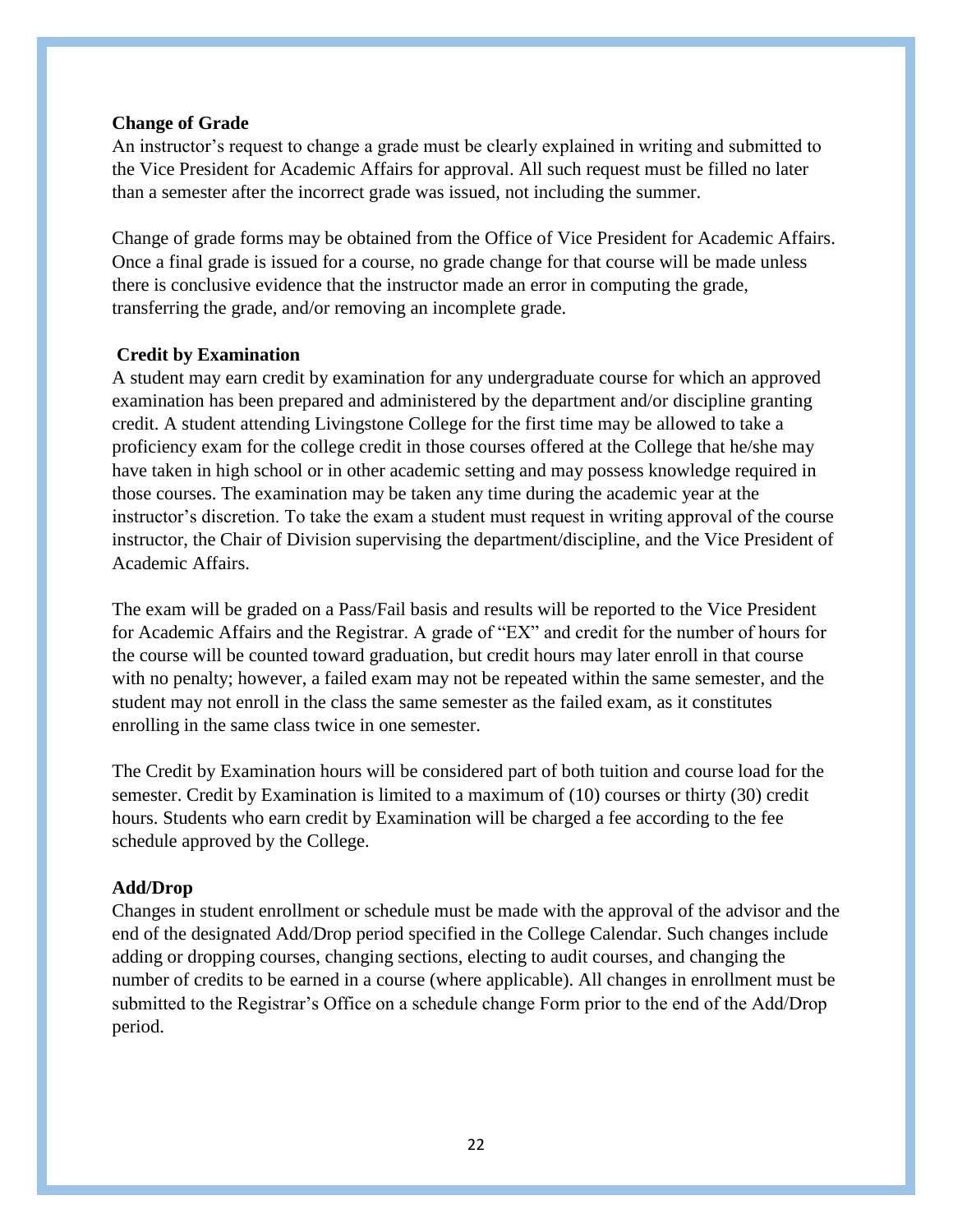#### **Withdrawal from a Course**

Students are expected to honor the schedule of the classes selected at the beginning of the semester. There may be instances however when the student wishes to withdraw from the course after the end of the Drop period. The decision to withdraw from a course must be made in the consultation with the faculty advisor and the instructor of the course. Forms for withdrawing from class after the end of the Drop period are available in the Registrar's Office. Students must withdraw from a course within the time period indicated on the Academic Calendar, or be subject to the penalties if any.

#### **Official Withdrawal from the Institution**

When a student finds it necessary to withdraw from the College before the end of the semester, he/she needs to obtain Official Withdrawal Form from the Office of the Registrar, secure the required signatures, and return the form to the Registrar's Office. This procedure must be followed in its entirety for the student to be considered "officially withdrawn."

Any student leaving without completing the official withdrawal process receives a grade of "F" (Failure) in each course in which he/she was enrolled.

#### **Late Course Drop**

A student under extenuating circumstances after the deadline for the course withdrawal before the last day of classes, may petition a Academic Standards Committee (via the Vice President for Academic Affairs) for a waiver of the deadline for dropping courses.

Students wishing to petition for a waiver of the deadline for dropping the courses must complete the form Withdrawal Request for Extraordinary Reasons. These forms are available in the Office of the Registrar. The extenuating circumstances associated with such requests must be verifiable; the must have been or are beyond the students control and have surfaced after mid-term; or they must be such as to have prevented the student from adhering to the course drop deadline.

If a waiver of the deadline to drop a course is granted for any course, the grade for that course will be "W" (Withdrawal).

### **Regulations Governing Academic Credit**

### **The grading system is as follows:**

|                  | Range           | <b>Points</b> |
|------------------|-----------------|---------------|
| $A=Excellent$    | 90-100          | 4             |
| $B = Good$       | 80-89           | 3             |
| C=Satisfactory   | 70-79           | 2             |
| $D = Poor$       | 60-69           | 1             |
| <b>F=Failure</b> | <b>Below 60</b> | o             |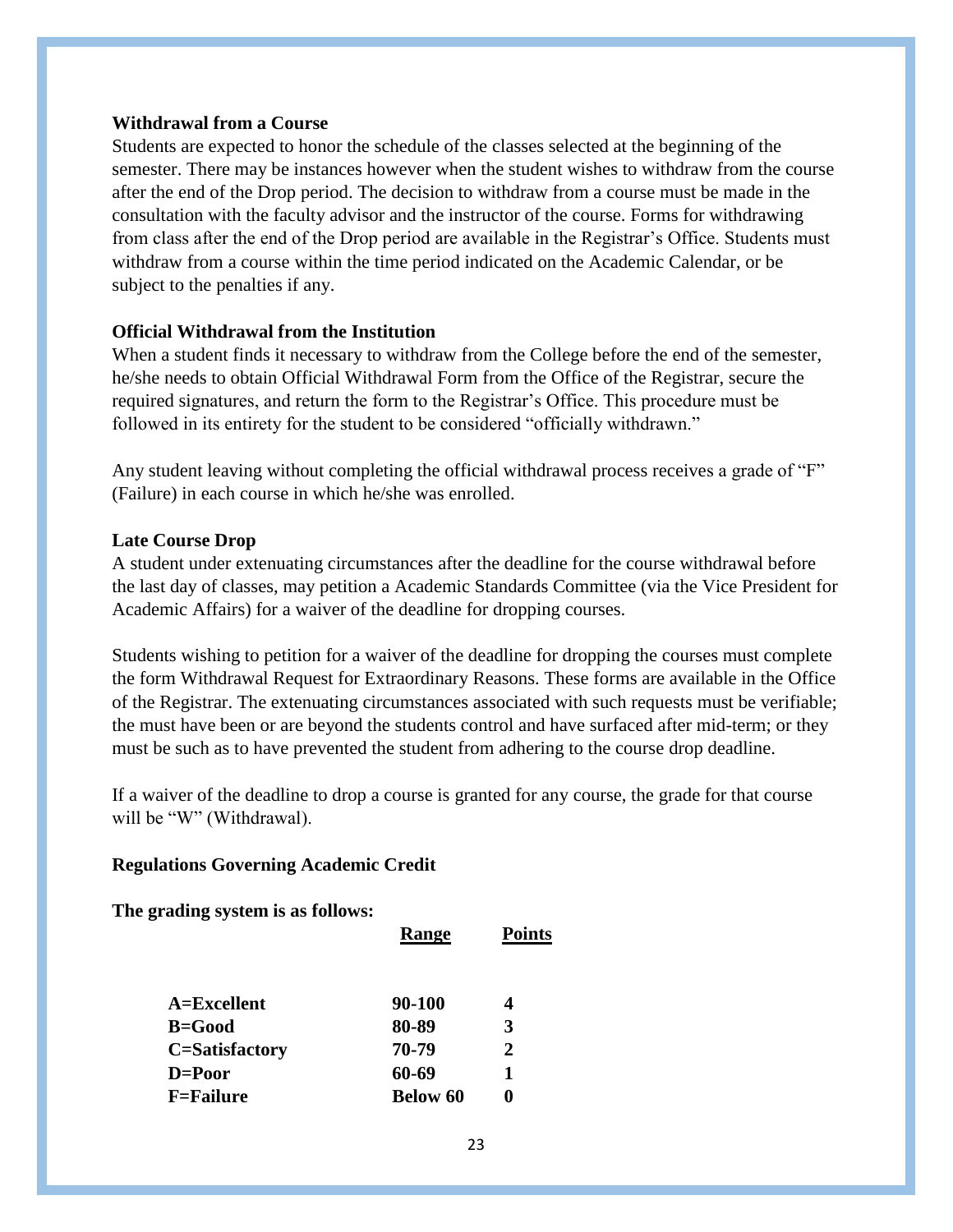**Incomplete (I) Grade:** It is assigned by the instructor only when he/she is willing to do so and only under the condition that the student has maintained a passing average and has circumstances beyond his/her control not allowing him/her to complete some specific course requirement(s). The missing work should be completed within the first six (6) weeks of the next semester. The grade of "I" must be removed by the date specified on the Academic Calendar; otherwise, it automatically changes to an "F" (Failure) grade. It is the student's responsibility to initiate action to remove the incomplete. The student pays a fee as determined by the College to have the "I" removed upon completion of the change of the grade procedure.

#### **Audit (AU) Grade:** receive no credit for auditing.

Withdraw (W): Student may voluntarily withdraw from a course, adhering to the date indicated on the current academic calendar**.** No credit hours are assigned and counted into the grade point calculation.

**Administrative Withdrawal (AW**): Student who are forcibly withdrawn from the College for administrative reasons (i.e., immunization non-compliance, disciplinary) are withdrawn "Administratively." No credit hours are assigned and "AW" is not counted into the grade point calculation.

#### **Repeating a Course**

Students may repeat a course if they did not earn a grade of "C" or better. The course may have been taken at Livingstone College or at a another accredited institution. While both grades earned at Livingstone are reflective on the transcript, only the higher is used to calculate the student's grade point average.

#### **Quality Points and Grade Point Averages**

To meet Livingstone College's satisfactory academic progress requirements, the student must attain and maintain specified standard of academic performance. This standard is determined by the quality point system. The grade received in a course determines the number of quality points earned (Multiply the quality points by the credit hours assigned to that course):

> Grade of " $A$ " = 4 quality points Grade of "B"  $=$  3 quality points Grade of "C" = 2 quality points Grade of " $D$ " = 1 quality points Grade of " $F$ " = 0 quality points"

The semester grade point average is obtained by dividing the total number of quality points earned that term by the total number of semester hours attempted. Hours associated with a grade of "W" (Withdrawal) are not included. W or WP grades do not affect the GPA; WF grades have a negative effect on the GPA.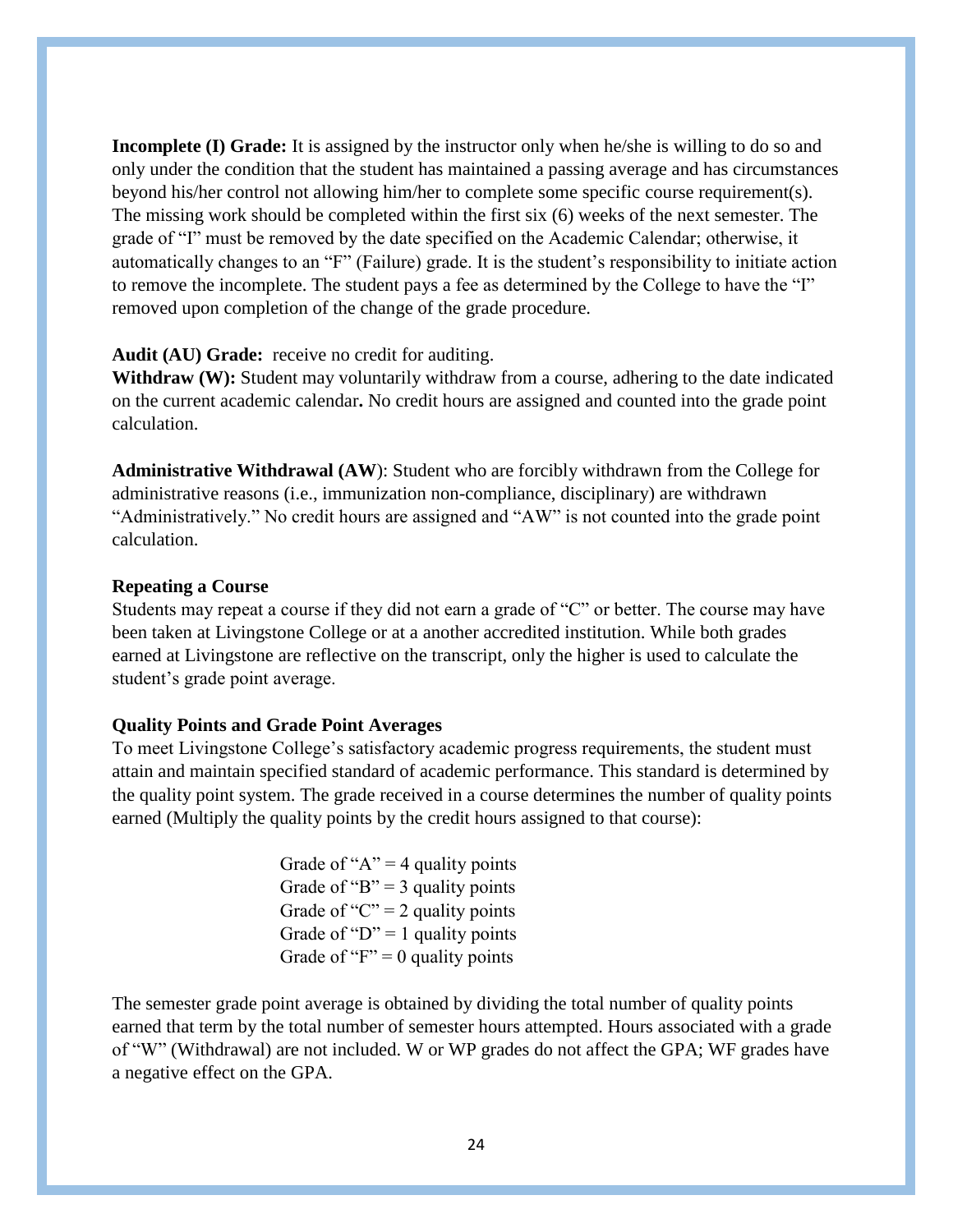The cumulative grade point average is obtained by dividing the total number of quality points by the total number of semester hours attempted, whether passed or not. Hours associated with a grade of "W" (Withdrawal) are not included. W or WP grades do not affect the GPA; WF grades have a negative effect on the GPA.

# **Credits earned by examination, Advanced Placement, CLEP, or transferred from another institution are not used in the calculation of the grade point average.**

#### **ACADEMIC AFFAIRS UNITS POLICIES AND REGULATIONS**

The primary objective of Academic Affairs is to provide academic coherence and direction for the College and ensure high standards for the curriculum, faculty members and support services provided for students. The Vice president for Academic affairs creates, supports, and enhances a student-centered academic environment which is undergirded by the College's mission and vision. It is the administrative center which drives the academic enterprise at Livingstone College. The Vice president for Academic affairs is responsible for establishing policies and procedures affecting student advisement, attendance, course offerings, and registration.

The Vice President for Academic Affairs, among other duties, assumes leadership for the following departments and functions at the College.

| <b>Department</b>                          | <b>Extension</b> |
|--------------------------------------------|------------------|
| Division of Business                       | 6827             |
| Division of Education, Psychology & Social | 6921             |
| Division of Liberal Arts and Humanities    | 6804             |
| Division of Mathematics and Sciences       | 6137             |
| Evening and Weekend College                | 6039             |
| <b>Holistic College</b>                    | 6065             |
| <b>Library Services</b>                    | 6030             |
| Office of the Registrar                    | 6157             |
| <b>Student Support Services-TRIO</b>       | 6062             |
| The success Center                         |                  |

#### **Student Responsibilities**

All students are responsible for completing their academic programs, for satisfying the general regulations stated in this Catalog, for meeting all other degree requirements. The College urges students to seek guidance from their advisors and other appropriate college officials concerning Current policies and requirements related to their education at the College; however, the final responsibility for completing the requirements rests with the students. Students are required to know and observe all regulations concerning campus life and student conduct.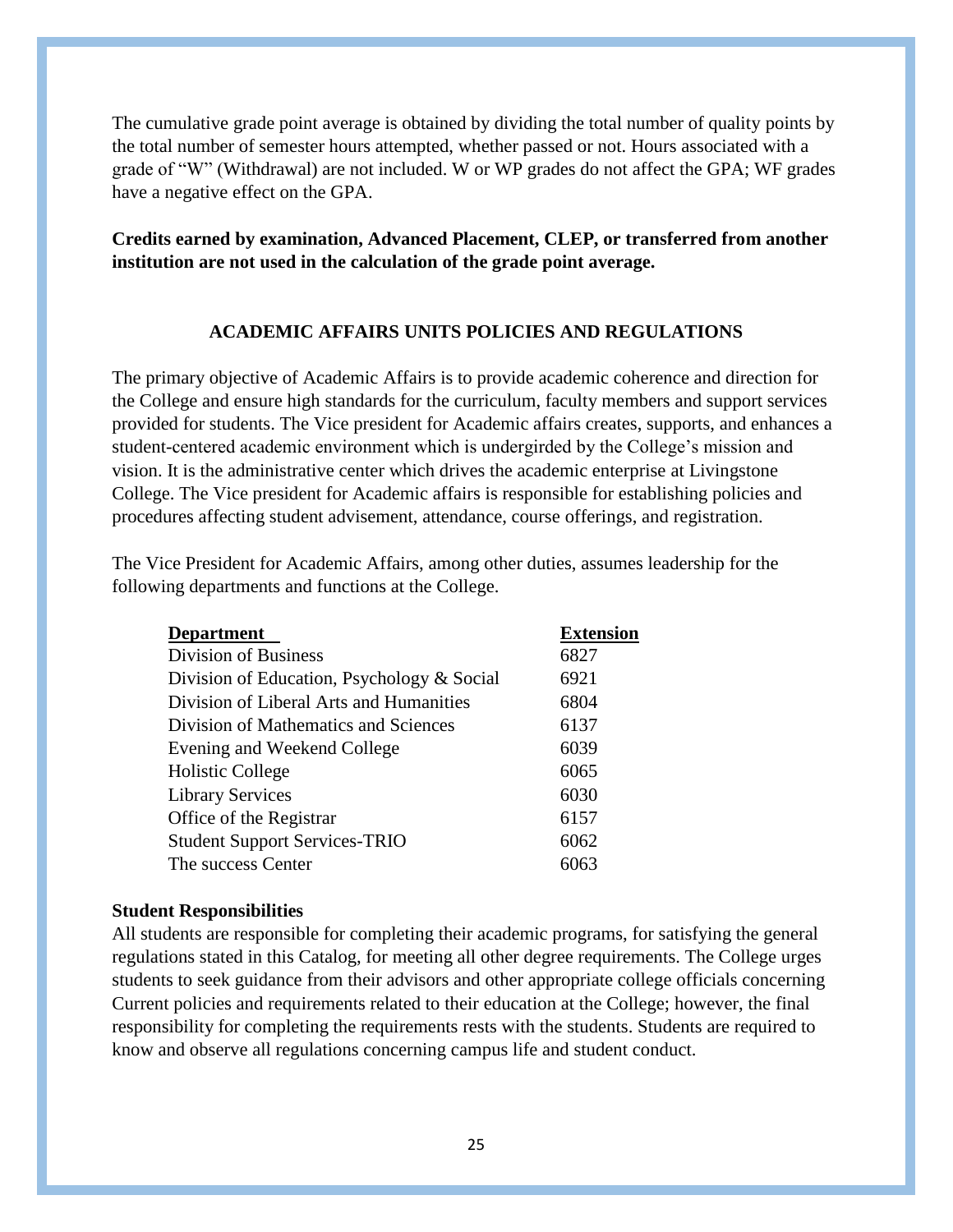**Students are also responsible for maintaining communication with the college, by keeping their current address, including zip code and telephone number on file with the Registrar's Office, at all times.**

#### **Holistic College Power Week**

Orientation sessions are offered at selected dates preceding the beginning of each semester to introduce new students to the educational and social opportunities available at Livingstone College. During orientation students meet with faculty advisors. Complete their placement tests, select courses, and register for the semester. Students are to meet with selected faculty, administrators, and upper class students. **Freshman and transfer students are required to be present for Holistic College Power Week.**

#### **Registration**

Livingstone College operates on semester system. All students must register at the beginning of each semester. Each student is assigned a faculty advisor, who assists in planning a program of study. Complete registration instructions are published by the Office of the Registrar.

**Students are registered for and entitled to attend classes only when they have completed the prescribed procedures including the payment of tuition and fees.** New students will be advised regarding courses and registration procedures during orientation sessions before the start of each semester. All students need to report for registration as indicated on the Academic Calendar.

A student cannot attend a class if he/she is not properly registered for that course **and section.**  Failure to follow a proper registration procedure may jeopardize the student's good standing at the College and results in loss of credit. Instructors' class rosters are made up the official enrollment records kept in Registrar's Office. Students whose names are not on the class roster in each class should contact the Registrar's Office to verify their registration.

#### **Early Registration**

Early registration is a time period designated each semester to allow the student and advisor to review and plan the student's courses for the upcoming semester. Students who register early may find it less difficult to secure a satisfactory schedule of courses. Under no circumstances is early registration.

Students who have registered early but fail to officially register on dates designated for official registration will have their schedule of courses automatically removed by the Registrar's Office. Those students who find it necessary to register after the designated dates must select another schedule of courses for that semester and must pay a late registration fee as required by the College.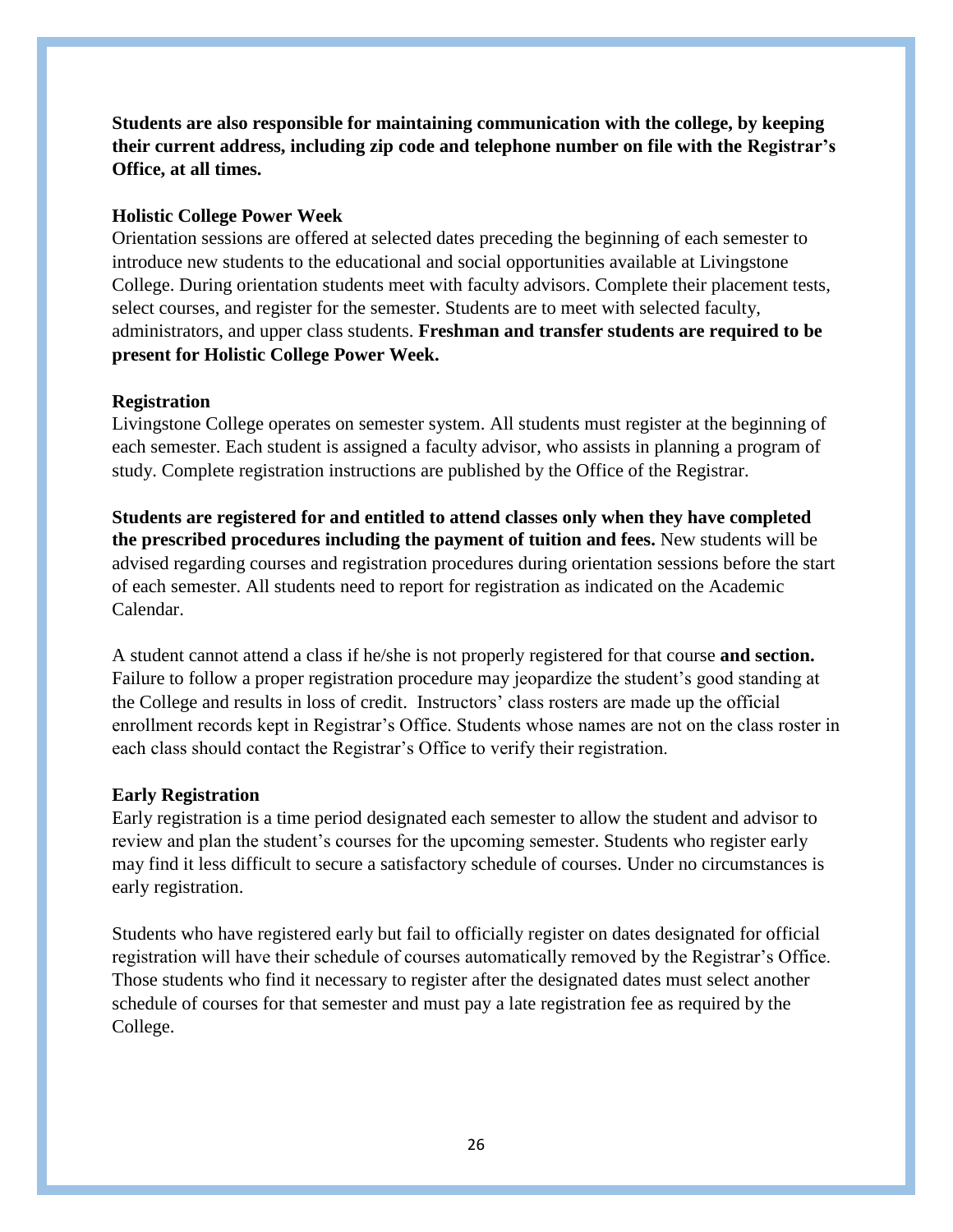## **LATE REGISTRATION**

A student who enters the College after the designated dates for registration pays a late registration fee as required by the College (payable in full at the time of registration). All registration materials must be submitted to the Office of the Registrar at conclusion of the registration process.

#### **Academic Advisement**

Interaction between faculty and students is an integral part of learning process at Livingstone College. Individual advisement sessions between students and their advisors provide opportunities for students to learn more about the philosophy behind the required degree program as well as career opportunities for the major. Through stimulating informal discussions, the advisement process enhances and supplements the learning that takes place in the classroom.

The academic advisors' primary role is to help the student plan a course of study that courses require in a particular program are taken in a proper sequence. The advisor also ensures that the student is aware of all graduation requirements. The advisor can also help resolve and prevent academic problems, often referring students to the appropriate academic or other resources. At the beginning of each semester, the advisor posts office hours designating when he/she will be available to students for advisement.

Newly admitted students who have declared a major are assigned an advisor in the discipline. Generally, the advisor assignment does not change unless the student changes his/her major. Until a student officially declares a major, he/she is assigned an advisor in one of the Academic Support areas. Students are required to meet with their academic advisor each semester to receive assistance in selecting courses to be taken in the next semester. Early registration is highly recommended to secure a satisfactory schedule of courses.

### **COURSE LOAD**

The academic year at Livingstone College consists of two 16 week semesters. The normal load for full-time students is twelve to eighteen 912-18) credit hours. In the summer session, the normal load is nine credit hours. During a regular session, a student may not enroll for more than eighteen (18) hours; however, a student who has at least a 3.0 cumulative grade point average (GPA) may apply to enroll for additional hours not to exceed a total of 21 at an additional cost per credit hour. To take more than 18 hours, a semester a student must obtain a Student Request for Overload Form from the Office of the Registrar and obtain the approval of his/her advisor. Department and Division Dean, Vice president for Academic Affairs, and Director of Student Accounts, in that order.

### **COURSE OFFERINGS**

The College reserves the right to add or delete courses, as it deems necessary. There will be a partial refund of any fees as a result of course cancellation when the student drops below a fulltime load.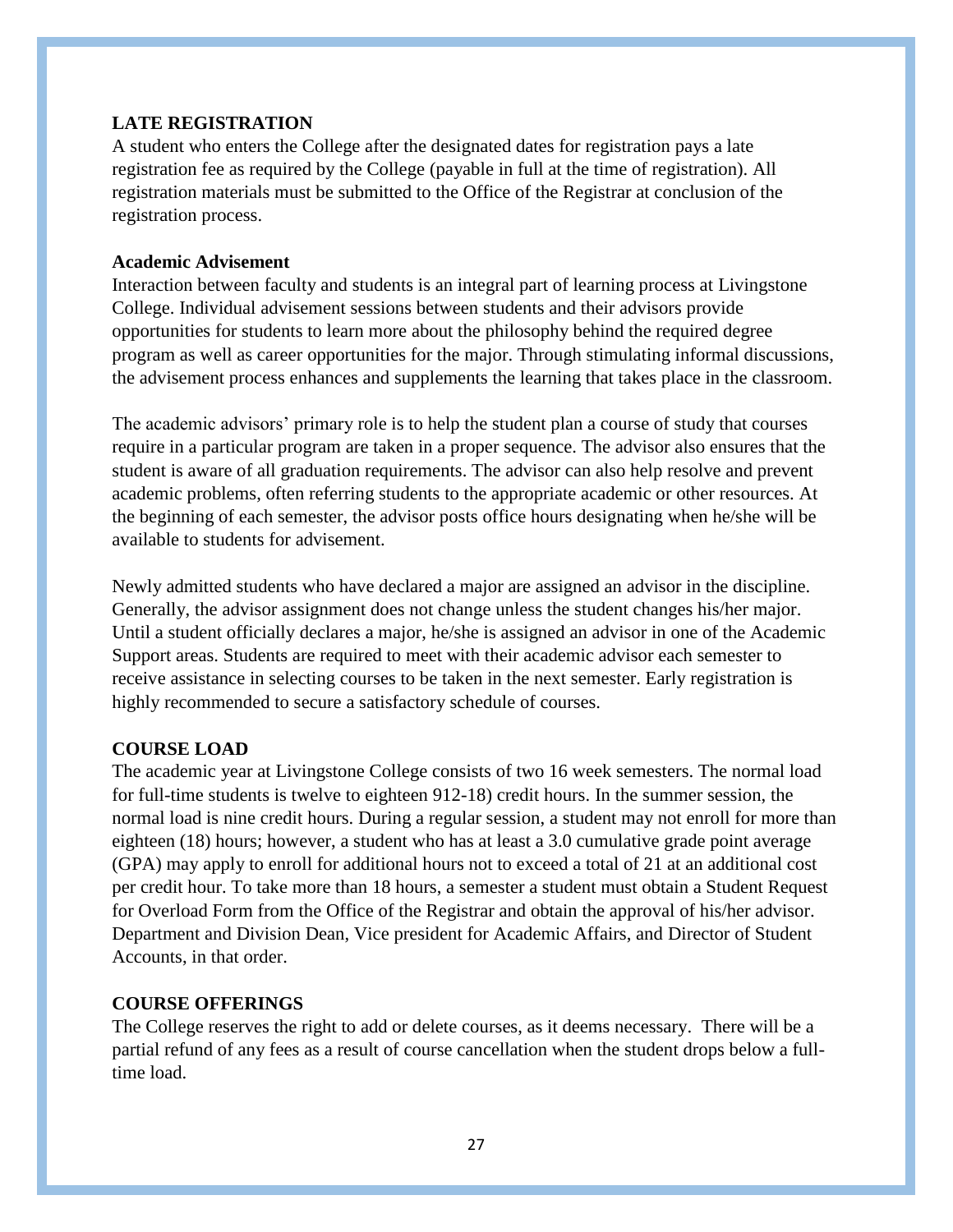#### **Add/Drop (Change in Enrollment)**

Changes in student enrollment or schedule must be made with the approval of the advisor and by the end of the designated Add/Drop period specified in the College Calendar. Such changes include adding or dropping courses, changing sections, electing to audit courses, and changing the number of credits to be earned in a course (where applicable). All changes in enrollment must be submitted to the Registrar's Office on a Drop/Add/Withdrawal Form prior to the end of Add/Drop period.

### **AUDITING COURSES**

A student must obtain approval to audit a course from the instructor, faculty, advisor, and Vice President for Academic Affairs on a Course Audit Form available from the Registrar's Office. Approval is based on a space-available basis. Additional approval from the Business and Financial Aid office may also be necessary. This form must be completed and returned to the Registrar's Office before the student attends the class. An auditor is not required to participate in any examination or graded course assignments.

### **INDEPENDENT STUDY**

Students may pursue a course by Independent Study, subject to the same cost as a normal course, but only in documented extraordinary circumstances. Independent Study is not be offered in lieu of a class that is being offered currently, and general education courses are not to be offered as Independent Study. Careful planning of the course of study should avoid the need for Independent Study in all but extreme cases.

A student must have a minimum GPA of 2.5 before taking an Independent Study. An Independent Study is not given to a student who has previously failed the regular classroom course. The instructor who normally teaches the course has the right to refuse to offer and/or conduct an Independent Study. The need for an Independent Study must be justified and document clearly and in detail by the Division Dean, and it must be approved by the Vice President for Academic Affairs.

### **WITHDRAWL FROM A COURSE**

Students are expected to honor the schedule of classes selected at the beginning of the semester. There may be instances, however, when the student wishes to withdraw from a course after the end of the Drop period. The decision to withdraw from a course must be made in consultation with the faculty advisor and instructor of the course. Forms for withdrawing from class after the end of the Drop period are available in the Registrar's Office. Students must withdraw from a course within the time period indicated on the Academic Calendar.

### **OFFICIAL WITHDRAWL FROM THE INSTITUTION**

When a student finds it necessary to withdraw from the Institution before the end of a semester, he/she needs to obtain an Official Withdrawal Form from the Office of the Registrar, secure the required signatures, and return the form to the Registrar's Office. This procedure must be followed in its entirety for the student to be considered "officially withdrawn."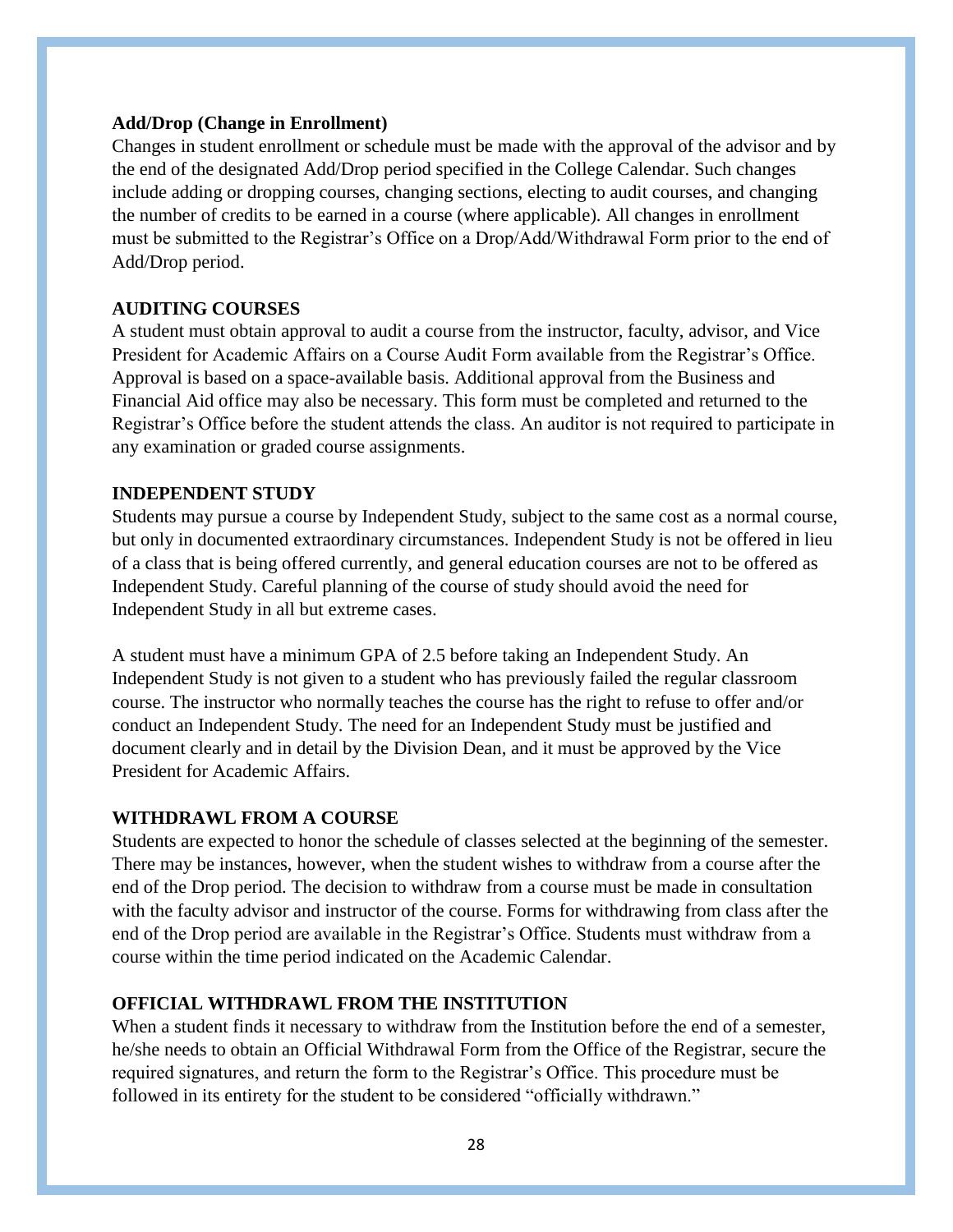Any student leaving without completing the official withdrawal process receives a grade of "F" (Failure) in each course in which he/she was enrolled.

# **CLASS ATTENDANCE POLICY**

# **Policy Statement**

Students are expected to attend all classes, laboratories, and examination regularly and punctually, unless they satisfy one of the below requirements:

- **Test out of the class;**
- **Take credit by examination for the class, or**
- **Withdraw from the class.**

Students are normally permitted one hour of absence per credit hour in a semester, for example, three hours of absence in a three-semester hour class. Students should also expect that 25% or more absence from the scheduled sessions will likely results in a grade reduction, based on the Instructor's discretion and the student making up missed assignments; however, absence, itself, cannot comprise more than 20% of the grade. An instructor may allow a student to make up or complete academic assignments when the student is absent from class due to:

- A. Documented, prolonged medical illness.
- B. Death in the immediate family requires a church service program, news obituary, or signed statement from the minister or funeral director (3 days maximum, except under unusual circumstances).
- C. A justifiable grave circumstance beyond a student's control.
- D. Representing the college at an official function.

**Note:** Freshman and Sophomore students must get an official Student class excuse from thee Student Success Center Retention Management Director; upperclassmen must get an official Student class excuse from the Division Dean presiding over the students' major area od study. Documentation must be provided for absences resulting from the aforementioned circumstances.

- Instructor's responsibility:
- Instructors have the authority with in these guidelines, to set attendance policies and procedures for their classes.
- Instructors will include detailed attendance requirements in the course syllabus to include the percentage of the total grade attributed to attendance. They syllabus will be given to all students and posted on Blackboard.
- Instructors will keep a signed receipt of the syllabus: and
- Instructors will keep accurate records in an approved roll book. Absences for freshman and sophomores will be reported to the Retention Manager system

# **Students Responsibility:**

Students are required to satisfy all course requirements regardless of absences.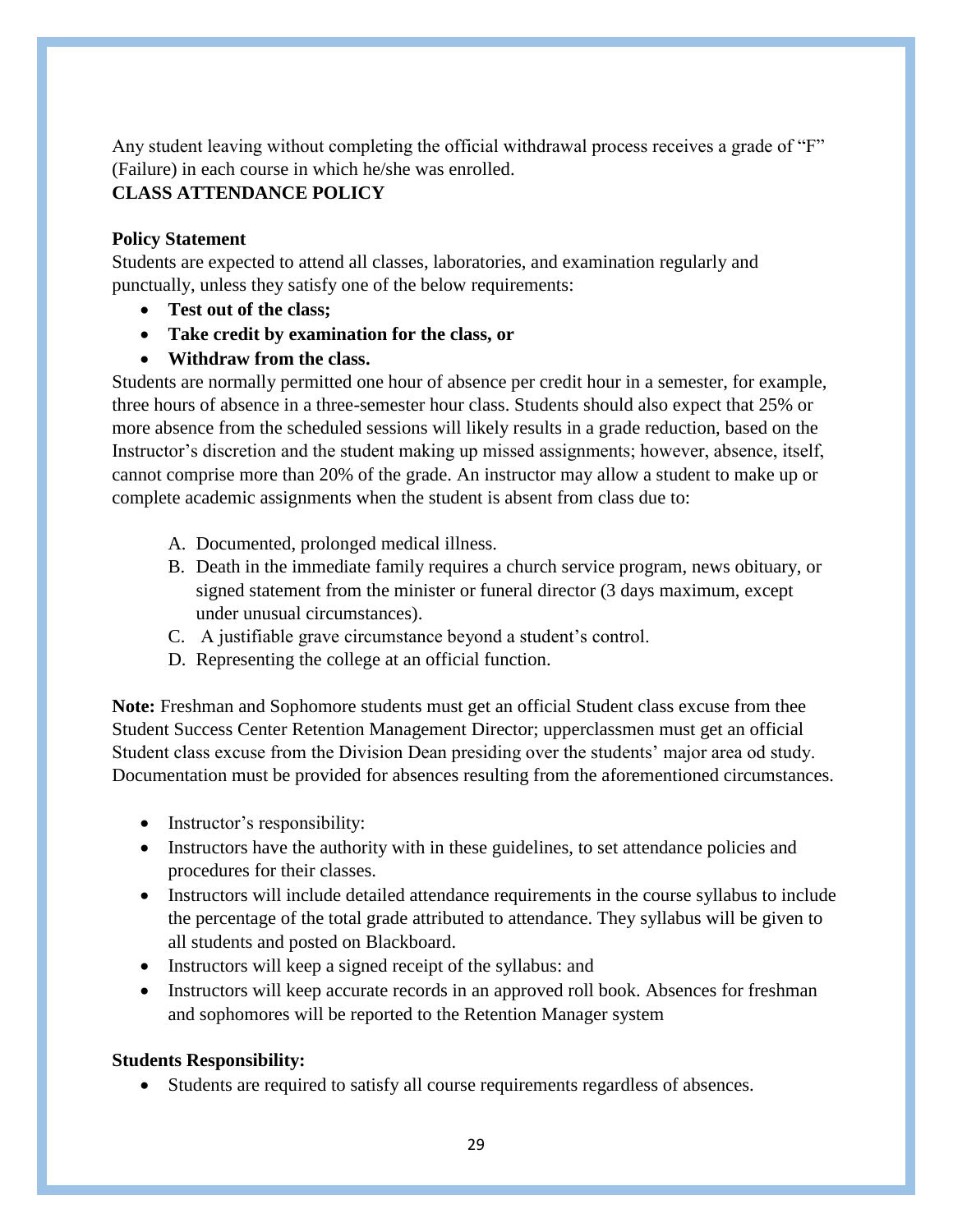- Students are held responsible for course information from the first class meeting of the semester regardless of late enrollment.
- Students are responsible for the attendance requirements for each course in which he/she is registered.
- Students are to notify the instructor of an absence in advance or, in extenuating circumstances, the first day of class attendance after the absence.
- Students must request make-up work on the first day of class attendance after the absence.

**Note: Freshman and Sophomore students must get an official Student class excuse from thee Student Success Center Retention Management Director; upperclassmen must get an official Student class excuse from the Division Dean presiding over the students' major area od study. Documentation must be provided for absences resulting from the aforementioned circumstances.**

# **REGULATIONS GOVERNING ACADEMIC CREDIT**

**The grading system is as follows:**

| Grade             | Range           | Quality |
|-------------------|-----------------|---------|
| A=Excellent       | 90-100          |         |
| <b>B=Good</b>     | 80-89           | 3       |
| C=Satisfactory    | 70-79           | 2       |
| D=Poor            | 60-69           |         |
| <b>F</b> =Failure | <b>Below 60</b> |         |

# **Special grades are issued as follows:**

**Incomplete (I) Grade:** It is assigned by the instructor only when he/she is willing to do so and only under the condition that the student has maintained a passing average and has circumstances beyond his/her control not allowing him/her to complete some specific course requirement(s). The missing work should be completed within the first six (6) weeks of the next semester. The grade of "I" must be removed by the date specified on the Academic Calendar; otherwise, it automatically changes to an "F" (Failure) grade. It is the student's responsibility to initiate action to remove the incomplete. The student pays a fee as determined by the College to have the "I" removed upon completion of the change of the grade procedure.

**Audit (AU) Grade:** Students receive no credit for auditing courses.

Withdraw (W): Student may voluntarily withdraw from a course, adhering to the date indicated on the current academic calendar**.** No credit hours are assigned and counted into the grade point calculation.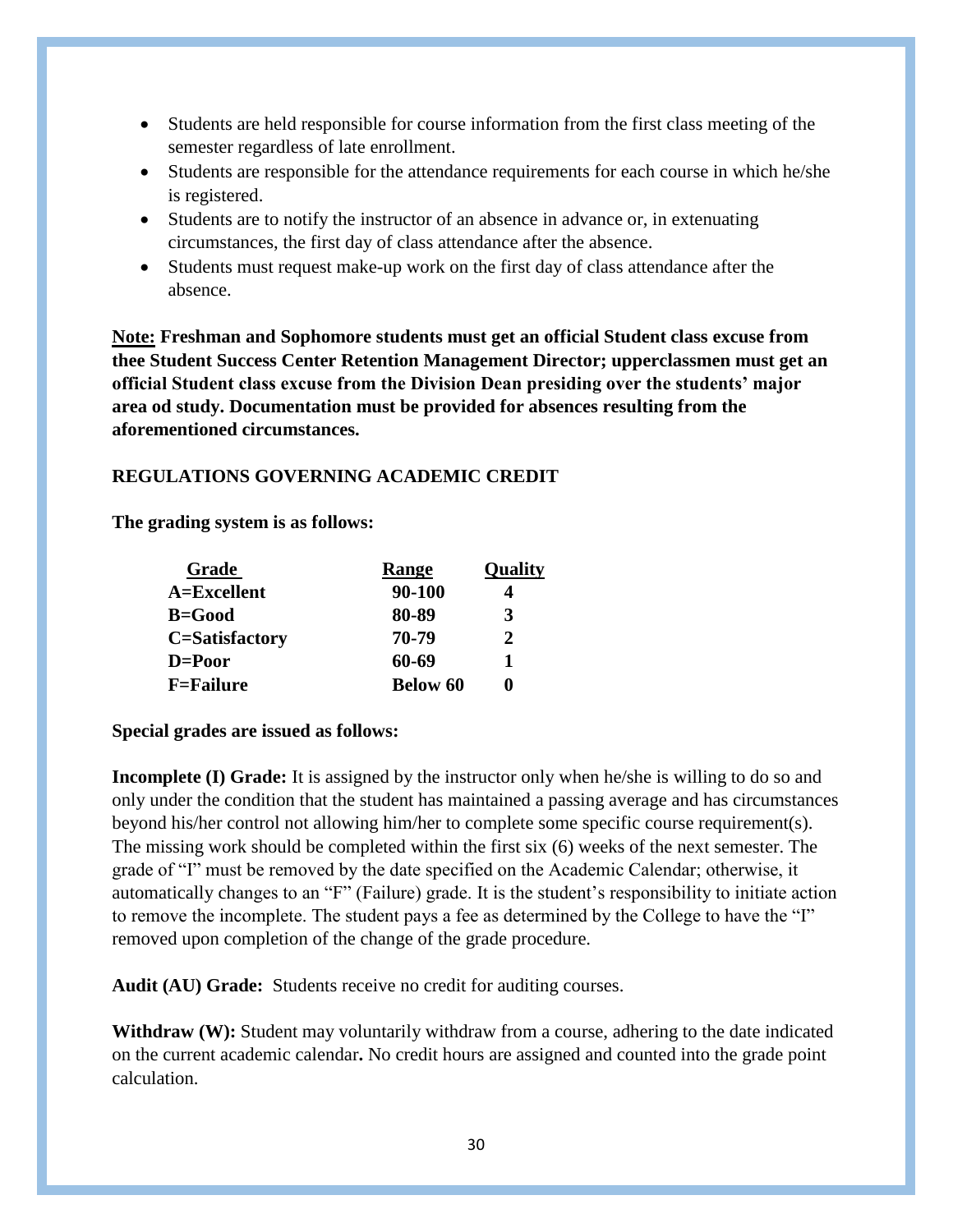**Administrative Withdrawal (AW**): Student who are forcibly withdrawn from the College for administrative reasons (i.e., immunization non-compliance, disciplinary) are withdrawn "Administratively." No credit hours are assigned and "AW" is not counted into the grade point calculation.

**Repeating a Course:** Students may repeat a course if they did not earn a grade of "C" or better. The course may have been taken at Livingstone College or at a another accredited institution. While both grades earned at Livingstone are reflective on the transcript, only the higher is used to calculate the student's grade point average.

**Failure Due to Absence (FA):** Students are assigned this grade when he/she reported to class at least one time, did not officially withdraw, and has ceased attending. This grade can be appealed through the Grade appeal process only if the student provides official documentation stating failure of attendance was beyond the student's control. This grade does not calculate into the student's grade point average.

**Withdraw Never Attended (WN):** Students are assigned by faculty after the regular withdrawal period has ended. It indicates that the student did not complete enough of the courses to be graded and achieved a passing grade while in attendance. This grade is not counted for College credit, nor is it used in calculation of the grade point average.

**Withdraw Failing (WF):** The "WF" grade is assigned by faculty after the regular withdrawal period has ended. It indicates that the student did not complete enough of the courses to be graded and achieved a passing grade while in attendance. This grade is not counted for College credit, nor is it used in calculation of the grade point average.

### **QUALITY POINTS GRADE POINT AVERAGES**

To meet Livingstone College's satisfactory academic progress requirements, the student must attain and maintain specified standard of academic performance. This standard is determined by the quality point system. The grade received in a course determines the number of quality points earned (Multiply the quality points by the credit hours assigned to that course):

> Grade of " $A$ " = 4 quality points Grade of "B"  $=$  3 quality points Grade of " $C$ " = 2 quality points Grade of " $D$ " = 1 quality points Grade of " $F$ " = 0 quality points"

The semester grade point average is obtained by dividing the total number of quality points earned that term by the total number of semester hours attempted. Hours associated with a grade of "W" (Withdrawal) are not included.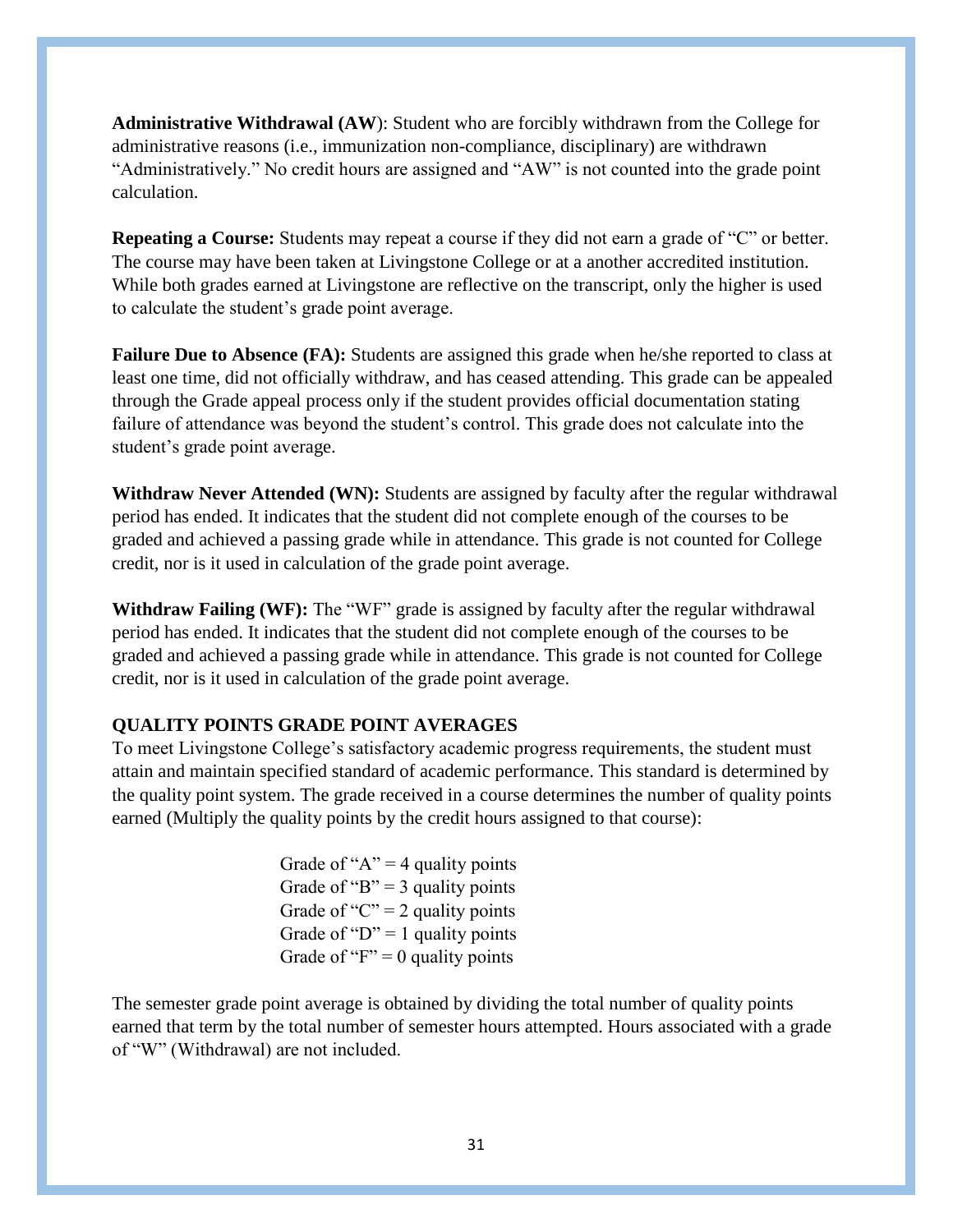The cumulative grade point average is obtained by dividing the total number of quality points by the total number of semester hours attempted, whether passed or not. Hours associated with a grade of "W" (Withdrawal) are not included.

**Credits earned by examination, Advanced Placement, CLEP, or transferred from another institution are not used in the calculation of the grade point average.**

## **PROCESS FOR STUDENT GRADE APPEAL**

The student has the right to appeal a grade that he or she believes is inaccurate or unfair. The student must follow the following protocol to appeal the grade:

- 1. The student will fill a formal written complaint with the instructor who taught the course, explaining why he or she believes the grade is inaccurate or unfair. The student will then make an appointment to meet with the instructor to discuss the complaint. The complaint must be formally submitted within thirty (30) days after the grade is issued.
- 2. If the student meets the instructor and continues to believe that he or she has sufficient evidence to show that the assigned grade was inaccurate or unfair, the student will provide his or her advisor with a copy of the formal complaint, and then the student's advisor, the student, and the instructor will meet to resolve the matter.
- 3. If the student meets with the instructor and the advisor and still continues to believe that he or she has sufficient evidence to show that the assigned grade was inaccurate or unfair, the student will provide the department chair under whom the instructor works with a copy of the formal complaint, and then the department chair, the student advisor, the student, and the instructor will meet to resolve the matter. If the grievance is still not resolved. The same procedure moves up the chain of command to the Division dean, to the vice President of Academic Affairs, and finally to the President. The grievance process concludes with the determination of the case by the President.

# **CHANGE OF GRADE**

An instructors request to change a grade must be clearly explained in writing and submitted to the Vice president for Academic Affairs for approval. All such request must be filed no later then a semester after the incorrect grade was issued not including the summer. Change of Grade forms may be obtained from the Office of the Vice President for Academic Affairs. Once a final grade is issued for a course, no grade change for that course will be made unless there is conclusive evidence that the instructor made an error in computing the grade, transferring the grade and/or removing an incomplete grade.

#### **CREDIT BY EXAMINATION**

A student may earn a credit by examination for any undergraduate course for which an approved examination has been prepared and administered by the department and /or discipline granting credit. A student attending Livingstone College for the first time may be allowed to take proficiency exam for college credit in those courses offered at the College that he/she may have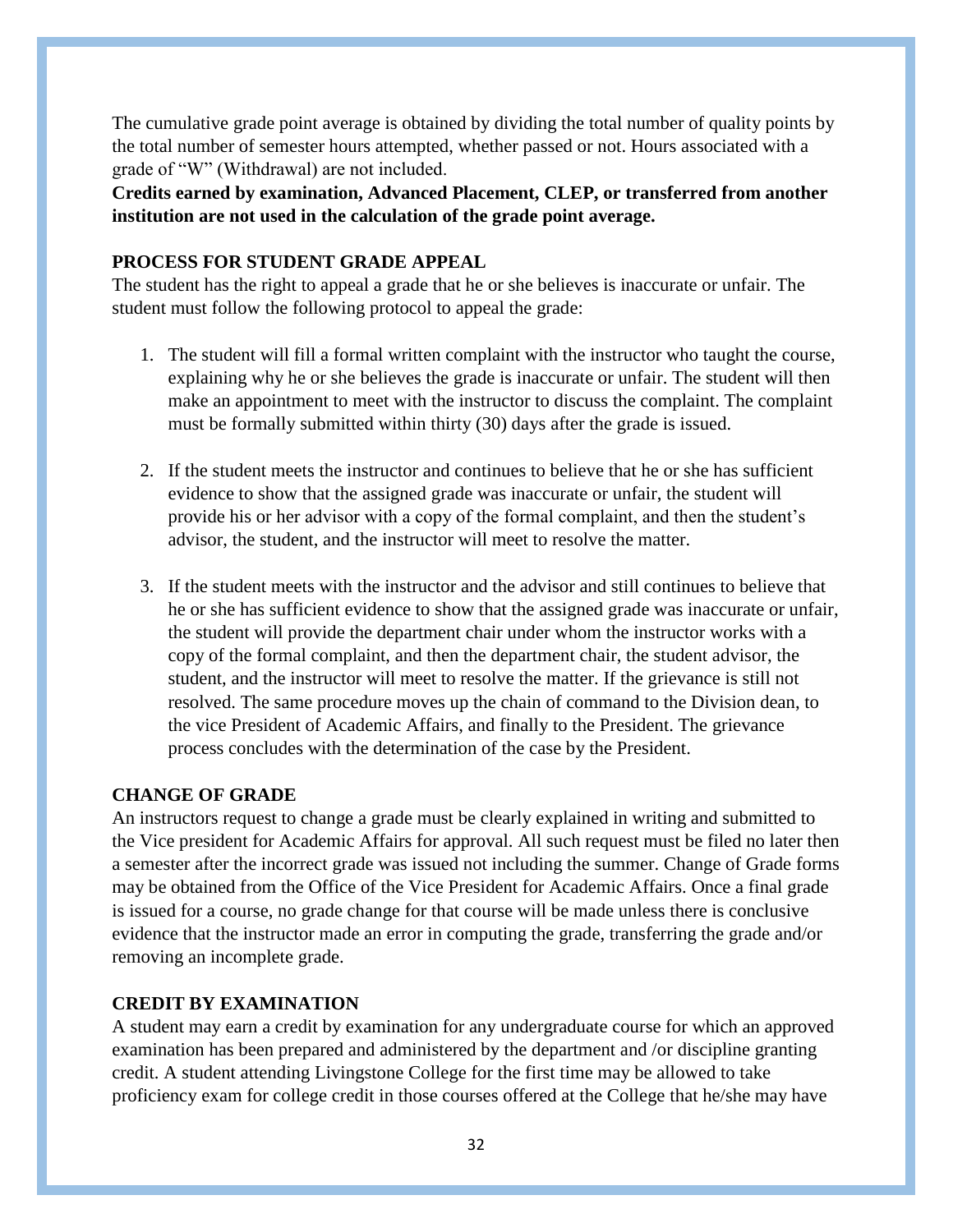taken in high school or in another academic setting and may possess knowledge required in those courses. The examination may be taken any time during the academic year at the instructor's discretion. To take the exam the student must request in writing approval of the course instructor, the Chair of the Division supervising the department/discipline and the Vice president for Academic Affairs.

The examination will be graded on a Pass/Fail basis, and the results will be reported to the Vice President for Academic Affairs and the Registrars. A grade of "EX" and credit for the number of hours for the course will be counted toward graduation, but credit hours will not be used to compute the students grade point average. A student who fails Credit by Examination for a course may later enroll in that course with no penalty; however, a fail exam may not be repeated within that same semester.

The Credit by Examination hours will be considered part of both tuition and course load for the semester. Credit by Examination is limited to a maximum of (10) courses or thirty (30) credit hours. Students who earn credit by Examination will be charged a fee according to the fee schedule approved by the College.

# **MIDTERM EXAMINIATIONS**

Midterm examinations are administered each semester as stated on the Academic Calendar. Students may review their grades on Campus Web [INTRANET]. Additionally, students are encouraged to meet with their instructors and their academic advisors to review their midterm grades.

### **FINAL EXAMINATIONS**

Final examinations are scheduled at the end of each semester. Any students who fails to report for final examination may forfeit his/her right to take it. A student who has been called to report for active duty must submit a copy of his/her orders to the Vice President for Academic Affairs, who will make special arrangements to assist the student in completing his/her course work. A student must have reasons beyond his/her control if he/she wishes to be allowed to take the final exam after the due date specified on the calendar.

| <b>Credit Hours Earned</b> | <b>Required Cumulative GPA</b>   | <b>Automatic Suspension or</b> |
|----------------------------|----------------------------------|--------------------------------|
|                            | <b>For Continuous enrollment</b> | ARI (25% below Required)       |
| Freshman $(0-25)$          | l.6                              | 1.2                            |
| Sophomore $(26-57)$        | 1.8                              | 1.35                           |
| <b>Junior (58-90)</b>      | 2.0                              | 1.50                           |
| Senior $(91+)$             | 2.0                              | 2.0                            |

### **SATISFACTORY ACADEMIC PERFORMANCE POLICY**

Any student whose grade point average (GPA) falls the required GPA for continuous enrollment, as based on the chart above, will be placed in one of the following categories: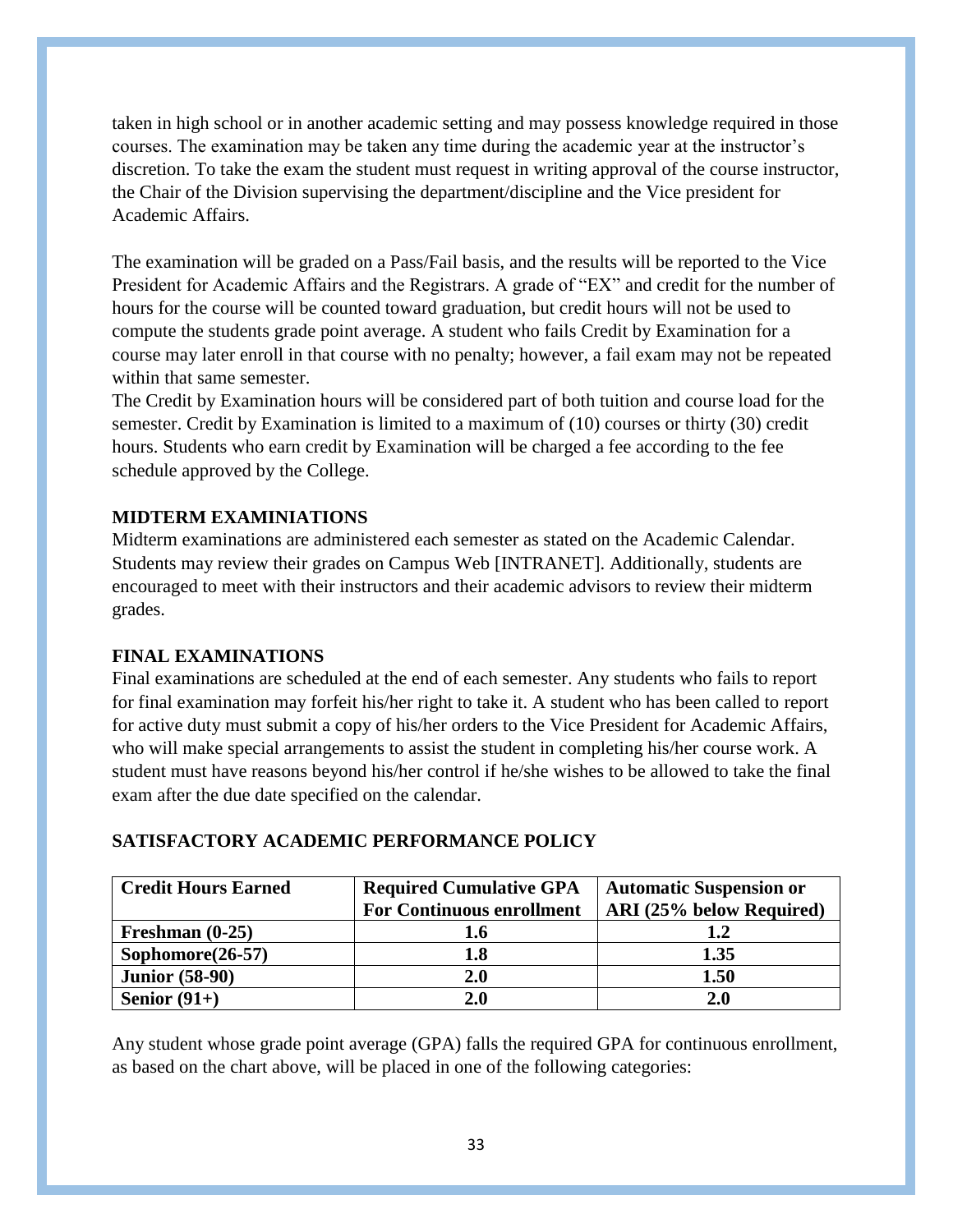- **Academic Warning**: A student will be placed on Academic Warning after the first semester of enrollment and any succeeding semester if the cumulative grade point average is less than 2.0.
- **Academic Probation:** A student whose grade point average fall below the required GPA, based on their credit hours earned will be placed on academic Probation. Students on Academic probation are required to sign a SUCCESFUL ACADEMIC PERFORMANE/PROGRESS CONTRACRT with the Holistic College Success Center with mandated activities designed to assist the student to achieve Satisfactory Academic Performance (A-SAP). The breaching of this contract may result in immediate suspension from the institution. The contrast will be in effect until the student reaches Satisfactory Academic Performance (A-SAP). Participation in any of College's extra-curricular activities will not be allowed during this time without written permission from their Advisor. **A student will be removed from this probationary status when their cumulative grade point average is in compliance with the College's Academic –SAP requirement.**
- **Academic Suspension (Types):** A student will be on Academic Suspension if:
- 1. He / She has been on Academic Probation for two (2) consecutive semesters based on the chart above.
- 2. Their cumulative GPA falls 25% below the minimum GPA required for continuous enrollment based on the credit hours earned or if their GPA is .50 or less. The students are not eligible for participation in the Academic Recovery Institute (ARI)\*
- 3. Any students with GPA greater than .51nbut 25% below the minimum GPA required for continuous enrollment based on the chart above, will be offered the opportunity to participate in the Academic Recovery Institute (ARI)\*.

Suspension types  $1&2$  above may be appealed within ten (10) business days after receiving notification of suspension (see Academic Appeals) if there were extenuating circumstances that caused the student to not achieve Academic – SAP.

All students in the three (3) suspension categories may apply to return after one semester following the readmit requirements below. Upon their return, students will have two continuous semesters to reach satisfactory academic performance (A-SAP). During this period they will be on **Academic Probation** and governed as stated above, if the required GPA is not met at this juncture the student will be permanently DISMISSED **without the** benefit of an appeal.

\*The Academic Recovery Institute (ARI) is a "high contact, academic recovery boot camp program" designed to improve study skills, adjust negative behaviors, and build critical thinking skills leading toward more positive outcomes. Rather than being suspended, the ARI students will have two semesters (one year to meet their required GPA. The ARI students must sign an ARI SUCCESFUL ACADEMIC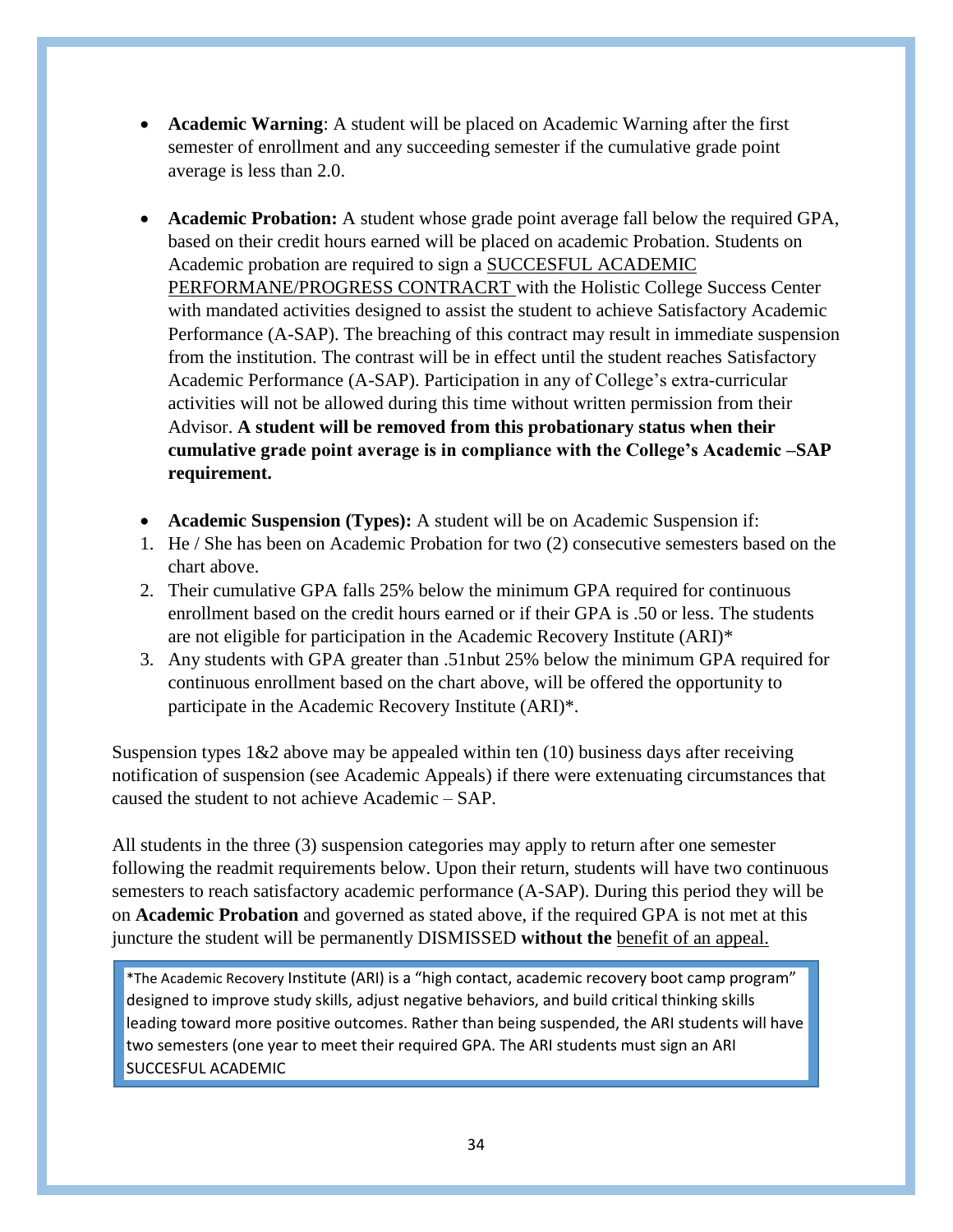# **RE-ADMITTANCE REQUIREMENTS**

Prior to re-admittance any suspended/dismissed student must complete a mini-course series with written assignments to demonstrate completion of mini-courses series with written assignments to demonstrate completion of the mini-course and the possible impact of the content on behavior and skills necessary for success at Livingstone College.

While on suspension a student may take approved classes at another institution to demonstrate the ability to perform college level Work and the desire to be a college student. Only classes in which a "C" or better is earned are transferable.

At the end of the suspension/dismissal period the student must submit the required written assignments demonstrating completion of the mini-course series aw well as a letter of appeal to the Academic Appeals Committee (or their assigned) prior to proceeding with the re-enrollment process through Admissions.

### **Bridge Students**

Bridge students are admitted to the College on a Provisional Status, and must meet satisfactory academic performance (2.0 GPA) by the end of their first year to be placed in regular status, Bridge Students who obtain a 1.6-1.99 GPA will remain in probationary status for a second year giving them opportunity to reach a GPA of 2.0.

Bridge Students who do not meet the required 1.6 GPA by the end of their first year (two semesters) will not be awarded regular student status per the Bridge contract, and will be suspended. As such they will not be allowed to apply for re-admission for at least one semester. **There is no right of appeal as these students are provisional students.** 

- 1. Bridge students may re-apply for admission into Livingstone College after one semester. The suspended Bridge students are encouraged t attend a junior college t establish a grade point average reflecting their ability to do college level work. Prior to the students' readmittance, the student must complete the assigned mini-course on their future at Livingstone College. At the end of the suspension period the student must submit the written assignment as well as a Request to Return to the Vice President of Academic Affairs (or their assigned) prior to proceeding with the re-enrollment process through Admission as a regular student.
- 2. Bridge students may return after one semester during which they will be on Academic Probation for two (2) semesters and are expected to bring their cumulative GPA to the level required by the College.
- 3. If the GPA is not met at this juncture the student will be permanently DISMISSED without the benefit od appeal

**Academic dismissal:** A student will be dismissed for a period not less the two (2) years if, after being re-enrolled for two semesters after being on Academic Suspension, they still fail to meet the minimum cumulative grade point average.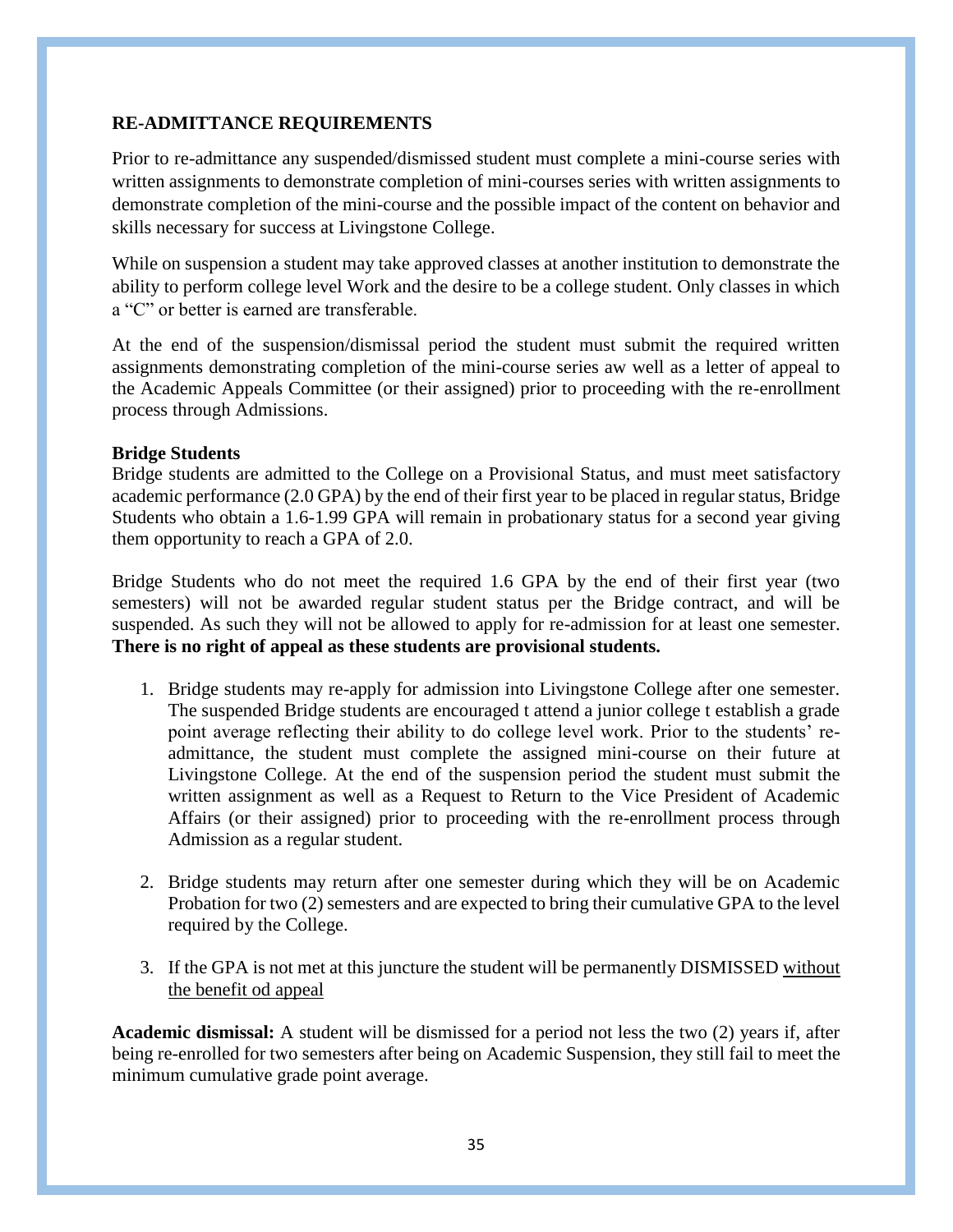**Academic Appeals:** Any student who fails to meet the Academic SAP standard and has been suspended or dismissed may appeal that decision in writing to the Academic Appeals Review Committee **within ten (10) business days from the receipt of notification of suspension.**  Students who are suspended from Academic Recovery Institute (ARI) or as Bridge students who did not reach a 1.6 GPA by the end of their  $2<sup>nd</sup>$  semester are not eligible to submit an appeal.

The appeal should be

directed to: **Attention Committee Chair Academic Appeals Review Committee Livingstone College 107 W. Monroe Street Salisbury NC 28144-5213**

# **IF A STUDENT ALSO RECEIEVS A SUSPENSION OF FEDERAL FUNDS NOTICE FROM FINANCIAL AID FOR UNSTAISFACOTY ACADEMIC PROGRESS, A SPERATE WRITEN APPEAL MUST BE SUBMITTED TO FINANCIAL AID. See Financial Aid for more details.**

#### **CLASSIFICATION OF STUDENTS**

A student's classification is determined at the beginning of the academic year by the number of semester hours earned. In activities based upon classification all students are expected to participate in and represent only the class in which they are officially placed by the hours earned. Unclassified and special students are not allowed to participate in any of the official activities of any of the four regular classes: freshman, sophomore, junior and senior.

| <b>Classification</b> | <b>Credit Hours</b> |
|-----------------------|---------------------|
| Freshman              | $0-25.99$           |
| Sophomore             | 26 to 57.99         |
| Junior                | 58 to 91            |
| Senior                | at least 91         |

#### **DEAN'S LIST**

Students who carry and successfully complete each semester a minimum of 12 semester hours of college –level courses for two consecutive semesters and maintain a 3.30 cumulative GPA or above, with no grade below "C" and no "I" grade, are placed on the Dean's List.

#### **Honor Roll**

Students who carry and successfully complete a minimum of 12 semester hours of college- level courses and maintain a 3.00 GPA or above, with no grade below "C" and no "I" grade, are placed on the Honor Roll for one semester.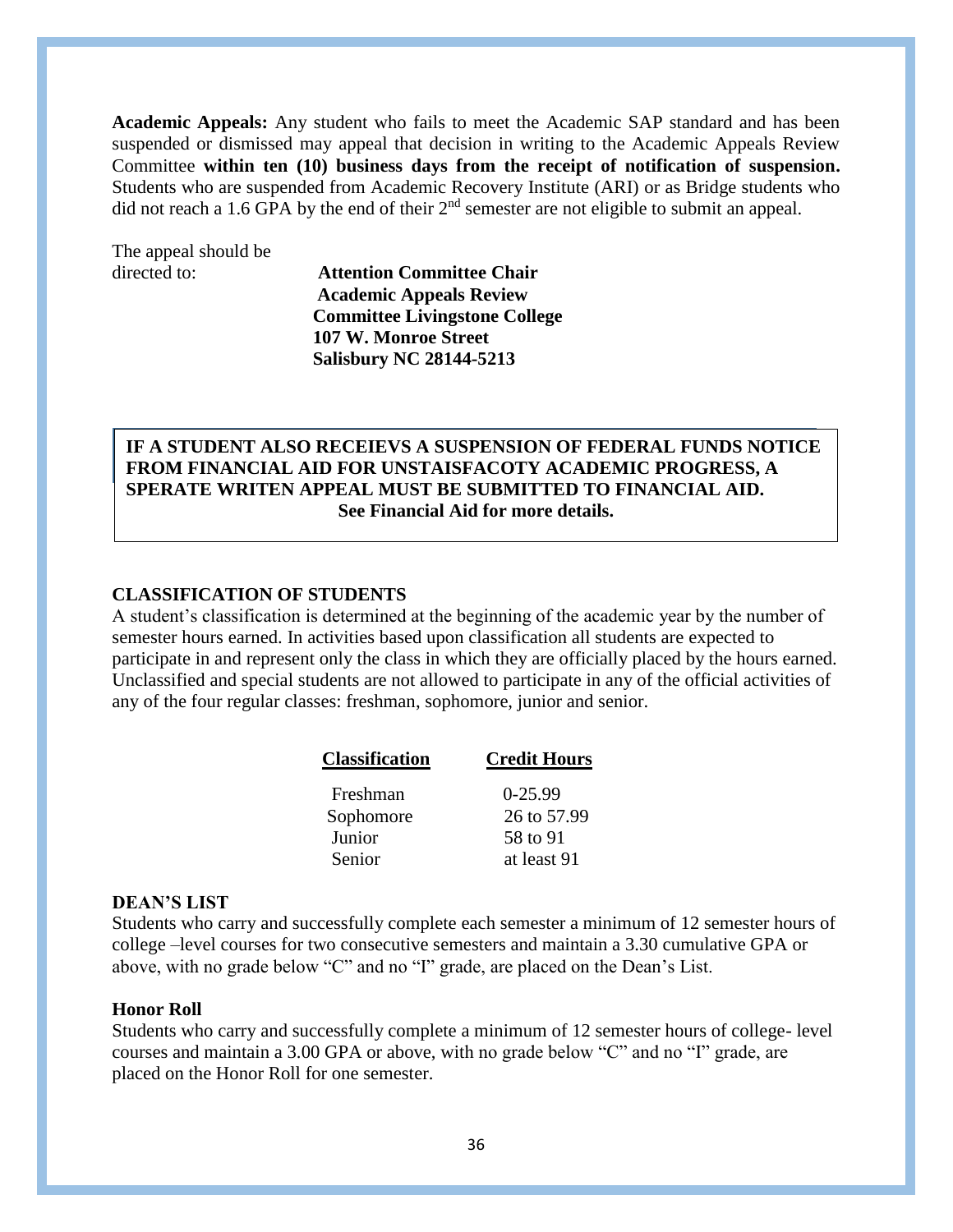#### **CHANGE OF MAJOR**

Students who wish to change their major of study involving a transfer from major to another major in the College must obtain a Change of major Form from the Office of the Registrars and follow the process as outlined in the document. Once completed, the Division Dean will file the form with the Registrar's Office. The student is governed by the Catalog and major sequence that is being followed at the time the change of major becomes effective.

#### **COURSE SUBSTITUUITIONS**

Under extenuating circumstances, a student may request a course substitution in order to graduate. The request, along with the documented evidence of the need, must be made in writing by the faculty advisor and the Department to the Dean of the division. If approved, the recommendation is submitted to the Vice President for Academic Affairs who will make the final decision.

#### **SUMMER ENROLLMENT AT ANOTHER INSTITUTION**

Students who wish to enroll at another institution during the summer term must first have approval from their major advisor and the Vice president for Academic affairs prior to the end of the semester, complete a Student Transfer Credit Form, and obtain the necessary signatures of Livingstone College officials. Courses will not be accepted from other institutions without prior approval of Livingstone College officials. The form can be obtained from the office of the Vice president for Academic Affairs. Only courses with grades of "C" or better will be accepted as transfer credit. No more than nine (9) semester hours of summer school work for a given year, including those earned at Livingstone College, will be counted toward degree requirements. The College accepts the hours (attempted and earned) and the grade for courses pursued in summer school.

#### **CHANGE OF NAME AND ADDRESS**

Students may view their grade and unofficial transcript by Campus Web. While graduating seniors receive a "complimentary" copy of their transcript upon graduation, a fee of ten dollars (\$10) is payable in advance for each copy of thereafter. All request for a transcript must be made in writing and should include the following: name, date of birth, Social Security Number, dates of attendance or date of graduation (if applicable), the address where the transcript is to be mailed/forwarded, and signature of the requestor. The request forms may be obtained from the Registrar's office and/or the college website. Transcripts are withheld if students have not met their financial obligations to the College, including the graduation copy. Students may review their records by making requests to the Registrar. **An official transcript, bearing the school seal,** may be issued to the student in a signed, sealed envelope upon request or will be sent directly to the agency or official for whose use it is requested. The agency or official is asked not to release the official transcript to the individual.

#### **EVALUATION OF TRANSFER STUDENTS' TRANSCRIPTS**

The following rules apply to the evaluation of transfer students' transcripts:

1. Only courses from accredited institutions are considered for evaluation and are evaluated by the Registrar and expert Faculty in the discipline (and the division Dean of the Discipline), based on the course content, descriptive title, credit hours, and grade.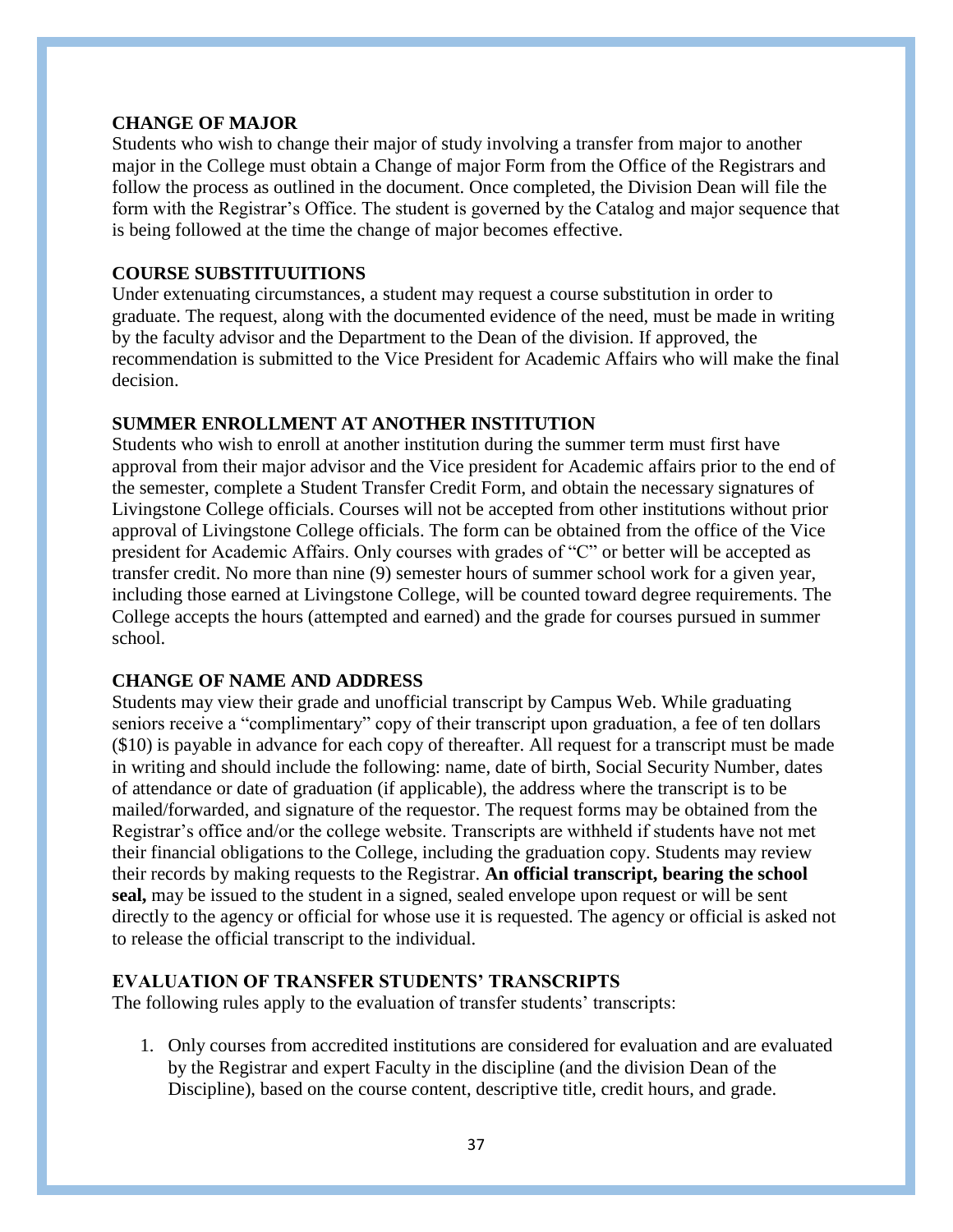- 2. All acceptable courses are transferred by a descriptive title and semester hours earned, but without a letter grade. No transfer credit is allowed for any grade below "C". Credit is not given for remedial and/or developmental courses. Only courses that are degree applicable will transfer.
- 3. The transfer credit for a quarter-system grade, when converted to a semester system, is two-thirds of a quarter hours; for instance, 3 quarter hours are worth 2 semester hours.
- 4. The credit hour between Livingstone courses with a 4-hour credit base and 3-hour transfer course requires the transfer student to make up the credit-hour deficit through electives, preferably within the same discipline, and in all cases under the advisor's guidance.
- 5. Course work over ten (10) years old will not be automatically accepted for transfer. Acceptance of such courses will be determined by the department chair (or the area in which the course is offered), in consultation with the Dean of the Division, and approved by the Vice President for Academic Affairs. No more than sixty-four (64) credit hours from a junior college or ninety (90) from a four-year institution will be accepted. Credit will not be granted for correspondence courses. The total number of elective hours for use in any discipline is determined by the major department.
- 6. Livingstone students are not allowed to transfer credits they earn at other institutions during their academic disciplinary suspension from Livingstone College.

**NOTE: Firefighter, medics, soldiers, and law enforcement personnel who have satisfactorily completed the required training for employment as professionals may receive credits for PED fitness and Wellness upon submitting a copy of the DD-214 and/or official certification of their completing such activities to the College registrar.** 

### **UNDECLARED MAJORS**

All students must declare a major by the end of the fourth semester of enrollment or upon completion of 46 semester hours of credit.

\*Note: in some program sequence, this may result in extra time spent at the College to complete requirements for graduation.

#### **SELECTION OF MAJOR**

All students with less than 45 credit hours must sign and Intended Major form upon entering Livingstone College to be eligible for financial aid. Upon earning 45 credit hours, the student will complete an official Declaration of Major Form obtained from the advisor and take it to the division dean for their major. The dean or their assigned will complete the form with the student as directed on the form. Once completed the division dean or their assigned, will file the form with the Registrar's Office. The student is governed by the catalog and major sequence that is being followed at the time the Intended Major Form was completed as a freshman or transfer student.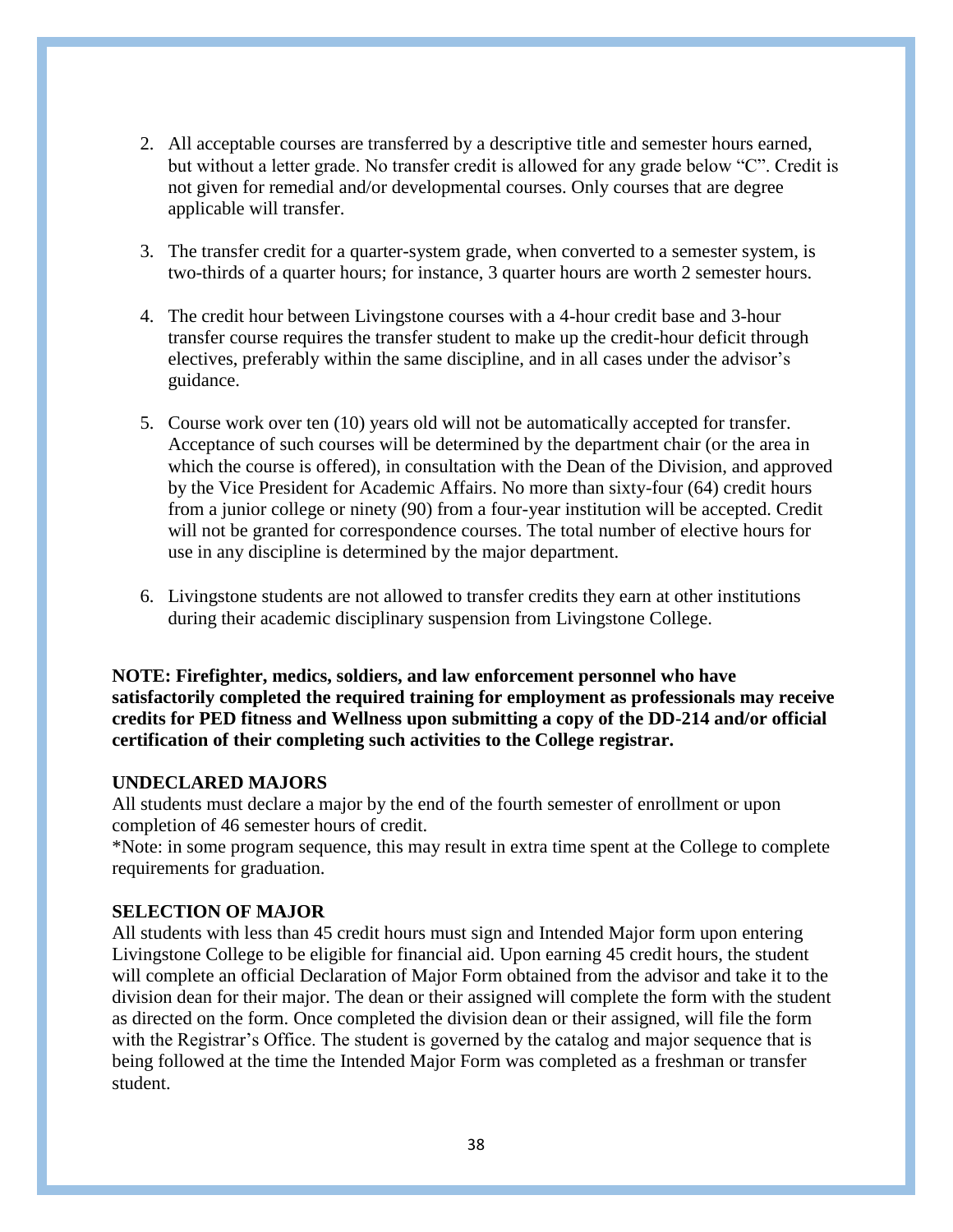# **ACADEMIC DISHONESTY/INTEGRITY POLICY**

Livingstone College does not condone academic dishonesty; it expects all students to maintain high ethical standards in all of their coursework. Actions that the College considers violations of the Academic Dishonesty/Integrity Policy include: Plagiarism, cheating, and fabrication/falsification. The following is a list of the actions with explanations the College considers to be violations of this policy. This list is not exhaustive; other actions may be considered violations of the policy.

- **Plagiarism:** Plagiarism is stealing another person's words or ideas and passing them off as your own. When a student puts his or her name on a paper or report or any work assignment at Livingstone College, he/she is declaring ownership of that work. The student is saying that he/she has written the work and that the words and ideas contained therein are his or her own, except for citations from outside sources, which should be documented.
- **Cheating:** Cheating includes using, materials, resources, or other methods during the course that are not authorized or are not the student's own work. Copying another student's work, whether it is homework assignment or an examination, is considered cheating. Working together to complete an assignment to be submitted is also cheating, although this does not necessarily apply to group projects assigned by the instructor of a course. Sending or arranging for another student to take any graded exercise, quiz or test, as a substitute for himself or herself of the student providing information to another student during a graded exercise will be considered a violation of the Academic Dishonesty /Integrity policy.
- **Fabrication/Falsification:** The deliberate creation of non-existent data/results is considered fabrication. Falsification involves the changing of data. This also includes students signing attendance rolls for one or more students who are not present.

Students found guilty of violating the College Academic Dishonesty/Integrity Policy may be subject to a number of penalties. Penalties range from those that may be imposed by a class instructor to those that the College can impose. Students who are suspended for the violation of the policy will not be permitted to make up work missed during the suspension.

When a faculty member (class instructor) observes a violation of the Academic Dishonesty/Integrity Policy by a student, the case shall be handled in accordance with the following procedures:

The faculty member shall inform the student that he/she has been accused of engaging in academic misconduct. The faculty member must afford the student an opportunity to clarify his/her position. If the student accepts the accusation, the faculty member may impose and Faculty- Level disciplinary action of his/her choice. A faculty member may take any of the following actions against the student. (Note: The disciplinary action taken is left to the discretion of the faculty member).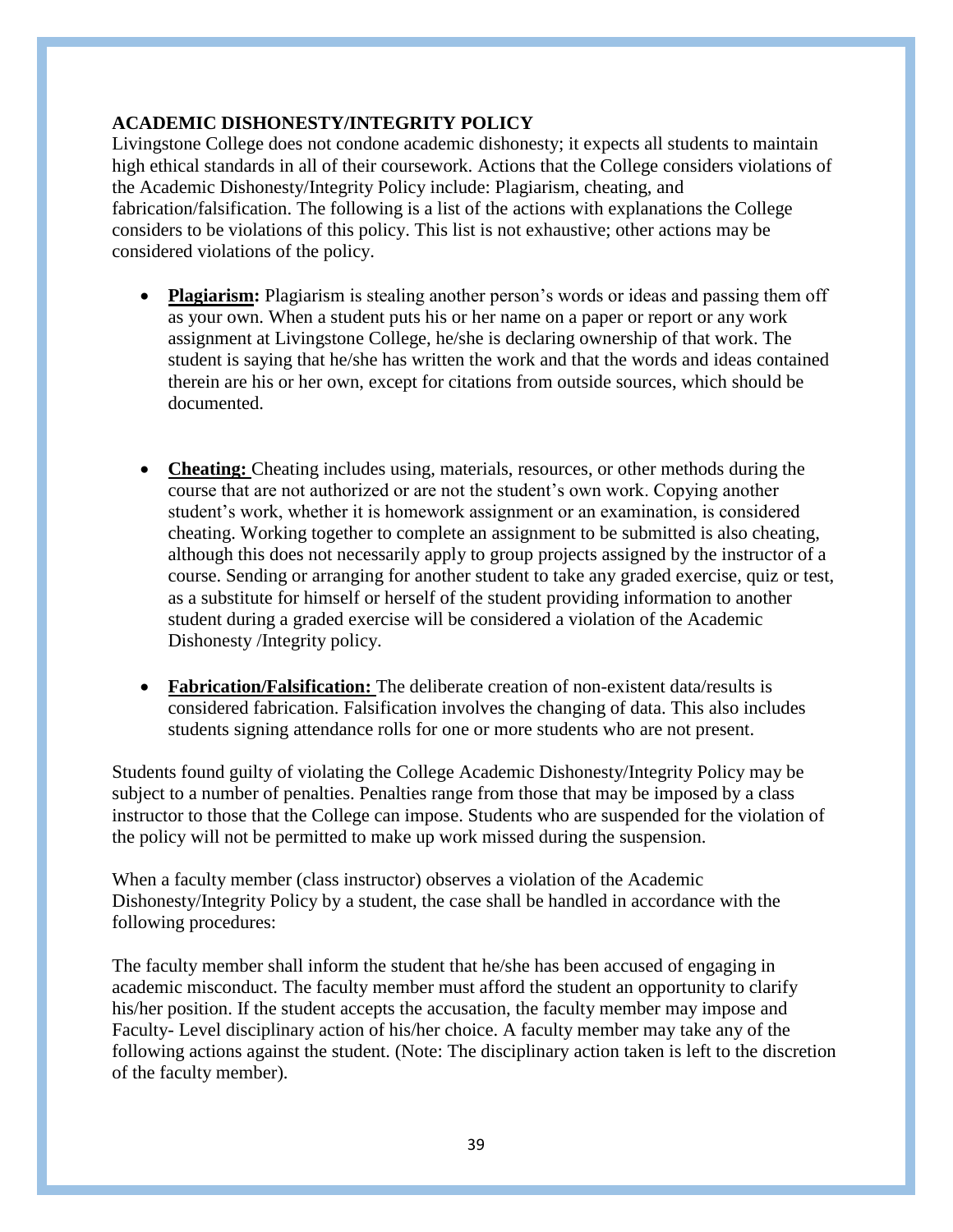# **Faculty-Level Disciplinary Actions**

- 1. Warn the student verbally or in writing.
- 2. Require the student to redo the assignment (either at a full or reduced grade for the assignment).
- 3. Reduce the grade for the assignment/activity.
- 4. Assign an "F" or "0" for the assignment.
- 5. Assign and "F" for the course.

In addition to the above penalties, the faculty member shall submit a letter detailing the facts of the incident and the penalties imposed at the faculty level to the Dean of the Division and the Vice President for Academic Affairs. This letter must be sent within five working days of the disciplinary action taken and shall be kept in the student's academic file for future reference.

In case of multiple instances of academic dishonesty or in serious instances of academic misconduct, the faculty member may initiate a Faculty-Level disciplinary action and also recommend that a hearing be initiated to investigate if a College-Level disciplinary action should be taken. In case of multiple offenses by the same student, the Vice President for Academic Affairs may independently initiate College-Level disciplinary action.

### **College-Level Disciplinary Action:**

The College may initiate the following disciplinary actions:

- 1. Suspend the student from the College/
- a. The length of the suspension time should be no less than one week and no more than one semester.

b. For the duration of the suspension, the student will not be allowed to make up the missed work.

2. Expel the student from the College.

3. Take other disciplinary actions as deemed appropriate.

# **Appeal Procedure for the Student Violating the Academic Dishonesty/Integrity Procedure:**

The right to appeal shall be granted to any student who has been found to violate Livingstone College's Academic Dishonesty/Integrity Policy.

### **Step 1**

If the student disagrees with the disciplinary action proposed by the faculty member, the student should submit a written letter of appeal to the chair of the department in which the faculty member teaches the course. The letter of appeal should be submitted within five working days from the date that the student is informed of the action that has been proposed by the faculty member. The letter should include:

- The course number, title, section, and time of scheduled for the course in which the student is alleged to have violated the Dishonesty/ Integrity Policy.
- The specific violation that student is alleged to have committed; and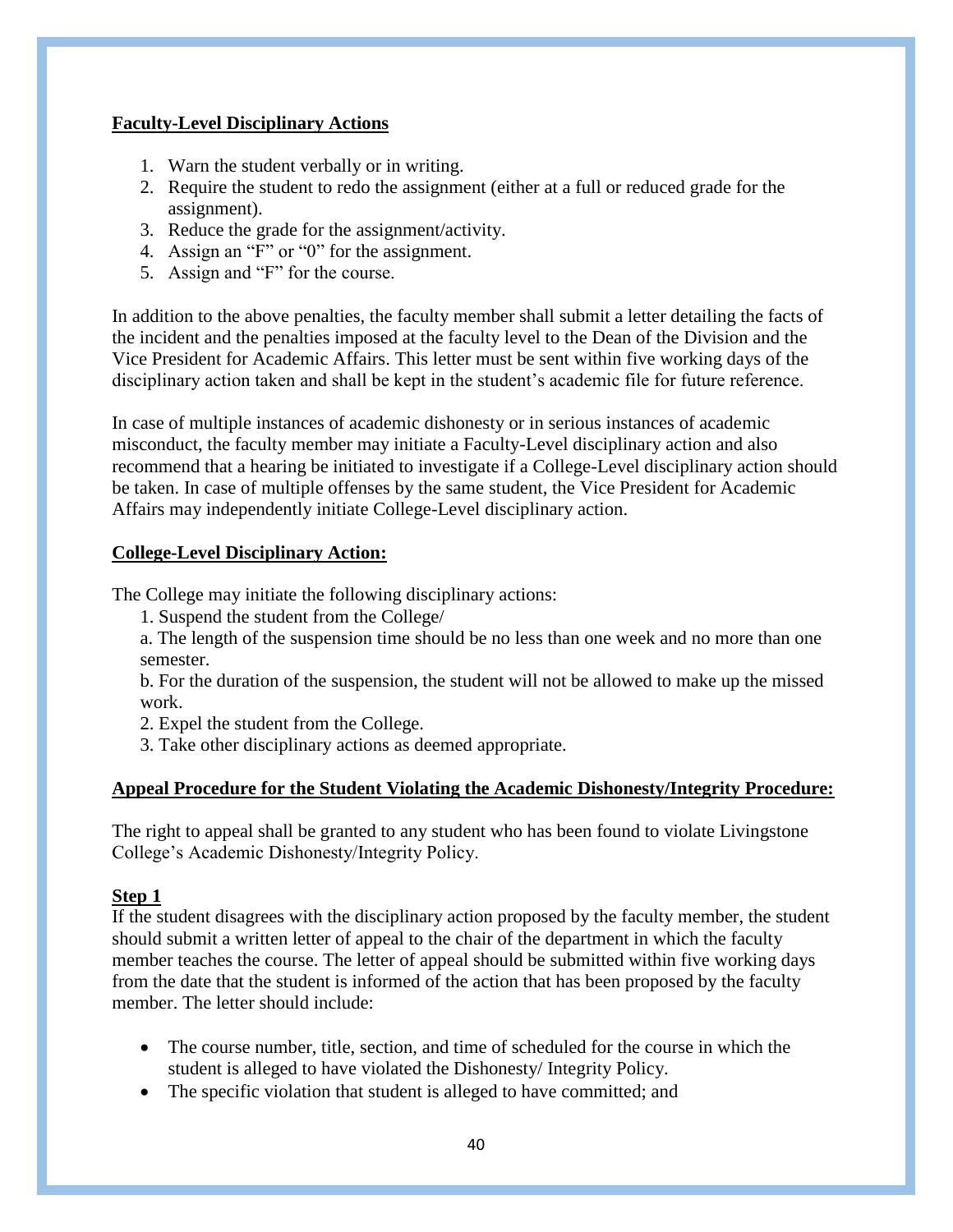• The action being requested by the student

Within ten working days following the receipt of the appeal, the department chair should review all documented information related to the alleged violation submitted by both the student and the faculty member. He or she then meets with the student and faculty member for clarification and confirmation of all the information related to the alleged violation.

Within three working days following the meeting, the department chair informs the student and the faculty member of her or her decision. The Division Dean may: Agree and approve the disciplinary action proposed by the faculty member of the violation; Reduce the disciplinary action proposed by the faculty member for the violation; and Invoke a more serious penalty or penalties than the proposed by the faculty member of the violation.

# **Step 2**

If the student disagrees with the decision, he/she may appeal the decisions to the dean of the division in which the course is taught and the alleged violation occurred. The student has five working days to appeal the department chair's decision. The student is required to submit his/her appeal in writing to the dean of the division in which the violation occurred, the department chair and the faculty member who has proposed penalties for violation of the policy.

The division dean will conduct an investigation of the incident by reviewing all the information submitted by the faculty member, the student, and the department chairing concerning the violation. The dean's investigation will also include interviews with the student, the faculty member, the department chair, and any other individual(s) who may be able to confirm or deny the violation with which the student has been charged.

After a thorough investigation of the charge and the disciplinary action proposed by the faculty member, the Division Dean will provide the faculty member, the student, and the department chair with written copies of his/her decision as to whether the Academic Dishonesty Policy was violated and whether the disciplinary action proposed is appropriate. The Dean's investigation should be completed within ten working days, followed by the disposal of the case. If the student accepts the Dean's decision, the appeal process is ended. The dean may:

- Uphold the decision of the department chair
- Reverse the decision of the department chair, or
- Recommend a college-level disciplinary action for violation of the Dishonesty/Integrity Policy.

# **Step 3**

Should the student disagree with the dean's decision, he/she may make final appeal. Within ten working days the students submit a written request, stating his/her desire to appeal the dean's decision in which the violation occurred to the Vice President for Academic Affairs. The Vice President for Academic Affairs shall establish a committee to hear the final appeal. This committee should include two faculty members (one from the department in which the violation occurred). Two students (one from the department in which the violation occurred), and one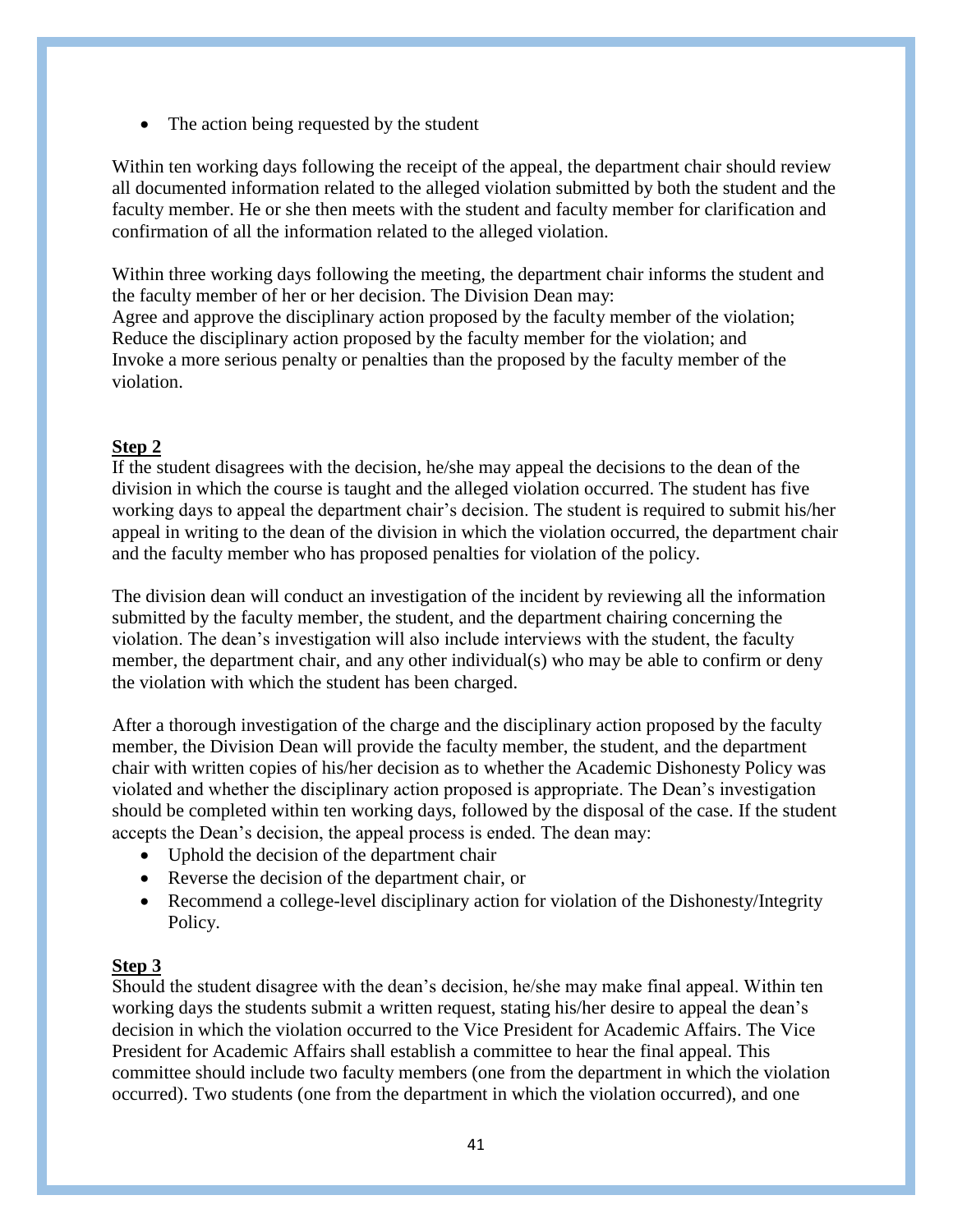administrator. The only outside individuals who will be allowed in the meeting are witnesses supporting either the faculty member or the student. The committee will inform in writing the faculty member who has proposed disciplinary action and the student of the time, date and place of the appeal's hearing. The committee will hold a closed meeting to conduct the appeal's hearing.

After each party has presented their evidence, the committee will dismiss al parties to discuss the evidence. This committee will be responsible for deciding whether the student violated the Academic Dishonesty/Integrity Policy and whether the proposed disciplinary action is justified. After reaching a decision, the committee will report it decision to the Vice-President for Academic Affairs. The Vice president for Academic Affairs will inform both the faculty member and the student of the final decision concerning the appeal within five working days.

The Vice President for Academic Affairs may:

- Uphold the Dean's decision
- Reverse the decision of the Dean; or
- Impose a more severe college-level disciplinary action.

The appeal process is ended following the issuance of the decision of the Vice President for Academic Affairs.

# **REQUIREMENTS FOR GRADUATION**

Livingstone college confers upon students four degrees: Associate (A.S.), Bachelor of Arts (B.A.), bachelor of Science (B.S.), and Bachelor of Social Work (B.S.W.). Most BA degrees require a minimum of 120 semester hours: some degrees may require more hours on their curriculum requirements. Additionally, all degree candidates must do the following:

- 1. File an application for graduation with the Office of the Registrar
- **2. Earn a minimum overall grade point average of at least a 2.0 on a 4.0 scale with no grade lower than a "C" in any course required for major and in ENG 131, and 132, Freshman Composition I and II.**
- **3.** Maintain the required GPA in major courses as determined by the major chosen.
- **4.** Complete the prescribed General Education program requirements.
- **5.** Complete that last 30 credit hours in residence at Livingstone College (15 for the A. S.). Transfer students must complete 36 hours at Livingstone (exceptions to this may be made by the vice president for Academic Affairs).
- 6. Complete 80 clock hours of community service (40 for the A. S. Degree).
- 7. Satisfy all financial obligations to the institution.
- 8. Complete the Senior Exit Interview and Senior Exit Clearance.
- 9. Receive approval from the faculty and board of trustees.

# **A student will be allowed to participate in graduation exercises only when ALL requirements for the degree as specified in the applicable catalog have been completed.**

**NOTE: Students are normally expected to graduate according to requirements listed in the catalog under which the enter the College. If for any reason their attendance is interrupted for a year, they must meet new requirements. Degrees are withheld from students who have financial obligations to the College. The responsibility for completing**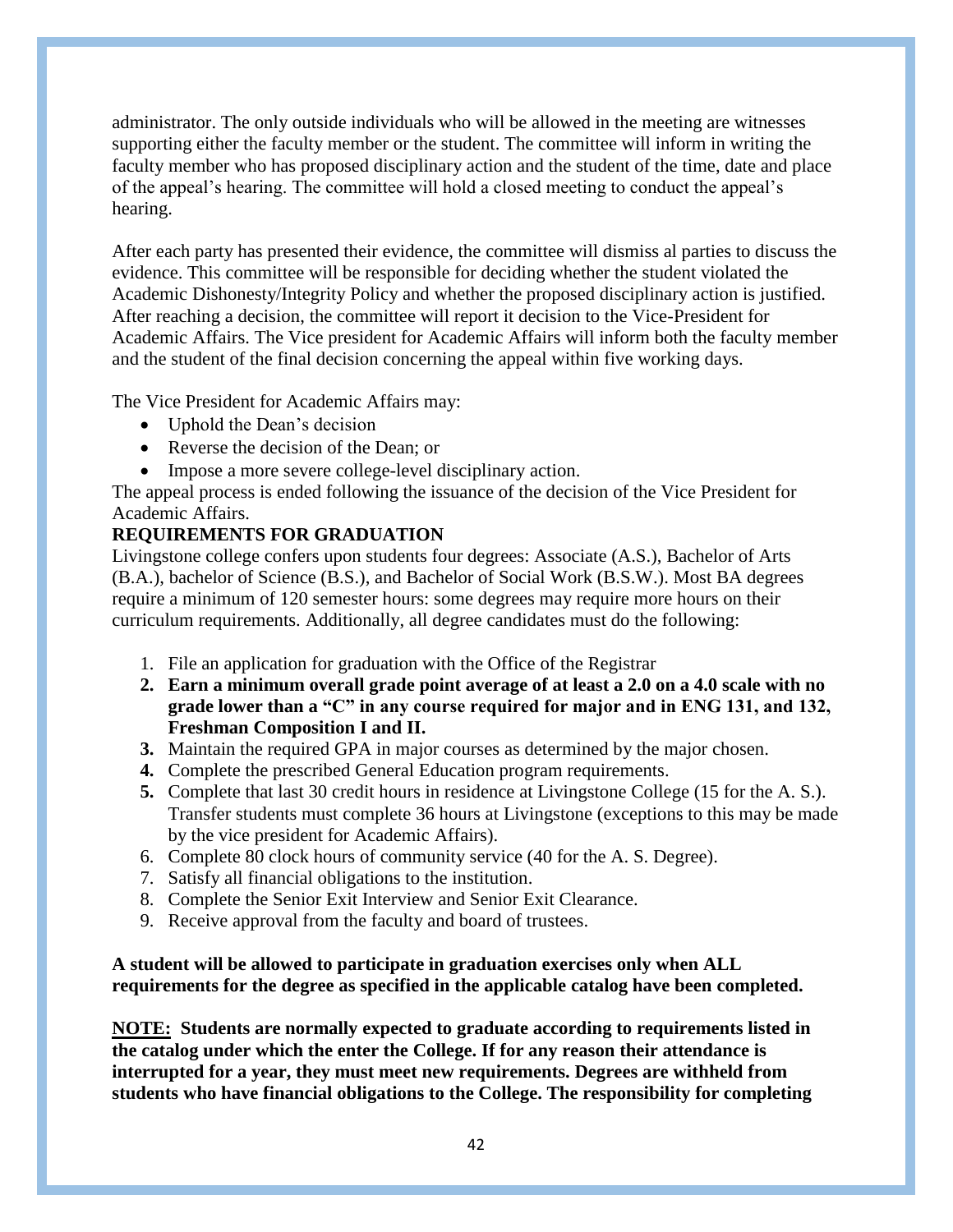**graduation requirements rests with the student. Each student must become familiar with the College** *Catalog***, maintain a satisfactory grade point average (both overall and in the major field), and satisfy all other requirements for graduation. Advisors will counsel and advise, but the final responsibility is that of the student.**

#### **DEGREES WITH DISTINCTION**

Candidates for graduation are eligible for the following honors based upon their cumulative grade point averages.

| Cum Laude       | 3.3 to 3.9 cumulative average  |
|-----------------|--------------------------------|
| Magna Cum Laude | 3.5 to 3.69 cumulative average |
| Summa Cum Laude | 3.7 above cumulative average   |

Transfer students whose transfer credits exceed thirty-four (34) semester hours can only graduate with the *Cum Laude* distinction.

## **SECOND BACCLAUREATE DEGREE**

A student with an earned bachelor's degree from Livingstone College may receive a second baccalaureate degree, in aa different discipline, by fulfilling the requirements for the second degree and completing a minimum of thirty (30) hours in residence beyond the requirements for the first degree.

# **ACADEMIC SUPPORT PROGRAMS AND SERVICES**

# **THE SUCCESS CENTER**

#### **MISSION STATEMENT**

The Success Center is a one-stop, holistic, multidimensional support center, serving our students, faculty, and community. Recognizing the holistic needs of our student population, the primary goal of the Success Center is to increase retention. The Success Center's programs and services are designed to provide and /or coordinate the academic, cultural, social and counseling support needed to persist until graduation from Livingstone College.

#### **CENTRAL ACCESS BASE ("THE CAB")**

The gateway to Success Center Service is the central Access base (CAB), which provides onestop access to all support services on campus, including academic assistance, service learning opportunities personal counseling, and academic advising. Students come to the CAB to make appointments and get answers to basic questions about services. Our credo is, "If we don't know we'll find out who does know." The CAB also manages faculty, staff, administrators, and students. **704-216-6335**